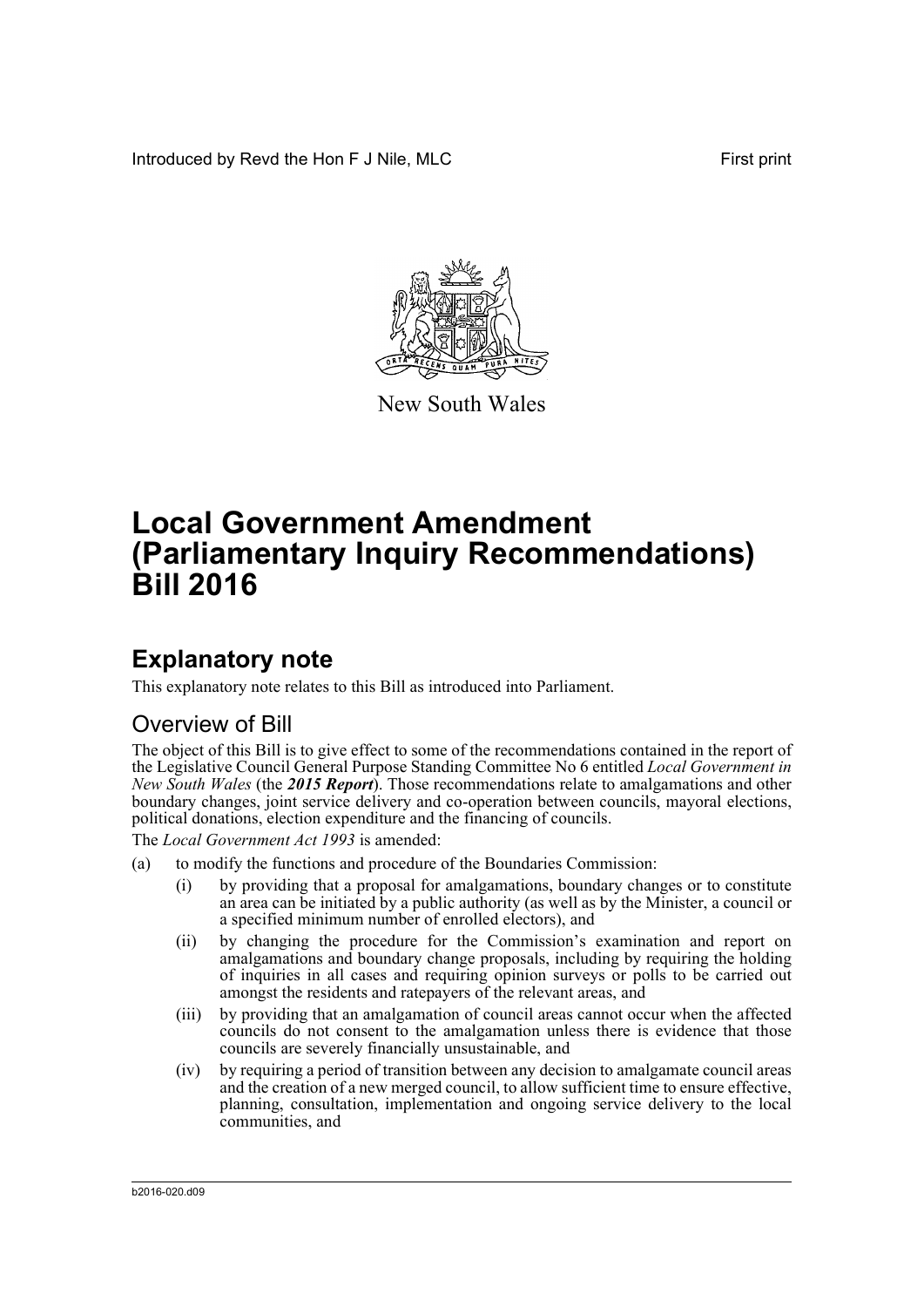- (v) by requiring the Commission to undertake regular reviews of local government boundaries across the State by conducting an inquiry, and
- (vi) by empowering the Commission to initiate proposals for boundary changes when of the opinion that change is required, and
- (vii) by changing the process for the Boundaries Commission's examination and report, and
- (viii) by extending the list of factors to which the Commission must have regard in exercising its functions, and
- (b) to increase the independence of the Boundaries Commission:
	- (i) by changing the membership of the Boundaries Commission, so that it is to consist of 3 commissioners appointed by the Governor one of whom is nominated by the Minister to be the independent Chairperson of the Commission with the other 2 being nominated jointly by the Minister and the President of Local Government NSW, and
	- (ii) by making serving public officials, current or former members of a council, county council or regional joint authority, or current or former members of the Legislative Assembly or of the Legislative Council, ineligible for membership of the Commission, and
	- (iii) by requiring the Minister to ensure that the Commission is assisted in the performance of its functions by a secretariat consisting of the number of staff determined by the Minister, having regard to the recommendations of the Boundaries Commission and Local Government NSW, and
- (c) to extend the capacity for councils to co-operate in the exercise of their functions by providing for councils to co-operate in collaboration, planning and service delivery, through regional joint authorities, which may have service delivery functions and will replace county councils, and
- (d) to modify the financing of councils:
	- (i) by ensuring that those water utilities that are currently operated by a local council remain under the exclusive control of that council, unless the council resolves otherwise after community consultation, and
	- (ii) by ensuring consistency in the treatment of assets in the financial reports of councils, and
	- (iii) by creating an exemption from rate pegging, and allowing councils to determine their own rates, conditional on the delivery of a local works plan outlining the expenditure associated with any proposed rate increases and demonstrated community support, and
- (e) to modify the procedure for the election of mayors:
	- (i) by requiring a constitutional referendum to be held about whether the mayor of a council should be elected by the electors (for those councils where the mayor is currently elected by councillors), and
	- (ii) by extending the term of office of mayors who are elected by councillors from 1 year to 2 years.

The *Election Funding, Expenditure and Disclosures Act 1981* is also amended to introduce donation and spending caps for local government elections.

## Outline of provisions

**Clause 1** sets out the name (also called the short title) of the proposed Act.

**Clause 2** provides for the commencement of the proposed Act on the date of assent to the proposed Act.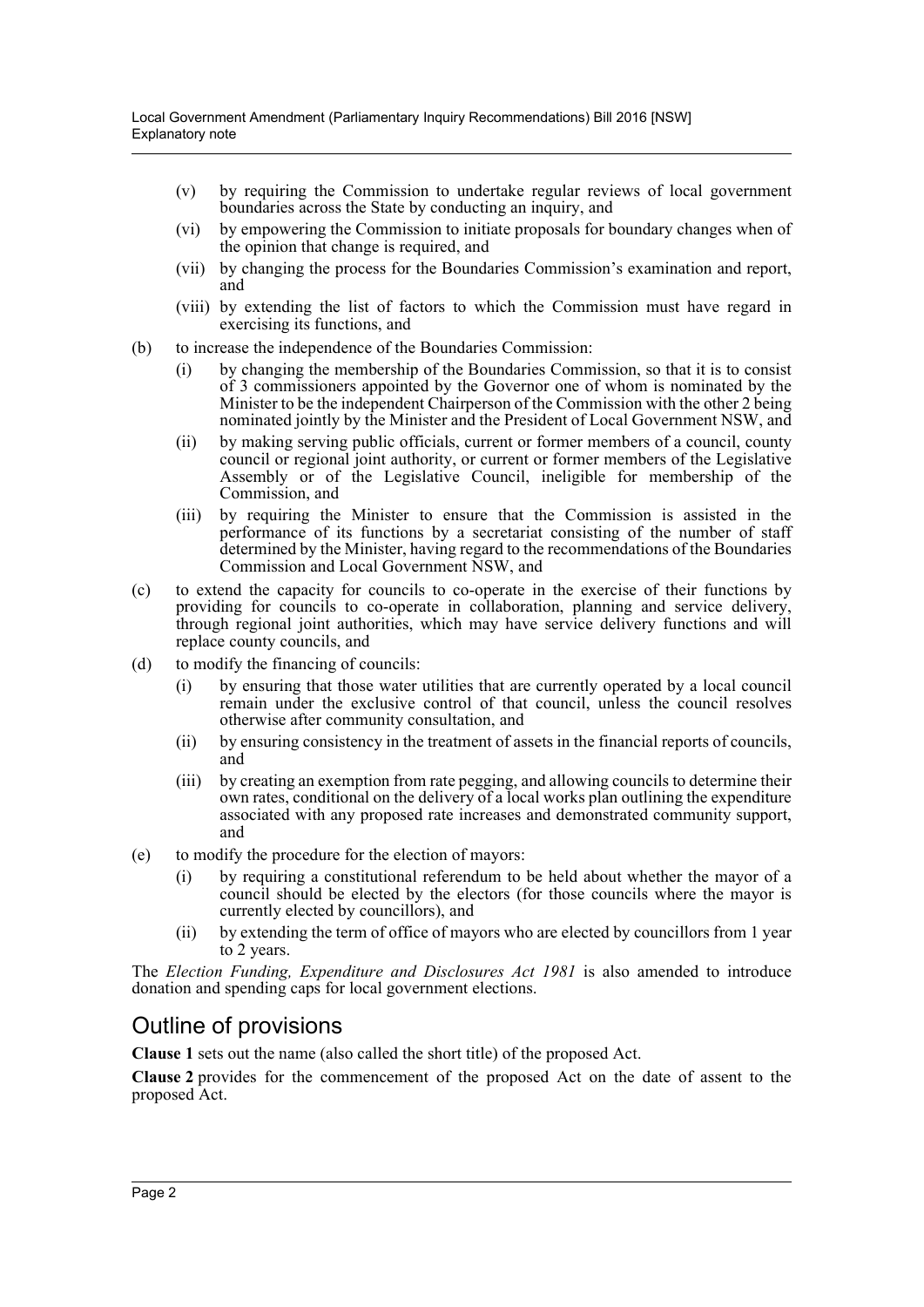### **Schedule 1 Amendment of Local Government Act 1993 No 30**

#### **Procedure of Boundaries Commission, including for amalgamations and boundary changes**

**Schedule 1 [4], [5] and [9]** give effect to Recommendation 9 of the 2015 Report, that the government "implement the Independent Local Government Review Panel's recommendations to.....ensure a robust and consultative process is in place to consider council amalgamation proposals before any further steps are taken by the government in relation to council amalgamations".

**Schedule 1 [4]** changes the procedure for proposals to constitute an area by providing that the Minister, a council, a public authority or a group of electors (250 or 10%, whichever is the lesser, across the affected areas) can submit a specific proposal to the Boundaries Commission relating to the constitution of an area.

**Schedule 1 [5]** changes the procedure for amalgamations and boundary changes by inserting the following provisions:

- (a) **Proposed section 218D** provides that the Boundaries Commission its to exercise its functions in considering proposals for the amalgamation of 2 or more areas into 1 or more new areas, or for the alteration of the boundaries of 1 or more areas,
- (b) **Proposed section 218E** provides that the Minister, a council, a public authority or a group of electors (250 or 10%, whichever is the lesser, across the affected areas) can submit a specific proposal to the Boundaries Commission relating to an amalgamations proposal or proposal for a boundary change,
- (c) **Proposed section 218F** provides that a proposal for the amalgamation of 2 or more areas into 1 or more new areas, or for the alteration of the boundaries of 1 or more areas, must be referred for examination and report to the Boundaries Commission,
- (d) **Proposed section 218FA** provides that certain provisions (also being amended) apply to the examination of amalgamation and boundary change proposals,
- (e) **Proposed section 218FB** provides that, in the case of any amalgamation or boundary change proposal, the Commission must conduct (in such manner as it thinks appropriate) an opinion survey or poll of the residents and ratepayers of those areas except where the councils of the areas have proposed a voluntary amalgamation and the Boundaries Commission is satisfied that the councils have already undertaken adequate community consultation with respect to the amalgamation proposal,
- (f) **Proposed section 218FC** provides that the Boundaries Commission is to determine whether or not a proposal for an amalgamation or a boundary change has sufficient merit to proceed, and is required to publish the reasons for its decision,
- (g) **Proposed section 218FD** provides that the Minister may request the Boundaries Commission to reconsider any of the recommendation made by the Commission in any report submitted to the Minister about an amalgamation or boundary change proposal and that, if the Minister proposes to make any amendment to any recommendations of the Boundaries Commission, the Minister must give public notice of those proposed amendments and the reasons for them,
- (h) **Proposed section 218FE** provides that the Minister, in any recommendation made to the Governor about an amalgamation or boundary change, must implement the final recommendations of the Boundaries Commission in full unless the Minister reasonably forms the opinion that the process followed by the Boundaries Commission in considering the proposal has been flawed or that to proceed would be contrary to the wider public interest,
- (i) **Proposed section 218FF** prevents the forced amalgamations of local councils, except in circumstances where it can be established, on the advice of the Auditor-General, that a council is severely financially unsustainable to the point of bankruptcy or unable to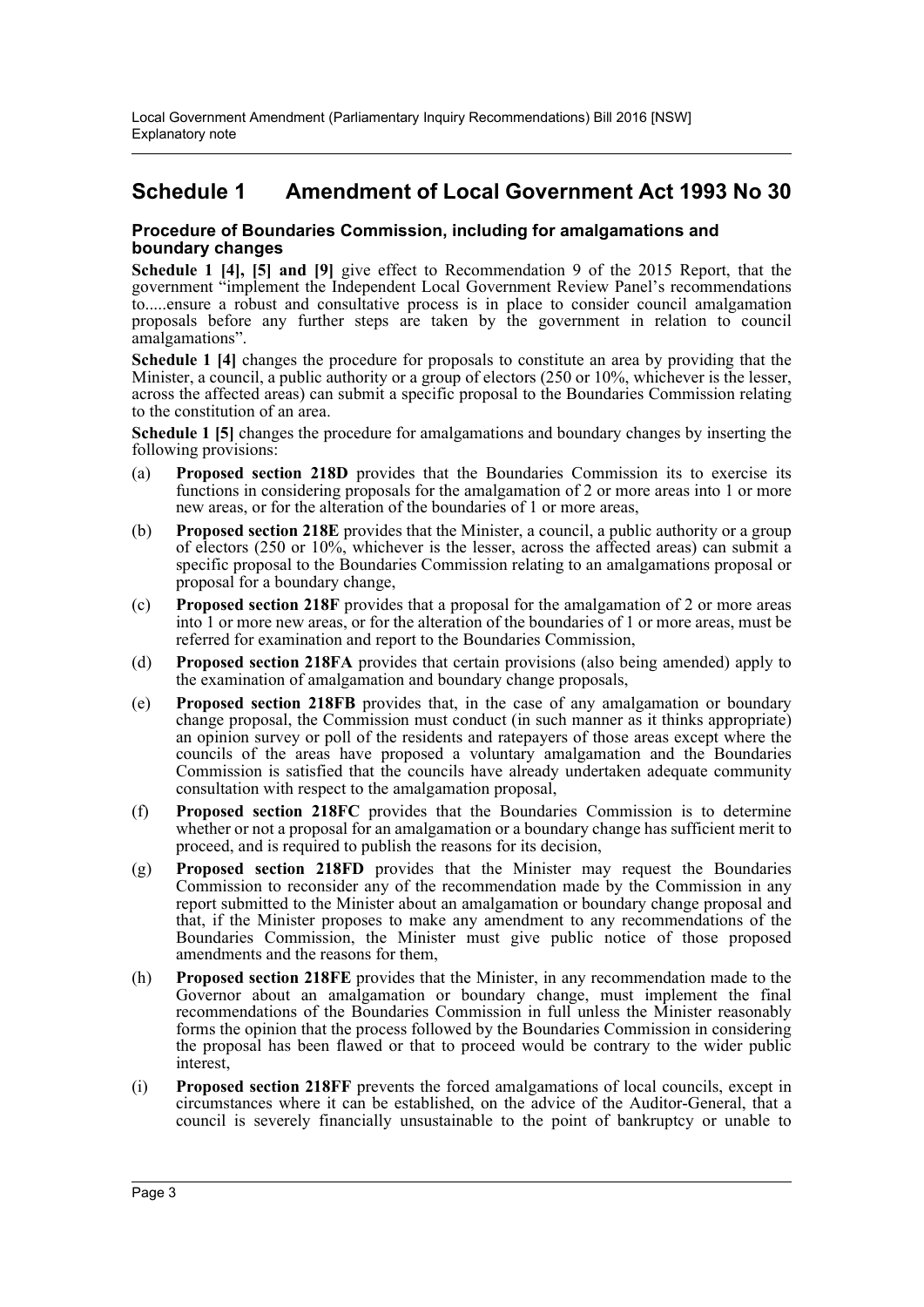maintain an acceptable level of service provision. (This gives effect to Recommendation 11 of the 2015 Report),

(j) **Proposed section 218FG** requires there to be a period of transition between a decision to merge councils and the creation of the new council, to ensure effective planning, consultation, implementation and ongoing service delivery to communities. (This gives effect to Recommendation 12 of the 2015 Report).

**Schedule 1 [9]** includes the following new provisions about the procedures of the Boundaries Commission (including the procedures relating to amalgamations and boundary changes):

- (a) **Proposed section 263A (a)** provides that the Commission must undertake regular reviews of local government boundaries across the State in accordance with a schedule determined by the Minister,
- (b) **Proposed section 263A (b)** provides that the Commission may initiate proposals for changes to the boundaries of areas when there is, in the opinion of the Boundaries Commission, evidence that any change is reasonably required,
- (c) **Proposed section 263B (1) (b)** provides that the Commission must hold inquiries for the purpose of exercising its functions in relation to an amalgamation proposal that has been referred to it, as part of any regular review of local government boundaries undertaken at the instance of the Minister (and not only act on approval of the Minister),
- (d) **Proposed section 263C** provides that the Commission must, in considering any matter referred to it that relates to the boundaries of areas or the areas of operations of councils or regional joint authorities, have regard to a modified list of factors,
- (e) **Proposed section 263E** provides that the Commission must, at the end of its investigations, report to the Minister on whether or not the proposal should proceed and, if so, precisely what form it should take and what steps and resources are required for its effective implementation,
- (f) **Proposed section 263F** provides that the Minister may request that the Boundaries Commission reconsider any of the recommendation made by the Boundaries Commission in any report submitted to the Minister and that, in the event that the Minister proposes to make any amendment to any recommendations of the Boundaries Commission, the Minister must give public notice of those proposed amendments and the reasons for them.

**Schedule 1 [24]** (to the extent that it inserts clause 112 in Schedule 8) provides that the amendments to the functions and procedure of the Boundaries Commission do not apply to a proposal or inquiry underway immediately before the commencement of the amendments.

#### **Membership and independence of Boundaries Commission**

**Schedule 1 [9], [20] and [21]** give effect to Recommendation 9 of the 2015 report, which reflected the Independent Local Government Review Panel's recommendation "to strengthen the independence of the Boundaries Commission".

**Schedule 1 [9]** replaces the existing Part about the Boundaries Commission, which includes the following new provisions about the membership and independence of the Commission:

- (a) **Proposed section 261 (1) and (2)** change the membership of the Boundaries Commission, so that it is to consist of 3 commissioners appointed by the Governor, 1 of whom is nominated by the Minister to be the independent Chairperson of the Commission with the other 2 being nominated jointly by the Minister and the President of Local Government NSW,
- (b) **Proposed section 261 (3)** makes serving public officials, current or former members of a council, county council or regional joint authority, or current or former members of the Legislative Assembly or of the Legislative Council, ineligible for membership of the Commission,
- (c) **Proposed section 262** provides that Local Government NSW, rather than the Local Government and Shires Association of New South Wales, has a role in the appointment of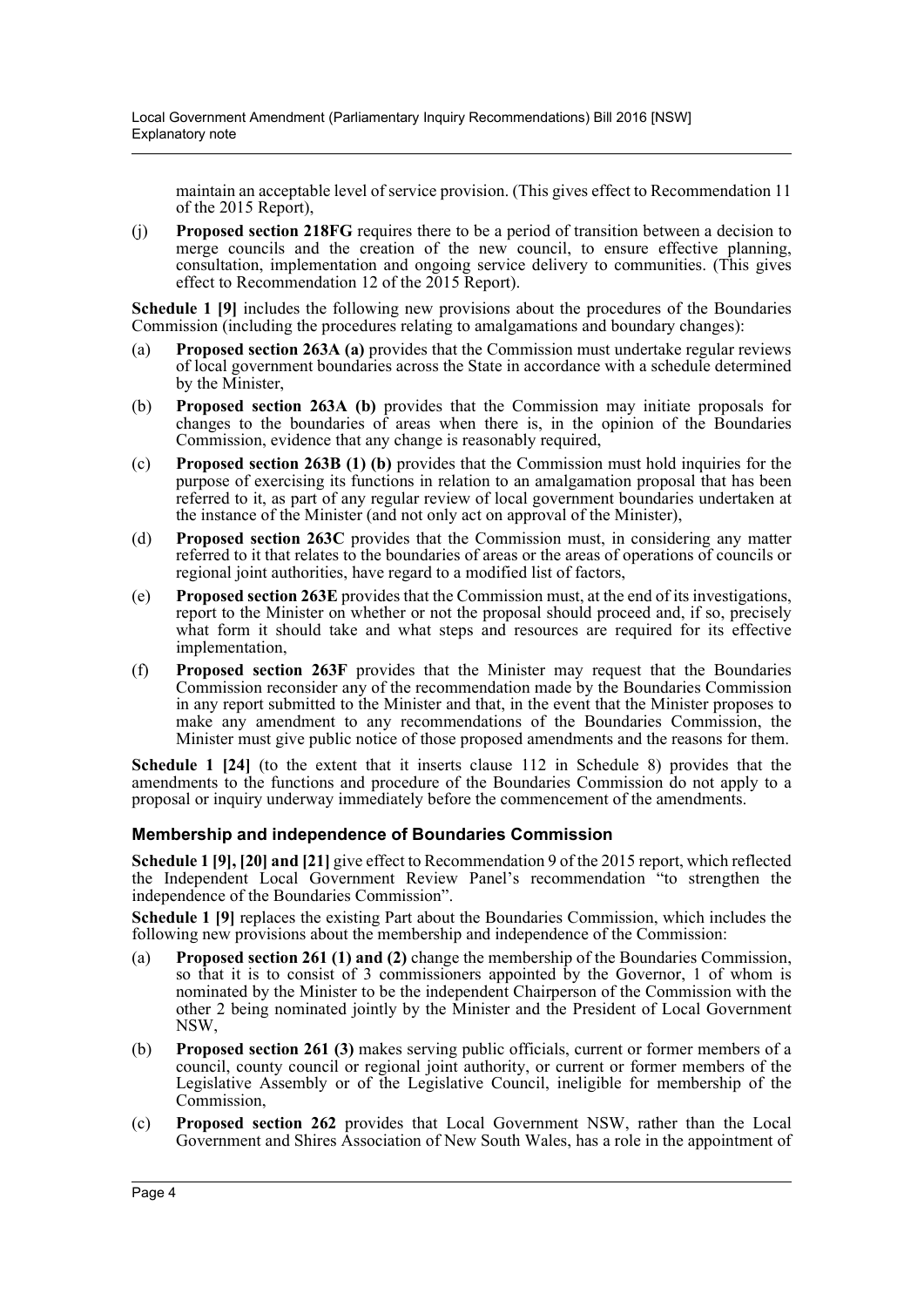commissioners, by nominating the panel that recommends that appointment of commissioners,

- (d) **Proposed section 262A** requires the Minister to ensure that the Commission is assisted in the performance of its functions by a secretariat,
- (e) **Proposed section 262B** provides that the Boundaries Commission may, with the approval of the Minister, arrange for the use of the services or facilities (including staff) of a Public Service agency or a public or local authority as determined by the Minister having regard to the recommendations of the Boundaries Commission and Local Government NSW.

**Schedule 1 [20]** changes the term of office of commissioners of the Boundaries Commission from a maximum of 5 years to at least 5 years.

**Schedule 1 [21]** provides that a commissioner ceases to hold office if he or she is appointed as a public official or elected as a member of a council or a regional joint authority or of the Legislative Assembly or the Legislative Council.

**Schedule 1 [24]** (to the extent that it inserts clause 114 in Schedule 8) provides that the amendments relating to the membership of the Boundaries Commission do not apply to a proposal or inquiry underway immediately before the commencement of the amendments or to serving commissioners involved in that proposal or inquiry.

#### **Establishment of regional joint authorities to replace county councils**

**Schedule 1 [3], [8], [10], [19] and [23]** make amendments that are consequential on the proposed abolition of county councils and their replacement by regional joint authorities.

**Schedule 1 [11] and [12]** give effect to Recommendation 17 of the 2015 report to work on "a statutory model for joint organisations based on the Hunters Hill, Ryde and Lane Cove Council model as a cooperative and consensus model for local council reform" and to the Independent Local Government Review Panel's recommendations on a framework for establishing new regional joint authorities.

**Schedule 1 [11]** provides that a function of a council may be exercised jointly by the council and another council or councils by means of a regional joint authority of which the councils concerned are members or by a delegate of the council, which may be a regional joint authority of which the council is a member.

**Schedule 1 [10]** inserts a reference to regional joint authorities in a note.

**Schedule 1 [12]** omits existing provisions about county councils.

**Schedule 1 [13]** inserts provisions relating to:

- (a) the formation, membership and functions of regional joint authorities, and
- (b) the creation of subsidiaries of regional joint authorities (which may be existing county councils), and
- (c) the Minister seeking the advice of the Ministerial Advisory Group in relation to regional joint authorities.

**Schedule 1 [22]** empowers the Governor to make regulations about regional joint authorities.

**Schedule 1 [25]** makes provision for the membership and procedure of the governing body of a regional joint authority.

**Schedule 1 [26]** inserts definitions of *constituent council* in relation to a regional joint authority and *regional joint authority* in the Dictionary to the Act.

#### **Establishment of Ministerial Advisory Group**

**Schedule 1 [14]** also gives effect to Recommendation 16 of the 2015 Report by establishing a Ministerial Advisory Group, the functions of which are to advise the Minister on proposals concerning regional joint authorities.

**Schedule 1 [25]** makes provision for the membership and procedure of the Ministerial Advisory Group.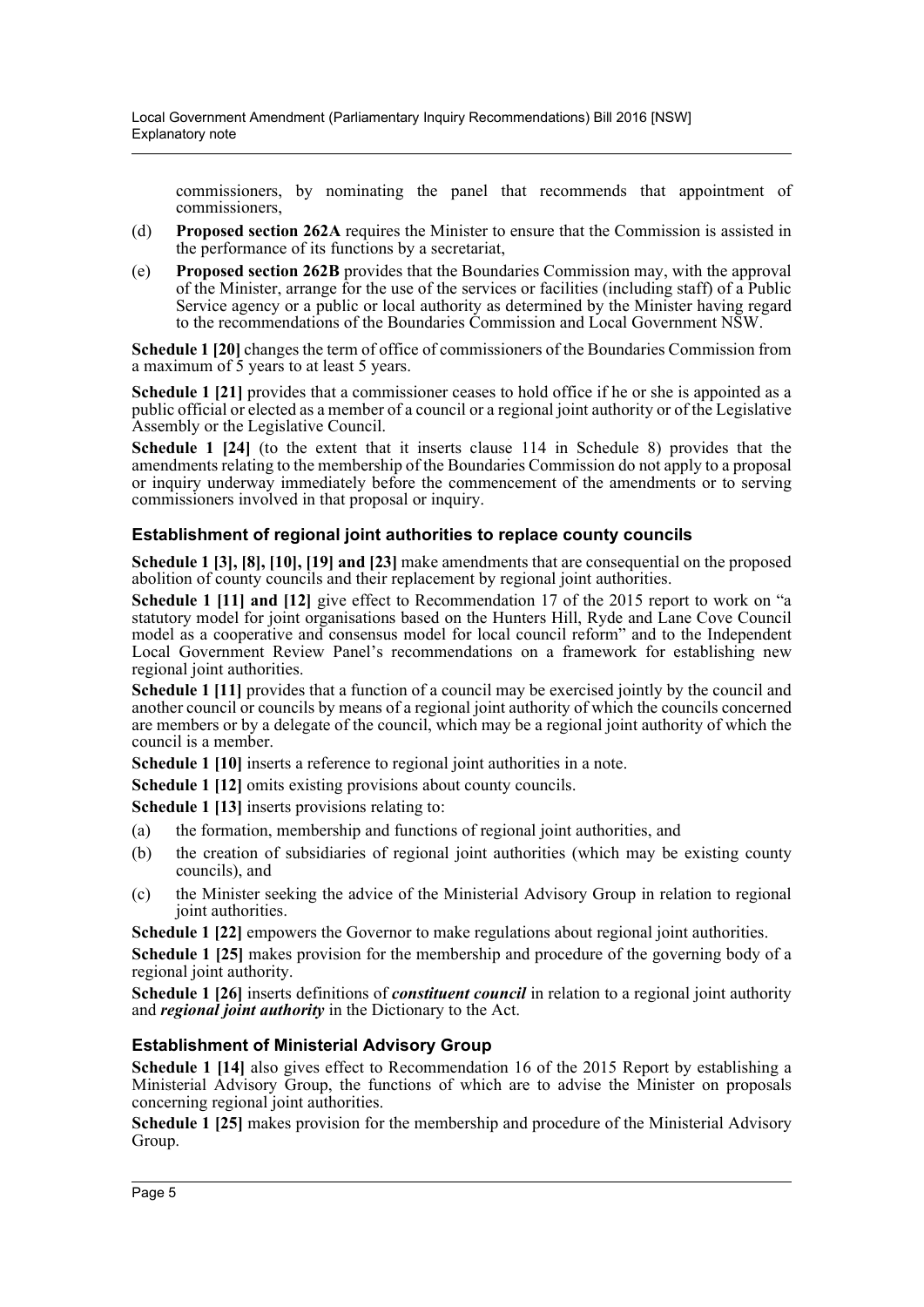Local Government Amendment (Parliamentary Inquiry Recommendations) Bill 2016 [NSW] Explanatory note

**Schedule 1 [26]** inserts a definition of *Ministerial Advisory Group* in the Dictionary to the Act.

#### **Election of mayors and their term of office**

**Schedule 1 [6]** requires a constitutional referendum to be held about whether the mayor of a council should be elected by the electors within 2 years after a new council is established or within 2 years after the commencement of the proposed Act, in relation to councils where the mayor is not currently elected by electors and no referendum has been held that failed. (This gives legislative effect to Recommendation 13 of the 2015 Report, that "the Minister for Local Government encourage local councils with council-elected mayors to initiate a referendum on whether the mayor should be popularly elected or elected by councillors".)

**Schedule 1 [7]** extends the period for which mayors who are elected by councillors hold office from 1 year to 2 years. (This gives effect to Recommendation 14 of the 2015 Report.)

**Schedule 1 [24]** (to the extent that it inserts clause 113 in Schedule 8) provides that this extension of term does not apply to existing mayors elected by councillors.

#### **Process for transfer of control of council water utilities**

**Schedule 1 [2]** ensures that water supply utilities that are currently operated by a council remain under the exclusive control of that council unless the council resolves otherwise after community consultation. (This gives effect to Recommendation 7 of the 2015 Report.)

**Schedule 1 [1]** is a consequential amendment that provides that the proposed amendment about council water utilities applies to land within the area of operations of a water supply authority under the *Water Management Act 2000*.

#### **Consistency in financial reporting**

**Schedule 1 [15]** requires the Office of Local Government, in consultation with the Audit Office of New South Wales and local government representatives, to develop accounting requirements to ensure greater consistency across councils in the treatment of assets. (This gives effect to Recommendation 8 of the 2015 Report.)

**Schedule 1 [16]** requires final reports of councils to comply with those requirements.

**Schedule 1 [24]** (to the extent that it inserts clause 116 in Schedule 8) provides that the amendments about financial reports do not apply to reports prepared no later than 3 months after the proposed accounting requirements are published.

#### **Exemptions from rate pegging based on local works plans**

**Schedule 1 [17] and [18]** give effect to Recommendation 3 of the 2015 report, that the government "evaluate the option of the removal of rate pegging and allow councils to determine their own rates conditional on the delivery of a local works plan outlining the expenditure associated with any proposed rate increases and demonstrated community support".

**Schedule 1 [17]** provides for a council to apply for a special variation specifying a higher cap for rates that would otherwise be pegged, for  $\hat{1}$  or more specified financial years (up to a maximum of 4 years). The requirements for making such an application include submitting to the Minister a local works plan outlining the expenditure associated with any proposed rate increases and demonstrating community support for the exemption from rate pegging.

**Schedule 1 [18]** provides for a determination to be made for a variation over a period of years of the pegged rate.

#### **Savings and transitional provisions**

**Schedule 1 [24]** makes savings and transitional provisions consequent on the making of certain amendments to the *Local Government Act 1993*, which are explained above.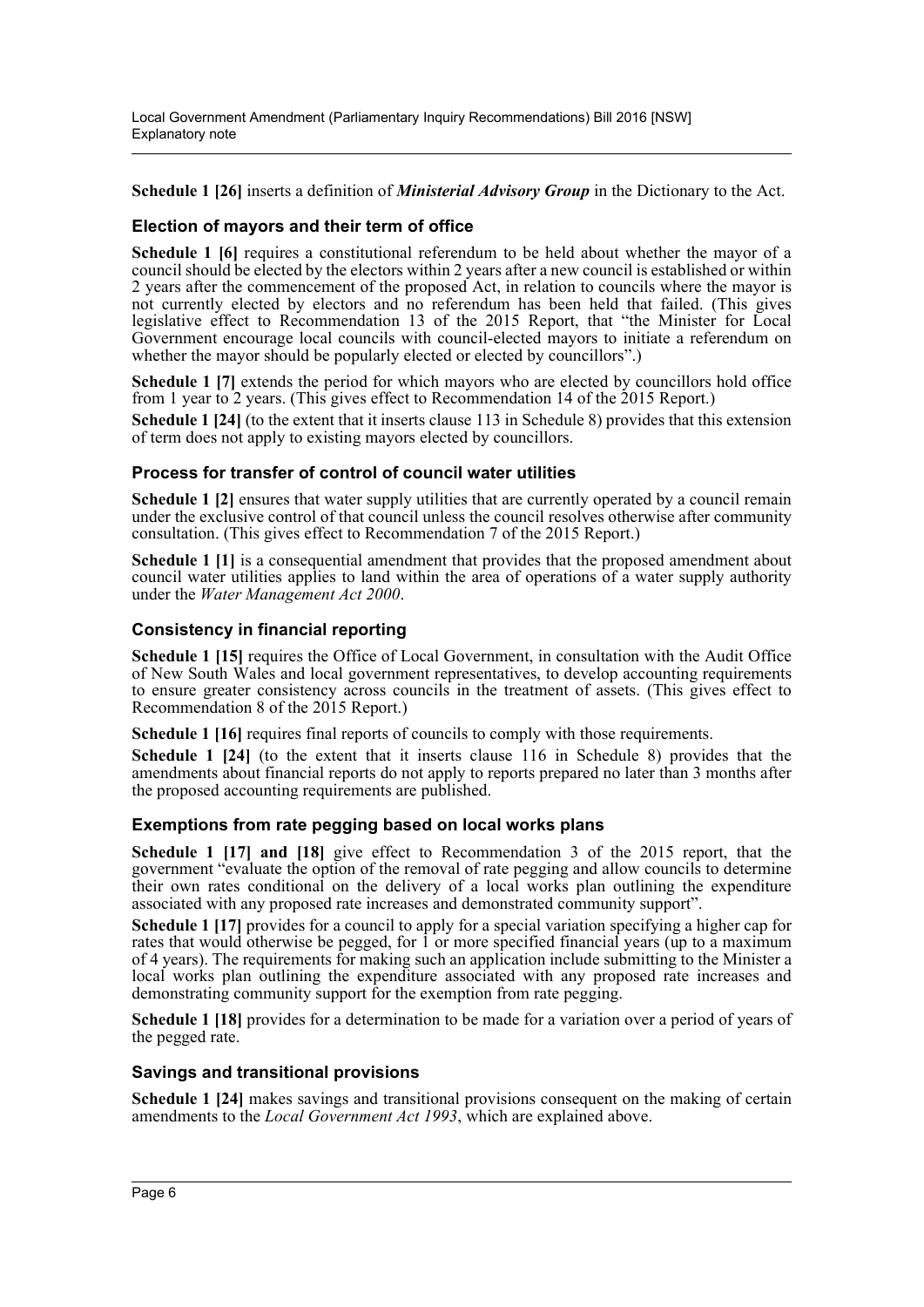### **Schedule 2 Amendment of Election Funding, Expenditure and Disclosures Act 1981 No 78**

**Schedule 2** provides that the donation and spending caps set out in the *Election Funding, Expenditure and Disclosures Act 1981* apply to local government election campaigns, with appropriate modifications. (This gives effect to Recommendation 15 of the 2015 Report.)

**Schedule 2 [1], [6] and [10]** omit provisions that currently limit the donation and spending caps only to State election campaigns.

**Schedule 2 [2] and [4]** omit notes about the current operation of caps.

**Schedule 2 [3] and [8]** remove existing exclusions for local government from provisions that are proposed to extend to local government election campaigns.

**Schedule 2 [5], [7] and [9]** update headings, to reflect that caps will apply to local government elections.

**Schedule 2 [11] and [12]** update provisions about applicable caps on electoral communication expenditure for elections and the aggregation of donation and expenditure caps to make it clear that the apply only to State elections.

**Schedule 2 [13]** inserts provisions about:

- (a) the applicable caps on electoral communication expenditure on local government election campaigns, and
- (b) the aggregation of applicable caps for local government election campaigns.

**Schedule 2 [14]** specifies the capped expenditure period for local government election campaigns.

**Schedule 2 [15]–[17]** extend existing provisions about the prohibition on incurring electoral communication expenditure exceeding the applicable cap, and the requirements of parties, to local government election campaigns.

**Schedule 2 [18]** provides that the proposed donation and spending caps do not apply to local government by-elections that are underway when the proposed Act commences.

## **Schedule 3 Amendment of other legislation**

**Schedule 3** amends certain legislation as a consequence of the abolition of county councils.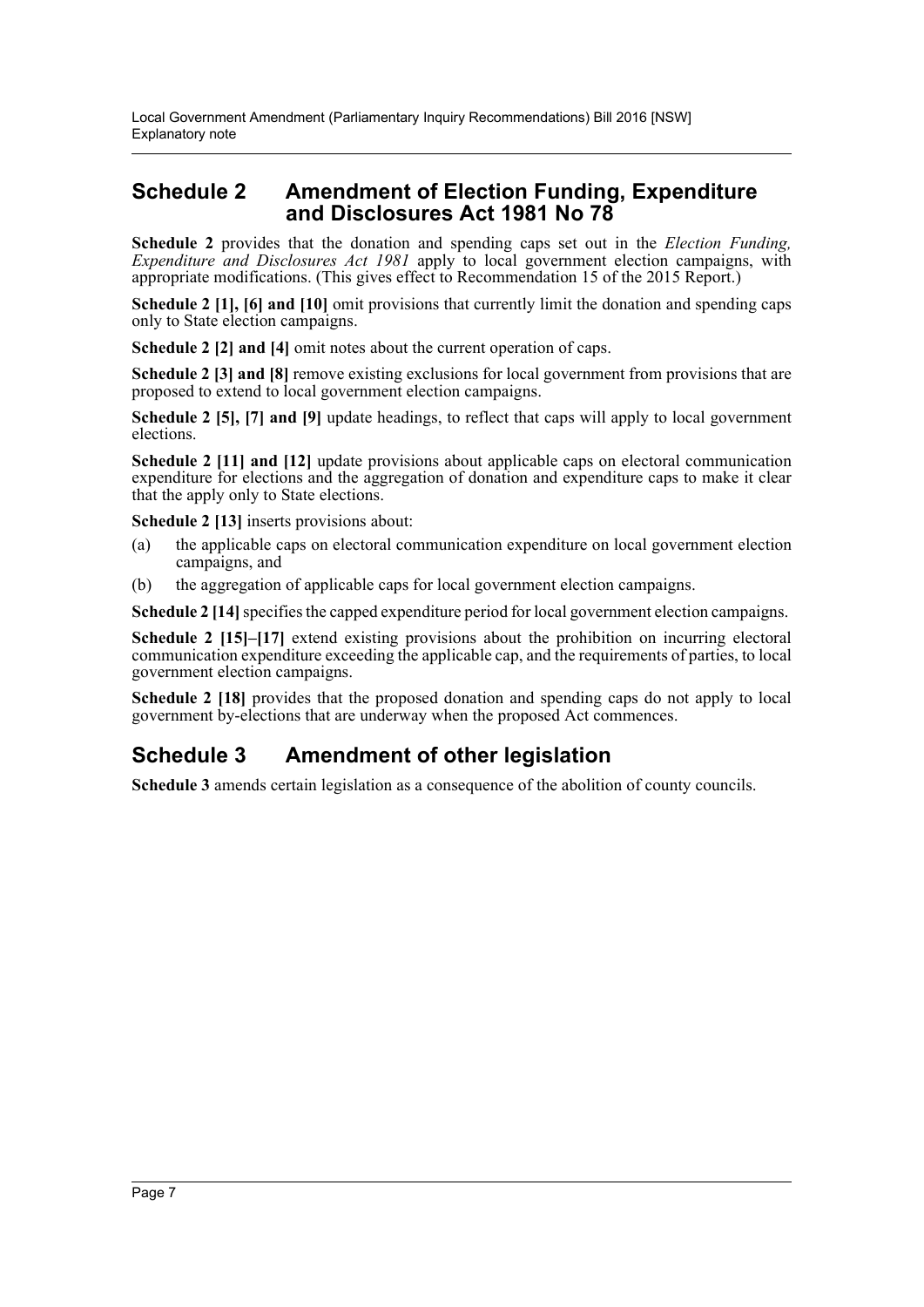Introduced by Revd the Hon F J Nile, MLC First print



New South Wales

# **Local Government Amendment (Parliamentary Inquiry Recommendations) Bill 2016**

## **Contents**

|            |                                                                | Page           |
|------------|----------------------------------------------------------------|----------------|
|            | Name of Act                                                    | 2              |
|            | Commencement                                                   | $\overline{2}$ |
| Schedule 1 | <b>Amendment of Local Government Act 1993 No 30</b>            |                |
| Schedule 2 | Amendment of Election Funding, Expenditure and Disclosures Act |                |
|            | 1981 No 78                                                     | 35             |
| Schedule 3 | Amendment of other legislation                                 | 39             |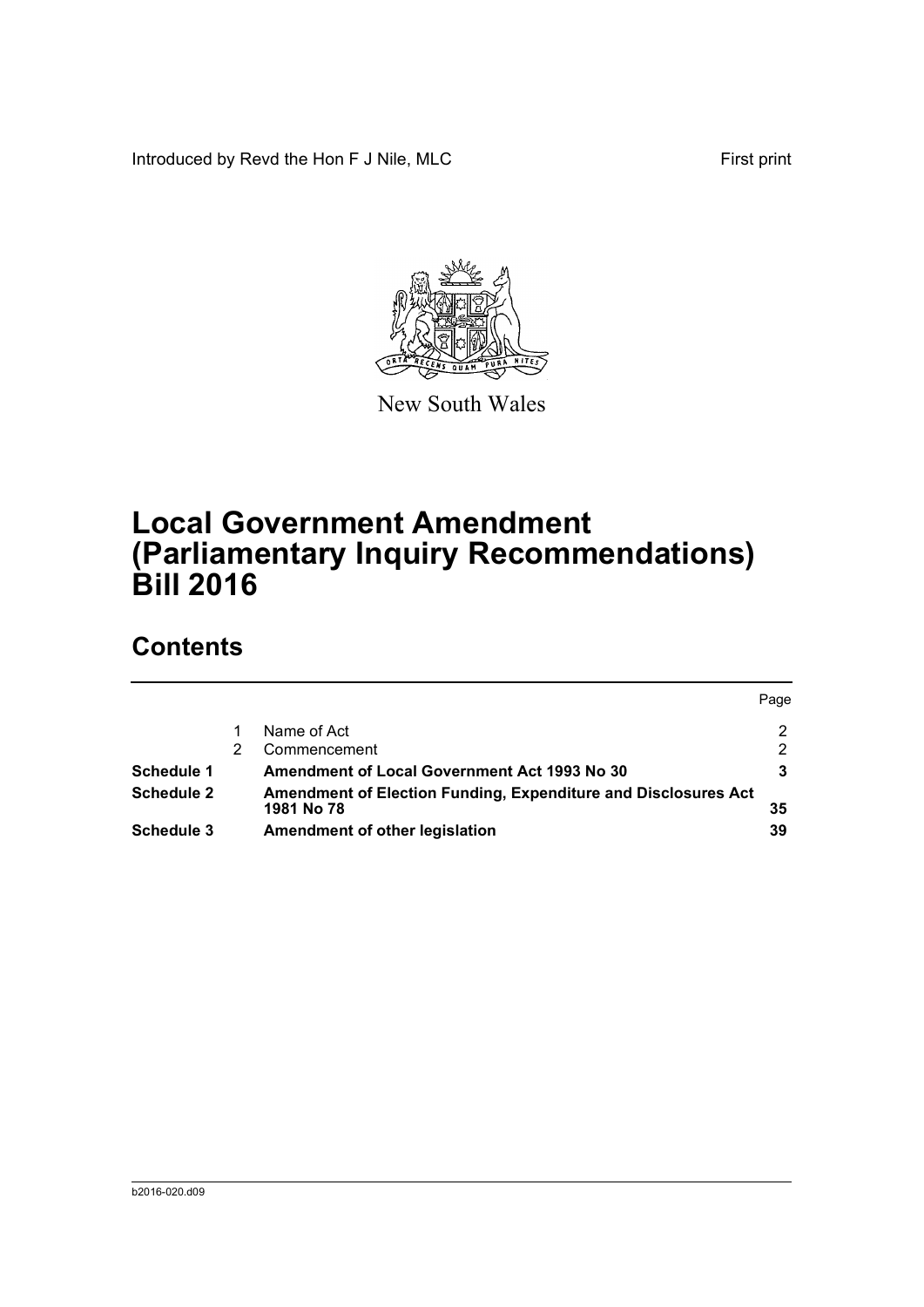

New South Wales

# **Local Government Amendment (Parliamentary Inquiry Recommendations) Bill 2016**

No , 2016

### **A Bill for**

An Act to amend the *Local Government Act 1993* and the *Election Funding, Expenditure and Disclosures Act 1981* to make further provision in relation to the election, governance and financing of councils in order to give effect to certain recommendations made by the relevant Legislative Council Committee No 6 in its inquiry into local government.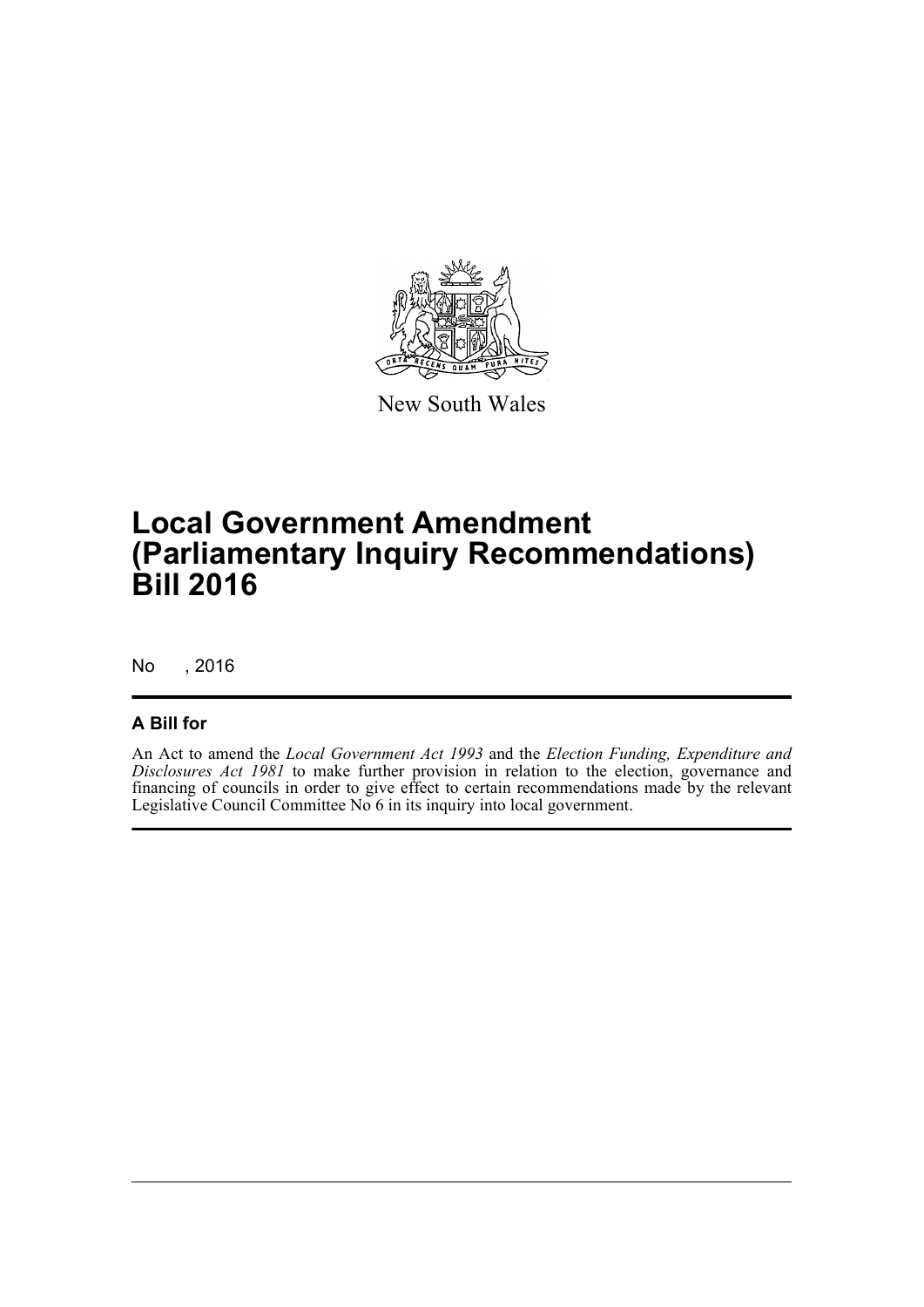Local Government Amendment (Parliamentary Inquiry Recommendations) Bill 2016 [NSW]

<span id="page-9-1"></span><span id="page-9-0"></span>

| The Legislature of New South Wales enacts:                                                             |                |
|--------------------------------------------------------------------------------------------------------|----------------|
| Name of Act                                                                                            | $\overline{c}$ |
| This Act is the <i>Local Government Amendment (Parliamentary Inquiry</i><br>Recommendations) Act 2016. | 3<br>4         |
| Commencement<br>This Act commences on the date of assent to this Act.                                  | 5<br>6         |
|                                                                                                        |                |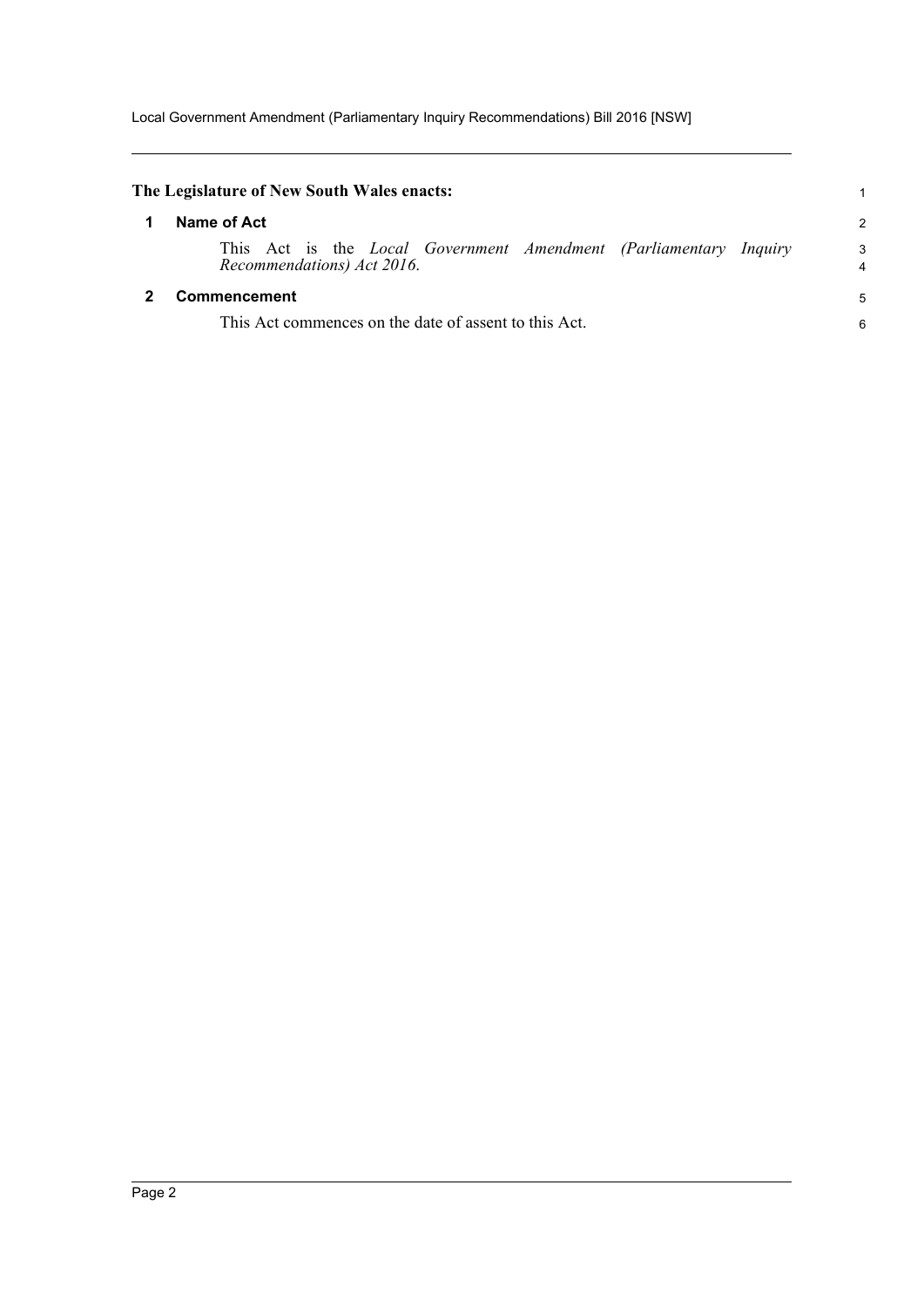<span id="page-10-0"></span>

|       | <b>Schedule 1</b>                                                                                                                                                                             |                    |     | <b>Amendment of Local Government Act 1993 No 30</b>                                                                                                                                                                                                                                                                                                           | 1                              |  |  |  |
|-------|-----------------------------------------------------------------------------------------------------------------------------------------------------------------------------------------------|--------------------|-----|---------------------------------------------------------------------------------------------------------------------------------------------------------------------------------------------------------------------------------------------------------------------------------------------------------------------------------------------------------------|--------------------------------|--|--|--|
| [1]   |                                                                                                                                                                                               |                    |     | <b>Section 56 Application of Division</b>                                                                                                                                                                                                                                                                                                                     | $\overline{\mathbf{c}}$        |  |  |  |
|       |                                                                                                                                                                                               |                    |     | Omit "and 59" from section 56 (2). Insert instead ", 59 and 59B".                                                                                                                                                                                                                                                                                             | 3                              |  |  |  |
| $[2]$ |                                                                                                                                                                                               | <b>Section 59B</b> |     |                                                                                                                                                                                                                                                                                                                                                               | 4                              |  |  |  |
|       |                                                                                                                                                                                               |                    |     | Insert after section 59A:                                                                                                                                                                                                                                                                                                                                     | 5                              |  |  |  |
|       | 59B                                                                                                                                                                                           |                    |     | Process for transfer of water utilities from council control                                                                                                                                                                                                                                                                                                  | 6                              |  |  |  |
|       |                                                                                                                                                                                               | (1)                |     | A council must not enter into any arrangement that provides for a person other<br>than the council to have total or partial charge of the care and management of<br>the whole or part of an existing water utility of the council unless the council<br>has resolved that the arrangement be entered into.                                                    | $\overline{7}$<br>8<br>9<br>10 |  |  |  |
|       |                                                                                                                                                                                               | (2)                |     | A council must not resolve under this section that such an arrangement be<br>entered into unless the council has:                                                                                                                                                                                                                                             | 11<br>12                       |  |  |  |
|       |                                                                                                                                                                                               |                    | (a) | placed the proposed resolution and any accompanying information on<br>public exhibition for a period (of not less than 30 days) prescribed by<br>the regulations (the <i>submission period</i> ) commencing on the day after<br>which notice of the proposed resolution is first published in a newspaper<br>under this section, and                          | 13<br>14<br>15<br>16<br>17     |  |  |  |
|       |                                                                                                                                                                                               |                    | (b) | caused notice of the proposed resolution, and the right to make<br>submissions during the submission period, to be published in a<br>newspaper circulating in the area of the council and on the council's<br>website.                                                                                                                                        | 18<br>19<br>20<br>21           |  |  |  |
|       |                                                                                                                                                                                               | (3)                |     | During the submission period:                                                                                                                                                                                                                                                                                                                                 | 22                             |  |  |  |
|       |                                                                                                                                                                                               |                    | (a) | any person may inspect the draft resolution and any accompanying<br>information and make extracts from or copies of them, and                                                                                                                                                                                                                                 | 23<br>24                       |  |  |  |
|       |                                                                                                                                                                                               |                    | (b) | any person may make written submissions to the council with respect to<br>the draft resolution (and a submission by way of objection must set out<br>the grounds of the objection).                                                                                                                                                                           | 25<br>26<br>27                 |  |  |  |
|       |                                                                                                                                                                                               | (4)                |     | The council must, in determining whether or not to resolve that an<br>arrangement be entered into under this section, take into account any<br>submissions made during the submission period.                                                                                                                                                                 | 28<br>29<br>30                 |  |  |  |
|       | Any failure by a council to comply with subsections $(2)$ – $(4)$ in relation to an<br>(5)<br>arrangement entered into under this section does not affect the validity of the<br>arrangement. |                    |     |                                                                                                                                                                                                                                                                                                                                                               | 31<br>32<br>33                 |  |  |  |
|       |                                                                                                                                                                                               | (6)                |     | In this section:                                                                                                                                                                                                                                                                                                                                              | 34                             |  |  |  |
|       |                                                                                                                                                                                               |                    | to  | <i>existing water utility</i> , in relation to a council, means a work of water supply<br>over which the council was charged with the care and management by a notice<br>given under section 58 that was in force immediately before the date of assent<br>the<br>Local<br>Government<br>Amendment<br>(Parliamentary<br>Inquiry<br>Recommendations) Act 2016. | 35<br>36<br>37<br>38<br>39     |  |  |  |
| $[3]$ |                                                                                                                                                                                               | <b>Schedule 1</b>  |     | Sections 68A (4), 213 (1) and (3), 263 (4), 264 (2) (b) and 379 and clause 1 (2) (b) of                                                                                                                                                                                                                                                                       | 40<br>41                       |  |  |  |
|       |                                                                                                                                                                                               |                    |     | Omit "county council" wherever occurring.                                                                                                                                                                                                                                                                                                                     | 42                             |  |  |  |
|       | Insert instead "regional joint authority".                                                                                                                                                    |                    |     |                                                                                                                                                                                                                                                                                                                                                               |                                |  |  |  |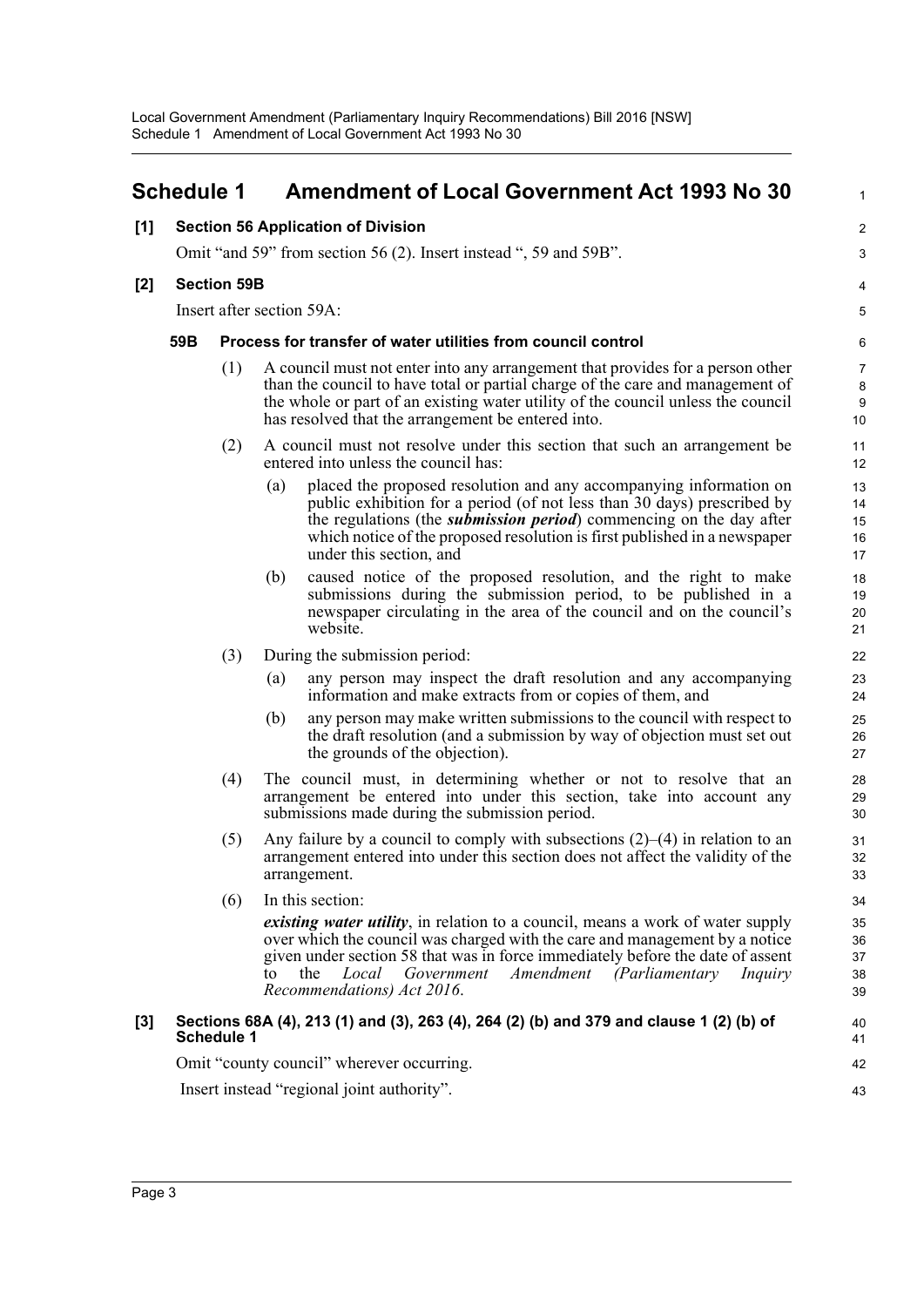Local Government Amendment (Parliamentary Inquiry Recommendations) Bill 2016 [NSW] Schedule 1 Amendment of Local Government Act 1993 No 30

| [4]                                | <b>Section 215</b> |                             |     |                                                                                                                                                                                                                                                                                       |                      |  |  |
|------------------------------------|--------------------|-----------------------------|-----|---------------------------------------------------------------------------------------------------------------------------------------------------------------------------------------------------------------------------------------------------------------------------------------|----------------------|--|--|
|                                    |                    |                             |     | Omit the section. Insert instead:                                                                                                                                                                                                                                                     | $\overline{c}$       |  |  |
|                                    | 215                | Who may initiate a proposal | 3   |                                                                                                                                                                                                                                                                                       |                      |  |  |
|                                    |                    | (1)                         |     | A proposal to exercise functions under section 204 may be made by:                                                                                                                                                                                                                    | 4                    |  |  |
|                                    |                    |                             | (a) | the Minister, or                                                                                                                                                                                                                                                                      | 5                    |  |  |
|                                    |                    |                             | (b) | a council affected by the proposal, or                                                                                                                                                                                                                                                | 6                    |  |  |
|                                    |                    |                             | (c) | a public authority, or                                                                                                                                                                                                                                                                | $\overline{7}$       |  |  |
|                                    |                    |                             | (d) | an appropriate minimum number of electors.                                                                                                                                                                                                                                            | 8                    |  |  |
|                                    |                    | (2)                         |     | For that purpose, an <i>appropriate minimum number of electors</i> is:                                                                                                                                                                                                                | 9                    |  |  |
|                                    |                    |                             | (a) | in relation to a proposal that applies to the whole of an area or a proposal<br>that part of an area be constituted as a new area—250 of the enrolled<br>electors for the existing area or 10 per cent of the enrolled electors for<br>the existing area, whichever is the lesser, or | 10<br>11<br>12<br>13 |  |  |
|                                    |                    |                             | (b) | in relation to a proposal that applies to part only of an area—250 of the<br>enrolled electors for the affected part or 10 per cent of the enrolled<br>electors for the affected part, whichever is the lesser.                                                                       | 14<br>15<br>16       |  |  |
| [5]                                |                    |                             |     | Chapter 9, Part 1, Division 2B                                                                                                                                                                                                                                                        | 17                   |  |  |
| Omit the Division. Insert instead: |                    |                             |     |                                                                                                                                                                                                                                                                                       | 18                   |  |  |
|                                    |                    | <b>Division 2B</b>          |     | What must be done before areas can be amalgamated<br>or their boundaries altered                                                                                                                                                                                                      | 19<br>20             |  |  |
|                                    | 218D               |                             |     | Exercise of functions regarding amalgamation and boundary change                                                                                                                                                                                                                      | 21                   |  |  |
|                                    |                    |                             |     | A function under section 218A or 218B may be exercised only after a proposal<br>for the exercise of the function (an <i>amalgamation or boundary change</i><br><i>proposal</i> ) is dealt with under this Division.                                                                   | 22<br>23<br>24       |  |  |
|                                    | 218E               |                             |     | Who may initiate a proposal                                                                                                                                                                                                                                                           | 25                   |  |  |
|                                    |                    | (1)                         |     | An amalgamation or boundary change proposal may be made by:                                                                                                                                                                                                                           | 26                   |  |  |
|                                    |                    |                             | (a) | the Minister, or                                                                                                                                                                                                                                                                      | 27                   |  |  |
|                                    |                    |                             | (b) | a council affected by the proposal, or                                                                                                                                                                                                                                                | 28                   |  |  |
|                                    |                    |                             | (c) | a public authority, or                                                                                                                                                                                                                                                                | 29                   |  |  |
|                                    |                    |                             | (d) | an appropriate minimum number of electors.                                                                                                                                                                                                                                            | 30                   |  |  |
|                                    |                    | (2)                         |     | For that purpose, an <i>appropriate minimum number of electors</i> is:                                                                                                                                                                                                                | 31                   |  |  |
|                                    |                    |                             | (a) | in relation to an amalgamation—250 of the enrolled electors for any or<br>all of the affected areas or 10 per cent of the total number of enrolled<br>electors for all of the affected areas, whichever is the lesser, or                                                             | 32<br>33<br>34       |  |  |
|                                    |                    |                             | (b) | in relation to an alteration of the boundaries of the whole of 1 or more<br>areas—250 of the enrolled electors for the affected area or areas or 10<br>per cent of the enrolled electors for the affected area or areas, whichever<br>is the lesser, or                               | 35<br>36<br>37<br>38 |  |  |
|                                    |                    |                             | (c) | in relation to an alteration of the boundaries of an area that applies to<br>part only of an area—250 of the enrolled electors for the affected part<br>or 10 per cent of the enrolled electors for the affected part, whichever is<br>the lesser.                                    | 39<br>40<br>41<br>42 |  |  |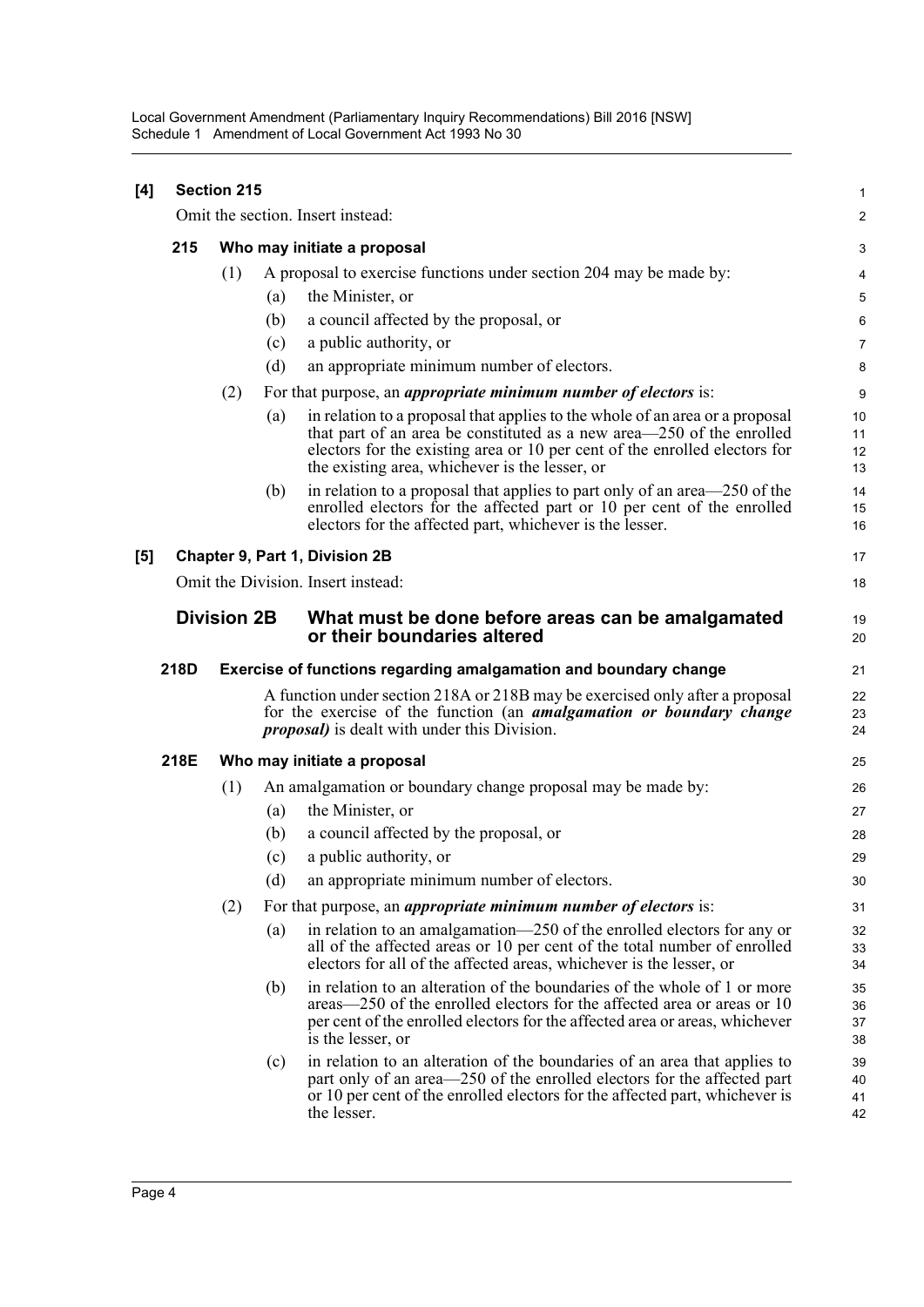| 218F         | Referral of proposal to Boundaries Commission for examination and report |                                                                                                                                                                                                                                                                                                                             |                      |  |  |  |
|--------------|--------------------------------------------------------------------------|-----------------------------------------------------------------------------------------------------------------------------------------------------------------------------------------------------------------------------------------------------------------------------------------------------------------------------|----------------------|--|--|--|
|              |                                                                          | The Minister must refer an amalgamation or boundary change proposal to the<br>Boundaries Commission for examination and report.                                                                                                                                                                                             | $\overline{c}$<br>3  |  |  |  |
| <b>218FA</b> |                                                                          | <b>Examination of proposal</b>                                                                                                                                                                                                                                                                                              | 4                    |  |  |  |
|              |                                                                          | Sections 263, 263B, 263C, 263D, 263H and 263I apply to the examination of<br>an amalgamation or boundary change proposal by the Boundaries<br>Commission.                                                                                                                                                                   | 5<br>$\,6\,$<br>7    |  |  |  |
| 218FB        |                                                                          | Conduct of survey or poll about proposal for amalgamation                                                                                                                                                                                                                                                                   | 8                    |  |  |  |
|              | (1)                                                                      | For the purpose of examining a proposal for the amalgamation of 2 or more<br>areas under section 218A, the Boundaries Commission must seek the views of<br>electors of each of those areas.                                                                                                                                 | 9<br>10<br>11        |  |  |  |
|              | (2)                                                                      | For that purpose, the Boundaries Commission must conduct (in such manner<br>as it thinks appropriate) an opinion survey or poll of the residents and<br>rate payers of those areas.                                                                                                                                         | 12<br>13<br>14       |  |  |  |
|              | (3)                                                                      | The period over which the views of electors are to be sought must be a period<br>of at least 40 days.                                                                                                                                                                                                                       | 15<br>16             |  |  |  |
|              | (4)                                                                      | However, a survey or poll is not required in the case of such an amalgamation<br>if the councils of the affected areas have proposed the amalgamation and the<br>Boundaries Commission is satisfied that the councils have already undertaken<br>adequate community consultation with respect to the amalgamation proposal. | 17<br>18<br>19<br>20 |  |  |  |
|              | (5)                                                                      | This section does not limit the operation of section 263D.                                                                                                                                                                                                                                                                  | 21                   |  |  |  |
| <b>218FC</b> |                                                                          | <b>Results of consideration</b>                                                                                                                                                                                                                                                                                             | 22                   |  |  |  |
|              | (1)                                                                      | The Boundaries Commission must, at the end of its investigations on an<br>amalgamation or boundary change proposal, report to the Minister on:                                                                                                                                                                              | 23<br>24             |  |  |  |
|              |                                                                          | whether or not the proposal has sufficient merit to proceed, and<br>(a)                                                                                                                                                                                                                                                     | 25                   |  |  |  |
|              |                                                                          | the reasons for its decision on the merit of the proposal, and<br>(b)                                                                                                                                                                                                                                                       | 26                   |  |  |  |
|              |                                                                          | if the report states that the proposal has sufficient merit to proceed,<br>(c)<br>details as to the form the proposal should take and the steps and<br>resources required for its effective implementation.                                                                                                                 | 27<br>28<br>29       |  |  |  |
|              | (2)                                                                      | If the proposal is implemented, the Boundaries Commission must prepare a<br>public information report setting out arguments for and against the proposal.                                                                                                                                                                   | 30<br>31             |  |  |  |
| 218FD        |                                                                          | Minister may request reconsideration                                                                                                                                                                                                                                                                                        | 32                   |  |  |  |
|              |                                                                          | The Minister may request that the Boundaries Commission reconsider any of<br>the recommendations made by the Boundaries Commission in any report<br>submitted to the Minister under this Division.                                                                                                                          | 33<br>34<br>35       |  |  |  |
| <b>218FE</b> |                                                                          | Minister must act on report                                                                                                                                                                                                                                                                                                 | 36                   |  |  |  |
|              | (1)                                                                      | The Minister must either:                                                                                                                                                                                                                                                                                                   | 37                   |  |  |  |
|              |                                                                          | (a)<br>recommend to the Governor that the proposal under this Division be<br>implemented, with or without amendments or modifications, or                                                                                                                                                                                   | 38<br>39             |  |  |  |
|              |                                                                          | decline to recommend to the Governor that the proposal be<br>(b)<br>implemented.                                                                                                                                                                                                                                            | 40<br>41             |  |  |  |
|              | (2)                                                                      | The Minister, in any recommendation made to the Governor in relation to any<br>amalgamation or boundary change proposal, must implement the final<br>recommendations of the Boundaries Commission in full unless the Minister                                                                                               | 42<br>43<br>44       |  |  |  |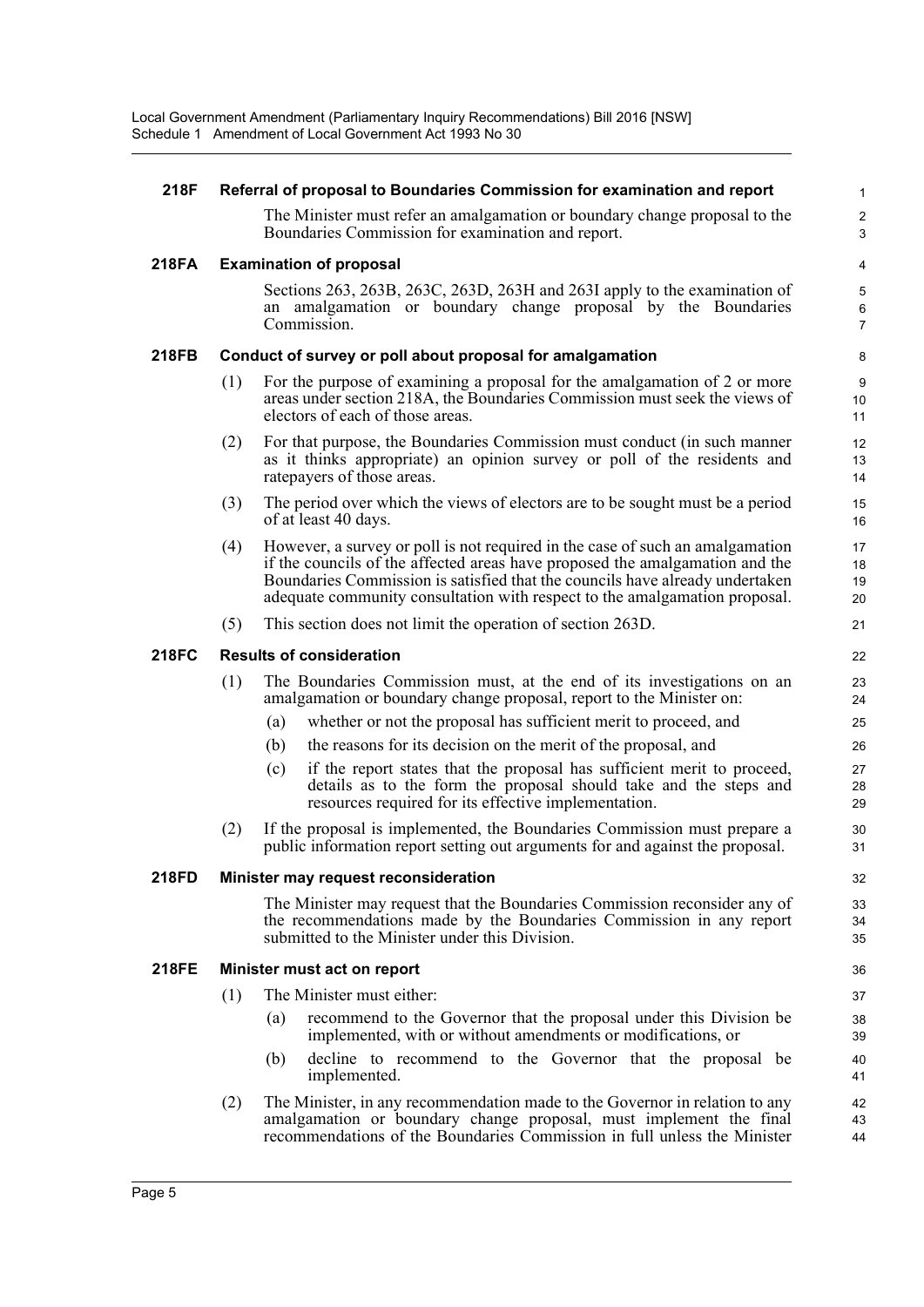forms the opinion that the process followed by the Commission in relation to the proposal has been flawed or that to proceed would be contrary to the wider public interest.

(3) In the event that the Minister proposes to make any amendments or modifications to any recommendations of the Boundaries Commission, the Minister must give public notice of those proposed amendments or modifications and the reasons for them.

#### **218FF Minister may only recommend compulsory amalgamation if councils are financially unsustainable**

The Minister must not recommend to the Governor the making of a proclamation to amalgamate 2 or more areas or parts of areas if the councils concerned do not all support the amalgamation, except in circumstances where, after seeking the advice of the Auditor-General, the Minister forms the opinion that:

- (a) there is demonstrable evidence that all of the councils concerned are severely financially unsustainable to the point of insolvency or are otherwise unable to maintain an acceptable level of service provision to their respective local communities, or
- (b) any or all of the councils affected is severely financially unsustainable to the point of bankruptcy or unable to maintain an acceptable level of service provision to its local community.

#### **218FG Transition period required before amalgamation takes effect**

- (1) A proclamation under section 218A must make provision for a period of transition between the date on which the proclamation in published on the NSW legislation website and the date specified in the proclamation as the date on which the areas are to be amalgamated, being a period recommended by the Minister.
- (2) The Minister must not recommend such a period to the Governor unless the Minister has had regard to the need for the period of transition to be of sufficient in length so as to ensure effective planning, consultation, implementation and ongoing service delivery to the local communities.

#### **[6] Section 228 How is it decided that the mayor be elected by the electors?**

Insert after section 228 (2):

- (3) A constitutional referendum about whether the mayor of a council should be elected by councillors or by the electors must be held within 2 years after the relevant date in the case of any council in relation to which:
	- (a) no decision is in force that the mayor of the council be elected by the electors at the relevant date, and
	- (b) no constitutional referendum has been held in the 2 years immediately before the relevant date about whether the mayor of the council should be elected by councillors or by the electors.
- (4) A constitutional referendum about whether the mayor of a council should be elected by councillors or by the electors must be held within 2 years after the constitution of any council that is constituted after the relevant date.
- (5) In this section: *relevant date* means the date of assent to the *Local Government Amendment (Parliamentary Inquiry Recommendations) Act 2016*.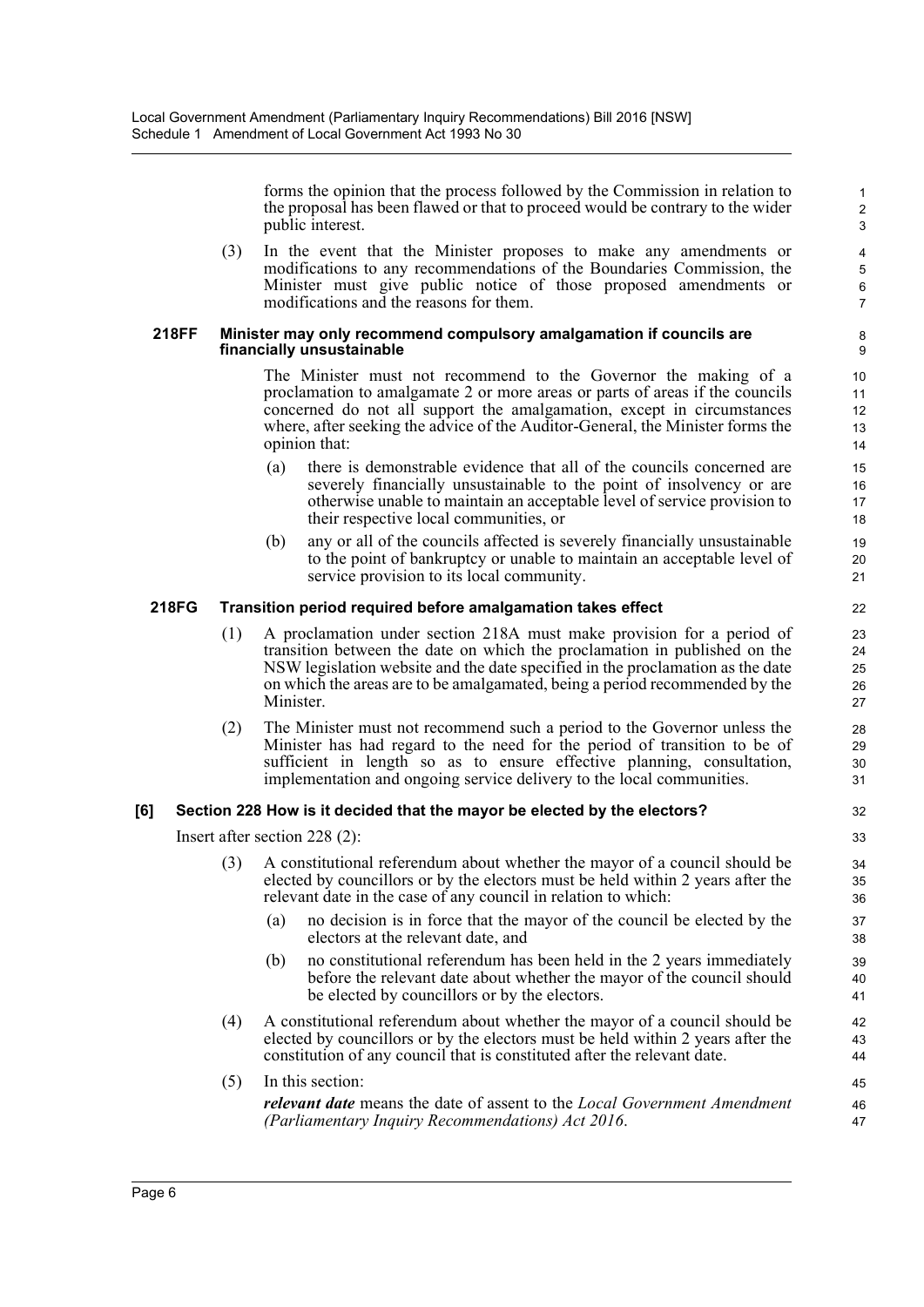Local Government Amendment (Parliamentary Inquiry Recommendations) Bill 2016 [NSW] Schedule 1 Amendment of Local Government Act 1993 No 30

| $[7]$ |                                              |                   |     | Section 230 For what period is the mayor elected?                                                                                            | $\mathbf{1}$   |  |  |  |
|-------|----------------------------------------------|-------------------|-----|----------------------------------------------------------------------------------------------------------------------------------------------|----------------|--|--|--|
|       |                                              |                   |     | Omit "1 year" from section 230 (1). Insert instead "2 years".                                                                                | $\overline{2}$ |  |  |  |
| [8]   |                                              |                   |     | Section 240 How are the categories to be determined?                                                                                         | 3              |  |  |  |
|       |                                              |                   |     | Omit "county councils" wherever occurring in section 240 (2).                                                                                | 4              |  |  |  |
|       | Insert instead "regional joint authorities". |                   |     |                                                                                                                                              |                |  |  |  |
| [9]   |                                              | Chapter 9, Part 3 |     |                                                                                                                                              | 6              |  |  |  |
|       |                                              |                   |     | Omit the Part. Insert instead:                                                                                                               | $\overline{7}$ |  |  |  |
|       | Part 3                                       |                   |     | <b>Local Government Boundaries Commission</b>                                                                                                | 8              |  |  |  |
|       |                                              | <b>Division 1</b> |     | <b>Constitution and membership</b>                                                                                                           | 9              |  |  |  |
|       | 260                                          |                   |     | <b>Constitution of Boundaries Commission</b>                                                                                                 | 10             |  |  |  |
|       |                                              |                   |     | There is constituted by this Act a body corporate with the name of Local<br>Government Boundaries Commission.                                | 11<br>12       |  |  |  |
|       | 261                                          |                   |     | <b>Membership of Boundaries Commission</b>                                                                                                   | 13             |  |  |  |
|       |                                              | (1)               |     | The Boundaries Commission is to consist of 3 commissioners appointed by the<br>Governor.                                                     | 14<br>15       |  |  |  |
|       |                                              | (2)               |     | Of the commissioners:                                                                                                                        | 16             |  |  |  |
|       |                                              |                   | (a) | 1 is to be a person nominated by the Minister, and                                                                                           | 17             |  |  |  |
|       |                                              |                   | (b) | the other 2 are to be persons nominated jointly by the Minister and the<br>President of Local Government NSW in accordance with section 262. | 18<br>19       |  |  |  |
|       |                                              | (3)               |     | A person is not eligible to be a commissioner if the person:                                                                                 | 20             |  |  |  |
|       |                                              |                   | (a) | is a current or former mayor or councillor, or                                                                                               | 21             |  |  |  |
|       |                                              |                   | (b) | is a current or former member of Legislative Assembly or of the<br>Legislative Council, or                                                   | 22<br>23       |  |  |  |
|       |                                              |                   | (c) | is a current or former member of the governing body of a county council<br>or regional joint authority, or                                   | 24<br>25       |  |  |  |
|       |                                              |                   | (d) | is a current public official (within the meaning of the <i>Public Interest</i><br>Disclosures Act 1994).                                     | 26<br>27       |  |  |  |
|       |                                              | (4)               |     | The commissioner nominated by the Minister is to be the Chairperson of the<br>Boundaries Commission.                                         | 28<br>29       |  |  |  |
|       |                                              | (5)               |     | Schedule 2 has effect with respect to the commissioners and the procedure of<br>the Boundaries Commission.                                   | 30<br>31       |  |  |  |
|       | 262                                          |                   |     | How is a panel to be constituted for the purposes of making an appointment as<br>a commissioner?                                             | 32<br>33       |  |  |  |
|       |                                              | (1)               |     | There is to be a panel consisting of 8 persons who are councillors nominated<br>by the President of Local Government NSW.                    | 34<br>35       |  |  |  |
|       |                                              | (2)               |     | The nomination of members of the panel must be made in the manner<br>determined by the Minister.                                             | 36<br>37       |  |  |  |
|       |                                              | (3)               |     | A person must not be nominated as a member of the panel unless he or she has<br>consented in writing to be nominated.                        | 38<br>39       |  |  |  |
|       |                                              |                   |     |                                                                                                                                              |                |  |  |  |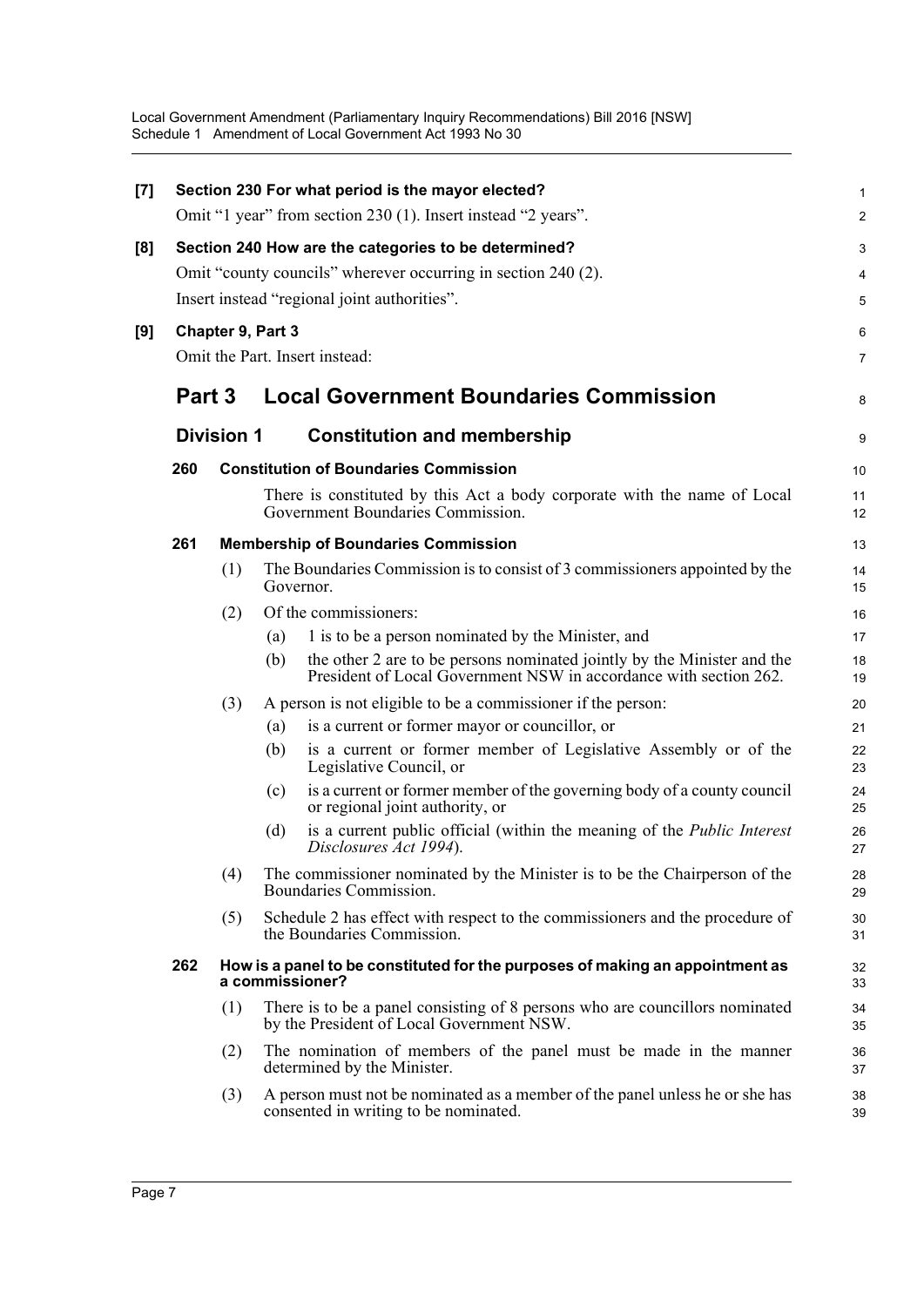|      | (4)               |     | If an insufficient number of nominations have been made to the panel to enable<br>the Governor to appoint a commissioner or commissioners under section 261<br>(2) (b) in accordance with this Part, the Governor may appoint a person to be<br>a commissioner on the recommendation of the Minister. | $\mathbf{1}$<br>$\overline{2}$<br>$\mathsf 3$<br>$\overline{4}$ |
|------|-------------------|-----|-------------------------------------------------------------------------------------------------------------------------------------------------------------------------------------------------------------------------------------------------------------------------------------------------------|-----------------------------------------------------------------|
|      | <b>Division 2</b> |     | <b>Secretariat</b>                                                                                                                                                                                                                                                                                    | 5                                                               |
| 262A |                   |     | <b>Secretariat to Boundaries Commission</b>                                                                                                                                                                                                                                                           | 6                                                               |
|      |                   |     | The Minister must ensure that the Boundaries Commission is assisted in the<br>performance of its functions by a secretariat.                                                                                                                                                                          | 7<br>8                                                          |
| 262B |                   |     | Boundaries Commission may arrange for use of services and staff                                                                                                                                                                                                                                       | 9                                                               |
|      | (1)               |     | The Boundaries Commission may, with the approval of the Minister, arrange<br>for the use of the services or facilities (including staff) of a Public Service<br>agency or a public or local authority.                                                                                                | 10<br>11<br>12                                                  |
|      | (2)               |     | The number of staff and level of use of other services or facilities is to be<br>determined by the Minister having regard to the recommendations of the<br>Boundaries Commission and Local Government NSW.                                                                                            | 13<br>14<br>15                                                  |
|      | <b>Division 3</b> |     | <b>Functions</b>                                                                                                                                                                                                                                                                                      | 16                                                              |
| 263  |                   |     | Requirement to examine and report on certain referred matters or proposals                                                                                                                                                                                                                            | 17                                                              |
|      | (1)               |     | The Boundaries Commission is required to examine and report on the<br>following:                                                                                                                                                                                                                      | 18<br>19                                                        |
|      |                   | (a) | any matter with respect to the boundaries of areas that may be referred<br>to it by the Minister,                                                                                                                                                                                                     | 20<br>21                                                        |
|      |                   | (b) | any matter with respect to the areas of operation of regional joint<br>authorities that may be referred to it by the Minister,                                                                                                                                                                        | 22<br>23                                                        |
|      |                   | (c) | any proposal for the amalgamation of 2 or more areas into 1 or more<br>new areas, initiated under section 218E and referred under section 218F,                                                                                                                                                       | 24<br>25                                                        |
|      |                   | (d) | any proposal for the alteration of the boundaries of 1 or more areas,<br>initiated under section 218E, and referred under section 218F.                                                                                                                                                               | 26<br>27                                                        |
|      | (2)               |     | The Boundaries Commission is not entitled to examine or report on any matter<br>relating to the area of operations of a regional joint authority constituted or<br>proposed to be constituted for the supply of electricity.                                                                          | 28<br>29<br>30                                                  |
|      | (3)               |     | The Boundaries Commission may continue with an examination even though<br>a commissioner or acting commissioner replaces another commissioner during<br>the course of the examination.                                                                                                                | 31<br>32<br>33                                                  |
| 263A |                   |     | Functions relating to review and change of local government boundaries                                                                                                                                                                                                                                | 34                                                              |
|      |                   |     | The Boundaries Commission is also required to:                                                                                                                                                                                                                                                        | 35                                                              |
|      |                   | (a) | undertake regular reviews of local government boundaries across the<br>State in accordance with a schedule determined by the Minister, and                                                                                                                                                            | 36<br>37                                                        |
|      |                   | (b) | initiate proposals for changes of the boundaries of areas when there is,<br>in the opinion of the Boundaries Commission, evidence that any change<br>or changes are reasonably required.                                                                                                              | 38<br>39<br>40                                                  |
| 263B |                   |     | <b>Exercise of functions by holding inquiries</b>                                                                                                                                                                                                                                                     | 41                                                              |
|      | (1)               |     | The Boundaries Commission must hold an inquiry for the purpose of<br>exercising either of the following functions:                                                                                                                                                                                    | 42<br>43                                                        |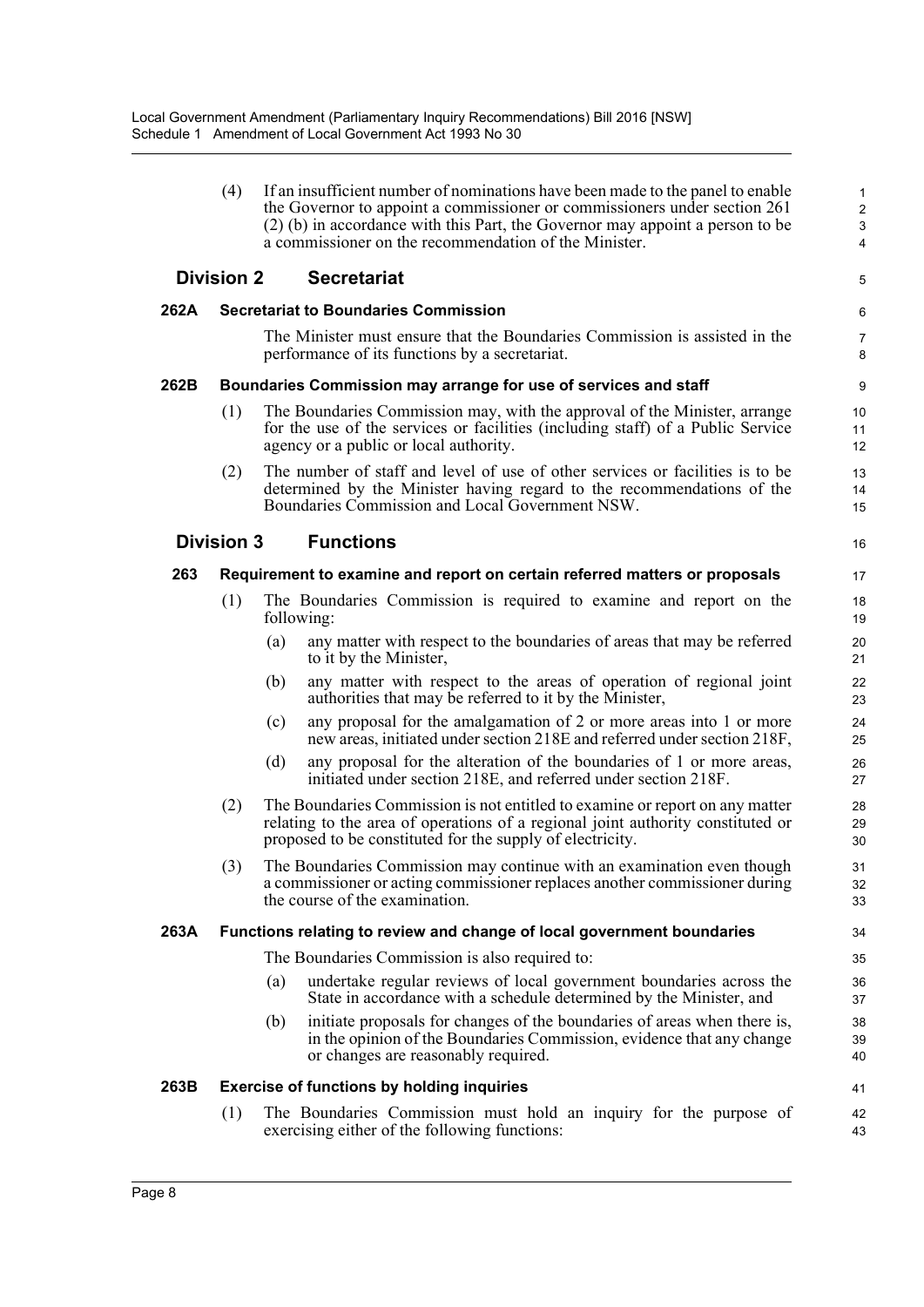(a) dealing with a proposal for the amalgamation of 2 or more areas that has been referred to it under section 218F,

15

- (b) carrying out any regular review of local government boundaries undertaken in accordance with section 263A (a).
- (2) The Boundaries Commission may hold an inquiry for the purpose of exercising any of its other functions, but only with the approval of the Minister.
- (3) Reasonable public notice must be given of the holding of an inquiry under this section.
- (4) The Boundaries Commission must allow members of the public to attend any inquiry held by the Boundaries Commission under this section.
- (5) The Boundaries Commission may continue with an inquiry even though a commissioner or acting commissioner replaces another commissioner during the course of the inquiry.

#### **Division 4 Consideration of matters**

#### **263C Factors to which Boundaries Commission must have regard**

When considering any matter referred to it that relates to the boundaries of areas (including an amalgamation of 2 or more areas) or the areas of operations of councils or regional joint authorities, the Boundaries Commission is required to have regard to the following factors:

- (a) sustainability and strategic capacity—in particular, that councils and regional joint authorities need a strong base:
	- (i) to ensure their long-term sustainability, and
	- (ii) to achieve economies of scale and scope, to deliver quality services, and
	- (iii) to provide a pool of talented councillor candidates, and
	- (iv) to attract skilled staff, and
	- (v) to develop strategic capacity in governance, advocacy, planning and management,
- (b) efficiency and effectiveness—in particular:
	- (i) that councils and regional joint authorities should be able to operate efficiently and effectively within the limits imposed by their location, geography and the characteristics of the communities they serve, and
	- (ii) that councils and regional joint authorities should be able to provide "value for money" to their ratepayers and external funding agencies, and
	- (iii) the financial advantages or disadvantages (including the economies or diseconomies of scale) of any relevant proposal to the residents and ratepayers of the areas concerned, and
	- (iv) the impact of the relevant proposal on the ability of the councils and regional joint authorities of the areas concerned to provide adequate, equitable and appropriate services and facilities,
- (c) integrated planning—in particular that local government boundaries:
	- (i) should not unnecessarily divide areas with strong economic and social inter-relationships, and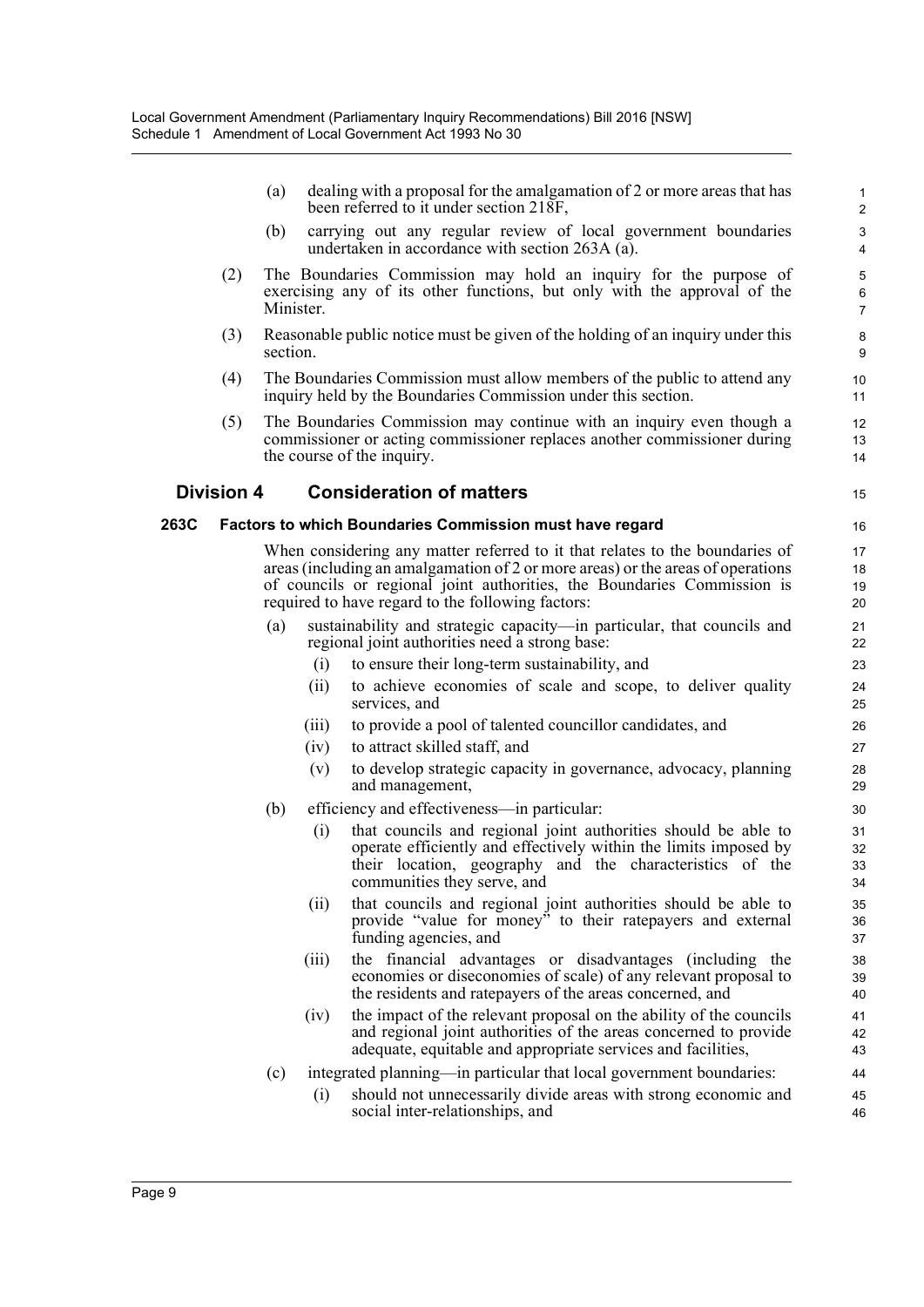|     | (ii)  | should facilitate integrated planning, coordinated service<br>delivery and regional development,                                                                                       | 1<br>$\overline{2}$   |
|-----|-------|----------------------------------------------------------------------------------------------------------------------------------------------------------------------------------------|-----------------------|
| (d) |       | local identity and sense of place—in particular that:                                                                                                                                  | 3                     |
|     | (i)   | consistent with the need for integrated planning, that boundaries                                                                                                                      | 4                     |
|     |       | should reflect a sense of identity and place, including important                                                                                                                      | 5                     |
|     |       | historical and traditional values, and                                                                                                                                                 | 6                     |
|     | (ii)  | despite that, other mechanisms available to maintain local<br>identity should be taken into account, and                                                                               | $\overline{7}$<br>8   |
|     | (iii) | the community of interest and geographic cohesion in the<br>existing areas and in any proposed new area, and                                                                           | 9<br>10               |
|     | (iv)  | the existing historical and traditional values in the existing areas<br>and the impact of change on them,                                                                              | 11<br>12 <sup>2</sup> |
| (e) |       | population growth—in particular, that the boundaries of an area should<br>be able to accommodate projected population growth generated by the<br>area over at least the next 25 years, | 13<br>14<br>15        |
| (f) |       | accessibility—in particular that, as a general rule, it should be possible<br>to drive to the boundaries of an area from a main administration centre:                                 | 16<br>17              |
|     | (i)   | within 60 to 90 minutes in country areas, and                                                                                                                                          | 18                    |
|     | (i)   | within 30 to 45 minutes in metropolitan areas,                                                                                                                                         | 19                    |
| (g) |       | strong centre—in particular, that each areas should have a substantial                                                                                                                 | 20                    |
|     |       | that can provide higher-order commercial,<br>population<br>centre                                                                                                                      | 21                    |
|     |       | administrative, education, health and other services,                                                                                                                                  | 22                    |
| (h) |       | key infrastructure—in particular that, as far as possible, key transport                                                                                                               | 23                    |
|     |       | infrastructure such as airports and ports, and those nearby urban and                                                                                                                  | 24                    |
|     |       | regional centres that are principal destination points, should be within<br>the same area,                                                                                             | 25                    |
|     |       |                                                                                                                                                                                        | 26                    |
| (i) |       | combining the whole of existing areas—in particular that, wherever<br>practicable, amalgamations should combine the whole of 2 or more                                                 | 27<br>28              |
|     |       | existing areas without the additional cost and disruption of associated                                                                                                                | 29                    |
|     |       | boundary adjustments,                                                                                                                                                                  | 30                    |
| (j) |       | democratic considerations-in particular:                                                                                                                                               | 31                    |
|     | (i)   | the attitude of the residents and rate payers of the areas concerned,                                                                                                                  | 32                    |
|     |       | and                                                                                                                                                                                    | 33                    |
|     | (i)   | the requirements of the area concerned in relation to elected                                                                                                                          | 34                    |
|     |       | representation for residents and ratepayers at the local level, and                                                                                                                    | 35                    |
|     | (iii) | the requirements of the area concerned in relation to the desirable                                                                                                                    | 36                    |
|     |       | and appropriate relationship between elected representatives and                                                                                                                       | 37                    |
|     |       | ratepayers and residents, and                                                                                                                                                          | 38                    |
|     | (iv)  | in the case of a proposal for the amalgamation of 2 or more                                                                                                                            | 39                    |
|     |       | areas—the need to ensure that the opinions of each of the diverse<br>communities or the resulting area or areas are effectively                                                        | 40<br>41              |
|     |       | represented, and                                                                                                                                                                       | 42                    |
|     | (v)   | such other matters as the Commission considers relevant in                                                                                                                             | 43                    |
|     |       | relation to the past and future patterns of elected representation                                                                                                                     | 44                    |
|     |       | for that area,                                                                                                                                                                         | 45                    |
| (k) |       | the impact of the relevant proposal on the employment of staff by the                                                                                                                  | 46                    |
|     |       | councils and regional joint authorities of the area concerned,                                                                                                                         | 47                    |
| (1) |       | the impact of the relevant proposal on rural communities in the areas                                                                                                                  | 48                    |
|     |       | concerned,                                                                                                                                                                             | 49                    |
|     |       |                                                                                                                                                                                        |                       |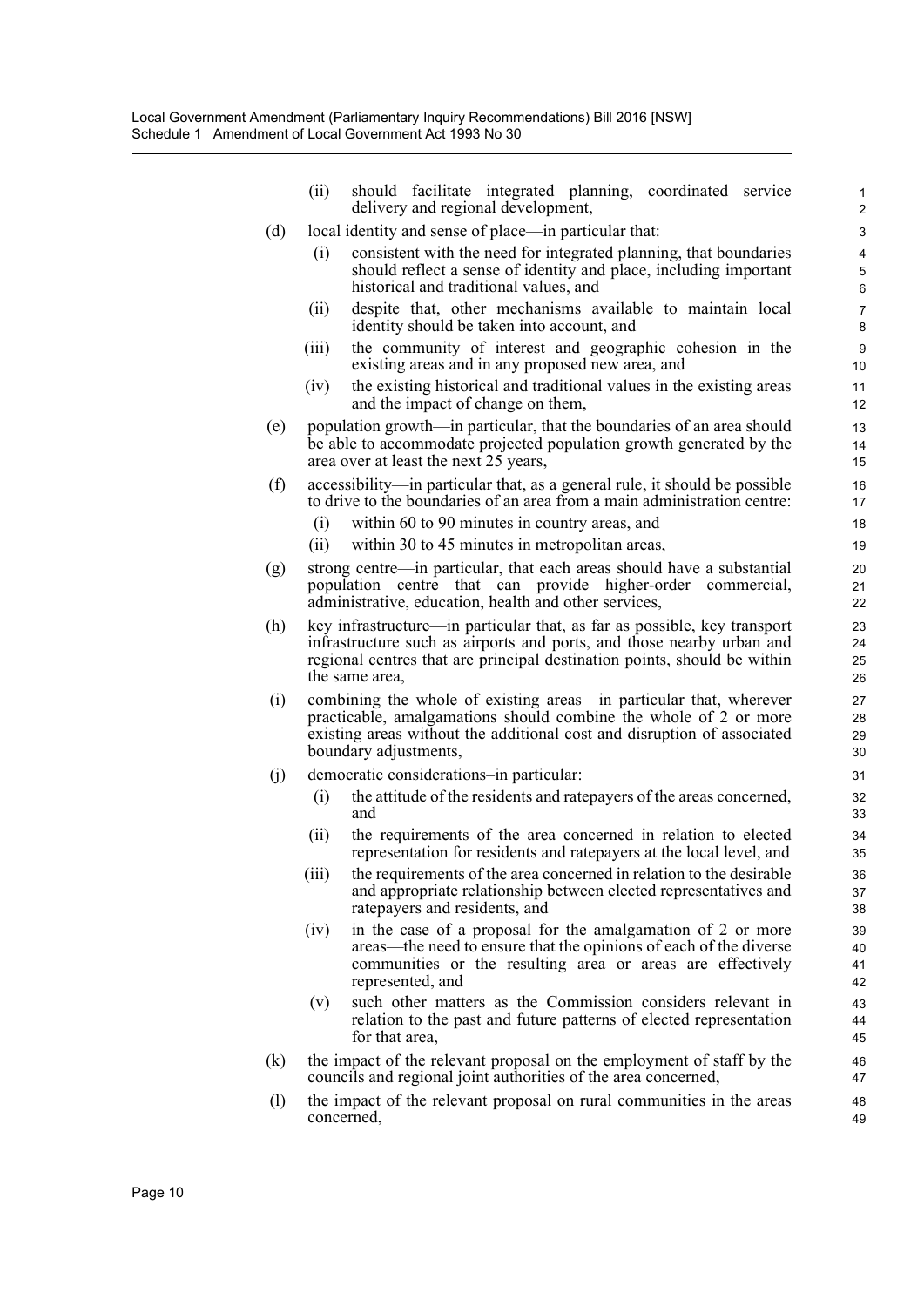|      |                   | (m)      | in the case of a proposal for the amalgamation of 2 or more areas—the<br>desirability (or otherwise) of dividing the resulting area or areas into<br>wards,                                                                                                                                                                                                                                 | $\mathbf{1}$<br>$\overline{c}$<br>$\mathbf{3}$ |
|------|-------------------|----------|---------------------------------------------------------------------------------------------------------------------------------------------------------------------------------------------------------------------------------------------------------------------------------------------------------------------------------------------------------------------------------------------|------------------------------------------------|
|      |                   | (n)      | such other factors as the Commission considers relevant to the provision<br>of efficient and effective local government in the existing and proposed<br>new areas.                                                                                                                                                                                                                          | 4<br>5<br>6                                    |
| 263D |                   |          | <b>Boundaries Commission may conduct survey or poll</b>                                                                                                                                                                                                                                                                                                                                     | $\overline{7}$                                 |
|      | (1)               |          | To assist it in determining the attitude of the residents and rate payers of an area<br>or areas for the purposes of section 263C (3) (j) (i), the Boundaries<br>Commission may conduct (in such manner as it thinks appropriate) an opinion<br>survey or poll of the residents and ratepayers.                                                                                             | 8<br>9<br>10<br>11                             |
|      | (2)               |          | The residents and rate payers of the area or areas concerned may participate in<br>any such opinion survey or poll but are not required to do so.                                                                                                                                                                                                                                           | 12<br>13                                       |
|      | (3)               | or poll. | The Boundaries Commission may request the Electoral Commissioner, a<br>council or any other person or organisation to conduct any such opinion survey                                                                                                                                                                                                                                       | 14<br>15<br>16                                 |
|      | (4)               |          | The obligation created by this section is in addition to that under section<br>216FB (in relation to amalgamation proposals).                                                                                                                                                                                                                                                               | 17<br>18                                       |
|      | <b>Division 5</b> |          | Procedure at end of investigations                                                                                                                                                                                                                                                                                                                                                          | 19                                             |
| 263E |                   |          | <b>Results of consideration</b>                                                                                                                                                                                                                                                                                                                                                             | 20                                             |
|      | (1)               |          | The Boundaries Commission must, at the end of its investigations, report to<br>the Minister on:                                                                                                                                                                                                                                                                                             | 21<br>22                                       |
|      |                   | (a)      | whether or not the proposal has sufficient merit to proceed, and                                                                                                                                                                                                                                                                                                                            | 23                                             |
|      |                   | (b)      | the reasons for its decision on the merit of the proposal, and                                                                                                                                                                                                                                                                                                                              | 24                                             |
|      |                   | (c)      | if the report states that the proposal has sufficient merit to proceed,<br>details as to the form the proposal should take and the steps and<br>resources required for its effective implementation.                                                                                                                                                                                        | 25<br>26<br>27                                 |
|      | (2)               |          | If the proposal is implemented, the Boundaries Commission must prepare a<br>public information report setting out arguments for and against the proposal.                                                                                                                                                                                                                                   | 28<br>29                                       |
| 263F |                   |          | Minister may request reconsideration                                                                                                                                                                                                                                                                                                                                                        | 30                                             |
|      |                   |          | The Minister may request that the Boundaries Commission reconsider any of<br>the recommendations made by the Boundaries Commission in any report<br>submitted to the Minister under this Division.                                                                                                                                                                                          | 31<br>32<br>33                                 |
| 263G |                   |          | Minister must act on report                                                                                                                                                                                                                                                                                                                                                                 | 34                                             |
|      | (1)               |          | The Minister must either:                                                                                                                                                                                                                                                                                                                                                                   | 35                                             |
|      |                   | (a)      | recommend to the Governor that the proposal under this Division be<br>implemented, with or without amendments or modifications, or                                                                                                                                                                                                                                                          | 36<br>37                                       |
|      |                   | (b)      | decline to recommend to the Governor that the proposal be<br>implemented.                                                                                                                                                                                                                                                                                                                   | 38<br>39                                       |
|      | (2)               |          | The Minister, in any recommendation made to the Governor in relation to any<br>proposal, must implement the final recommendations of the Boundaries<br>Commission in full unless the Minister reasonably forms the opinion that the<br>process followed by the Commission in relation to the proposal has been<br>flawed or that to proceed would be contrary to the wider public interest. | 40<br>41<br>42<br>43<br>44                     |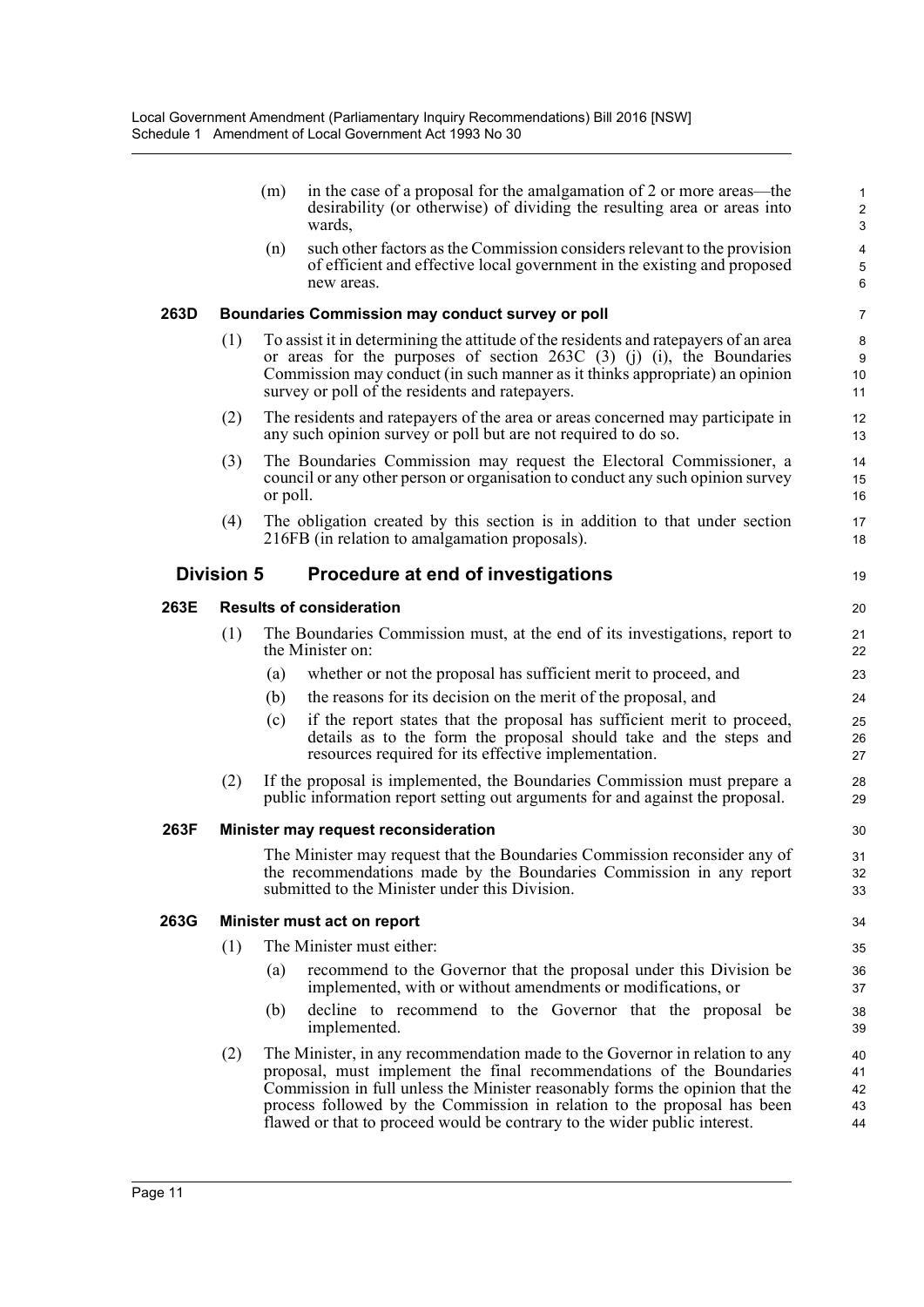| (3) | In the event that the Minister proposes to make any amendments or                                                                          |
|-----|--------------------------------------------------------------------------------------------------------------------------------------------|
|     | modifications to any recommendations of the Boundaries Commission, the<br>Minister must give public notice of those proposed amendments or |
|     | modifications and the reasons for them.                                                                                                    |

5

28 29 30

36 37

38 39

#### **Division 6 Miscellaneous**

#### **263H Can a person be represented in proceedings before the Boundaries Commission?**

- (1) In proceedings before the Boundaries Commission, a person is not entitled to be represented:
	- (a) by an Australian lawyer or by a person qualified for admission as an Australian lawyer, or
	- (b) by any person acting for a fee or reward.
- (2) However, this section does not prevent:
	- (a) an employee of a person from representing the person before the Boundaries Commission if the employee is not a person referred to in subsection  $(1)$   $(a)$ , or
	- (b) a person who is the mayor of an area or the chairperson of a county council from appearing in that capacity in proceedings before that Commission, or
	- (c) a person referred to in subsection  $(1)$  (a) from preparing any documents or submissions or tendering any legal advice in connection with any proceedings before that Commission.

#### **263I Court orders**

The Supreme Court may not make an order in the nature of prohibition in respect of, or an order for removing to the Court or quashing, any decision or proceeding made or conducted by the Boundaries Commission in connection with the exercise of its functions.

#### **[10] Chapter 12 How do councils operate?**

Omit "county councils" from the Introduction to the Chapter.

Insert instead "regional joint authorities".

# **[11] Section 355 How does a council exercise its functions?**

Omit "Voluntary Regional Organisation of Councils of which the councils concerned are members" wherever occurring in section 355 (d) and (e).

Insert instead "regional joint authority of which the councils concerned are constituent councils".

#### **[12] Chapter 12, Part 5**

Omit the Part.

## **[13] Chapter 12, Part 5A**

Insert after Part 5: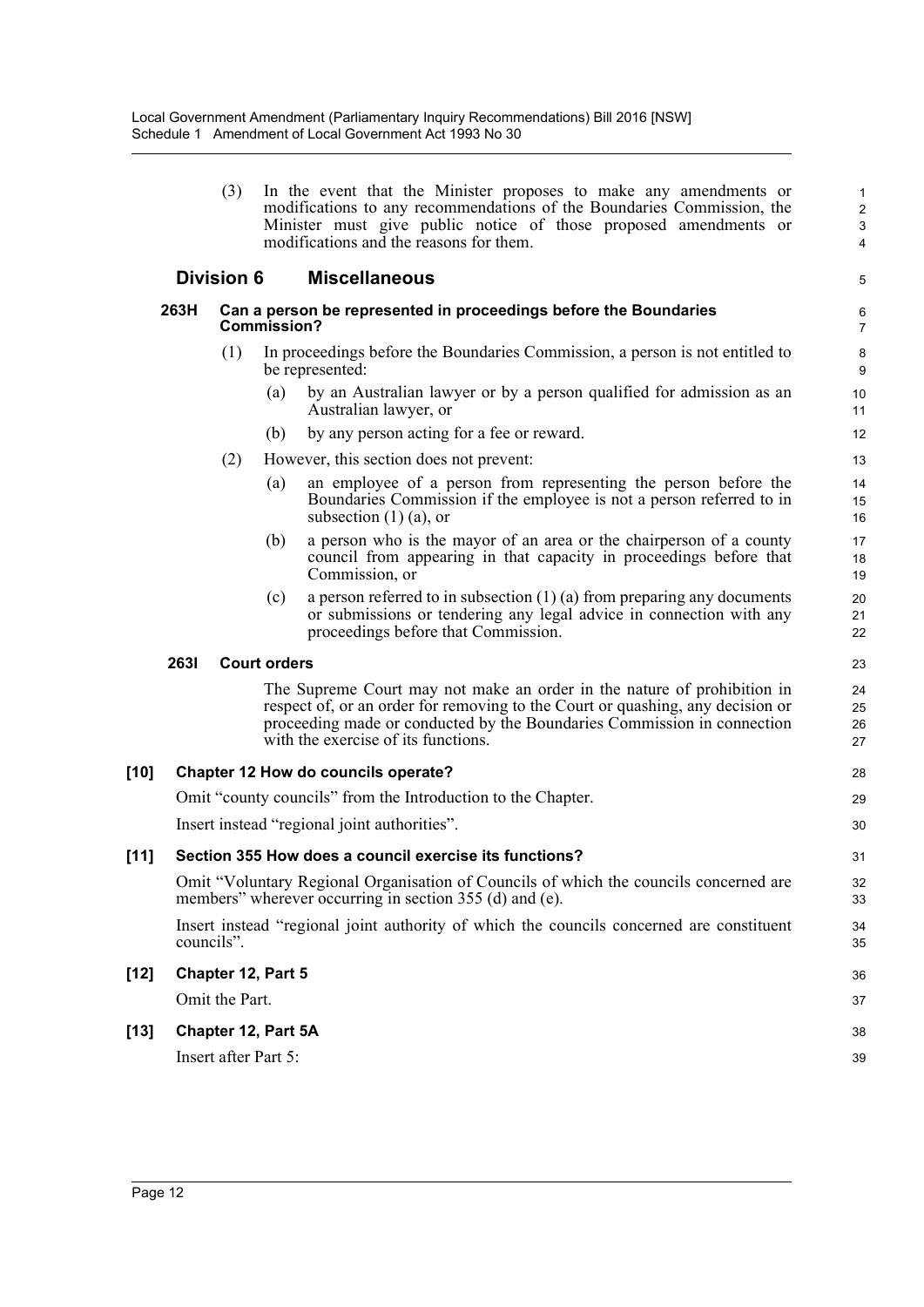|               |                   | Part 5A Regional joint authorities                                                                                                                                                                                                                                                                           | $\mathbf{1}$            |
|---------------|-------------------|--------------------------------------------------------------------------------------------------------------------------------------------------------------------------------------------------------------------------------------------------------------------------------------------------------------|-------------------------|
|               | <b>Division 1</b> | Proposals to establish regional joint authorities                                                                                                                                                                                                                                                            | $\overline{\mathbf{c}}$ |
| 400AAA        |                   | Making of proposal to establish regional joint authority                                                                                                                                                                                                                                                     | 3                       |
|               | (1)               | A proposal to establish a regional joint authority may be made to the Minister<br>by:                                                                                                                                                                                                                        | 4<br>5                  |
|               |                   | 2 or more councils, or<br>(a)                                                                                                                                                                                                                                                                                | 6                       |
|               |                   | (b)<br>a regional joint authority, or                                                                                                                                                                                                                                                                        | $\overline{7}$          |
|               |                   | a public authority, or<br>(c)                                                                                                                                                                                                                                                                                | 8                       |
|               |                   | (d)<br>the Departmental Chief Executive.                                                                                                                                                                                                                                                                     | 9                       |
|               | (2)               | The Minister may propose to establish a regional joint authority on the<br>Minister's own initiative.                                                                                                                                                                                                        | 10<br>11                |
|               | (3)               | In either case, a proposal to establish a regional joint authority must specify<br>whether the authority will have service delivery functions.                                                                                                                                                               | 12<br>13                |
| <b>400AAB</b> |                   | <b>Negotiation of final proposal</b>                                                                                                                                                                                                                                                                         | 14                      |
|               | (1)               | Public notice must not be given of a proposal to establish a regional joint<br>authority unless the Minister has negotiated the details of the proposal with:                                                                                                                                                | 15<br>16                |
|               |                   | all of the councils to which the proposal relates (whether or not they<br>(a)<br>made the proposal), and                                                                                                                                                                                                     | 17<br>18                |
|               |                   | if the proposal was made by a regional joint authority, a public authority<br>(b)<br>or the Departmental Chief Executive—the person who made the<br>proposal.                                                                                                                                                | 19<br>20<br>21          |
|               | (2)               | Any expert facilitator nominated by the Department may assist in those<br>negotiations.                                                                                                                                                                                                                      | 22<br>23                |
| 400AAC        |                   | Public notice to be given of a proposal                                                                                                                                                                                                                                                                      | 24                      |
|               | (1)               | The Minister must give at least 28 days' public notice of:                                                                                                                                                                                                                                                   | 25                      |
|               |                   | a proposal made to the Minister that the Minister decides to proceed<br>(a)<br>with, or                                                                                                                                                                                                                      | 26<br>27                |
|               |                   | a proposal initiated by the Minister.<br>(b)                                                                                                                                                                                                                                                                 | 28                      |
|               | (2)               | Within the period of public notice, representations concerning the proposal<br>may be made to the Minister by anyone affected by the proposal.                                                                                                                                                               | 29<br>30                |
| <b>400AAD</b> |                   | Minister to seek advice of Ministerial Advisory Group                                                                                                                                                                                                                                                        | 31                      |
|               |                   | The Minister must seek the advice of the Ministerial Advisory Group on any<br>proposal for which public notice has been given.                                                                                                                                                                               | 32<br>33                |
| 400AAE        |                   | Minister's recommendation concerning the proposal                                                                                                                                                                                                                                                            | 34                      |
|               |                   | After considering all representations received concerning the proposal, and the<br>advice of the Ministerial Advisory Group, the Minister may recommend to the<br>Governor that the proposal be implemented, with or without modifications, or<br>may decline to recommend that the proposal be implemented. | 35<br>36<br>37<br>38    |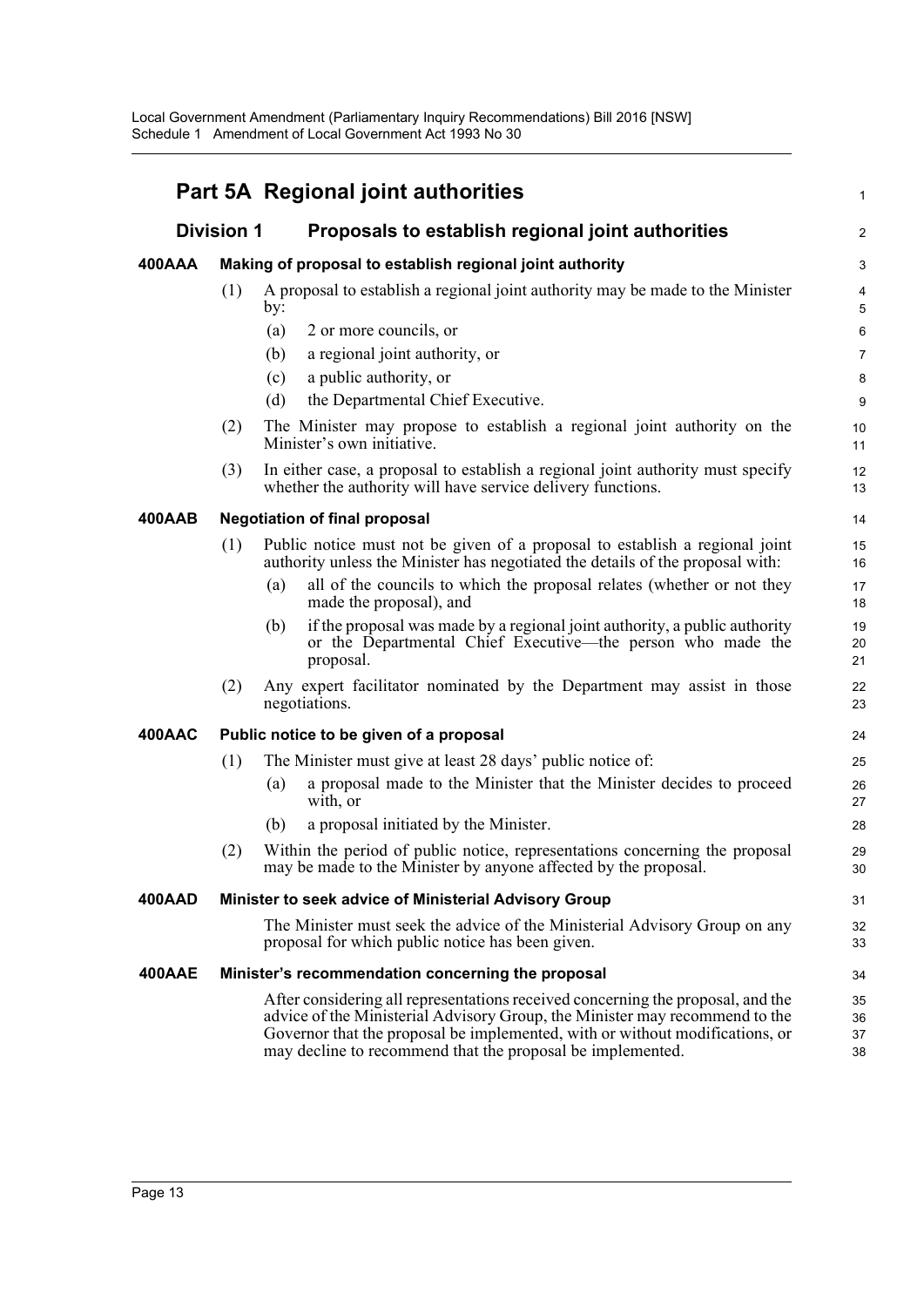| <b>Division 2</b> |     |                                                                                                                                                                                                                                                                 | <b>Establishment of regional joint authorities</b> |                                                                                                                                                                                                                                         |                    |  |
|-------------------|-----|-----------------------------------------------------------------------------------------------------------------------------------------------------------------------------------------------------------------------------------------------------------------|----------------------------------------------------|-----------------------------------------------------------------------------------------------------------------------------------------------------------------------------------------------------------------------------------------|--------------------|--|
| 400AAF            |     |                                                                                                                                                                                                                                                                 | Formation of regional joint authorities            |                                                                                                                                                                                                                                         |                    |  |
|                   | (1) |                                                                                                                                                                                                                                                                 |                                                    | The Governor may, by proclamation, establish regional joint authorities for<br>the purposes of this Act.                                                                                                                                | 3<br>4             |  |
|                   | (2) |                                                                                                                                                                                                                                                                 |                                                    | A proclamation under this section must contain the following particulars:                                                                                                                                                               | 5                  |  |
|                   |     | (a)                                                                                                                                                                                                                                                             |                                                    | the name of the regional joint authority,                                                                                                                                                                                               | 6                  |  |
|                   |     | (b)                                                                                                                                                                                                                                                             |                                                    | a description of the regional joint authority's area of operations,                                                                                                                                                                     | $\overline{7}$     |  |
|                   |     | (c)                                                                                                                                                                                                                                                             |                                                    | the name of each council (referred to in this Part as a <i>constituent</i><br><i>council</i> ) whose area lies wholly or partly within the regional joint<br>authority's area of operations,                                            | $\bf 8$<br>9<br>10 |  |
|                   |     | (d)                                                                                                                                                                                                                                                             |                                                    | the membership of a regional joint authority (which may be the number<br>of persons to be elected by each constituent council to the regional joint<br>authority's governing body),                                                     | 11<br>12<br>13     |  |
|                   |     | (e)                                                                                                                                                                                                                                                             |                                                    | whether the regional joint authority has service delivery functions,                                                                                                                                                                    | 14                 |  |
|                   |     | (f)                                                                                                                                                                                                                                                             |                                                    | a description of the regional joint authority's functions, namely:                                                                                                                                                                      | 15                 |  |
|                   |     |                                                                                                                                                                                                                                                                 | (i)                                                | that the authority has the core functions listed in sections<br>400AAJ-400AAL, and                                                                                                                                                      | 16<br>17           |  |
|                   |     |                                                                                                                                                                                                                                                                 | (i)                                                | if the authority has service delivery functions, that the authority<br>also has the functions listed in section 400M,                                                                                                                   | 18<br>19           |  |
|                   |     | (g)                                                                                                                                                                                                                                                             |                                                    | other functions, including, but not limited to:                                                                                                                                                                                         | 20                 |  |
|                   |     |                                                                                                                                                                                                                                                                 | (i)                                                | regional waste and environmental management (including weeds<br>and floodplain management), or                                                                                                                                          | 21<br>22           |  |
|                   |     |                                                                                                                                                                                                                                                                 | (i)                                                | regional economic development, or                                                                                                                                                                                                       | 23                 |  |
|                   |     |                                                                                                                                                                                                                                                                 | (iii)                                              | regional library services, or                                                                                                                                                                                                           | 24                 |  |
|                   |     |                                                                                                                                                                                                                                                                 | (iv)                                               | corporate services, or                                                                                                                                                                                                                  | 25                 |  |
|                   |     |                                                                                                                                                                                                                                                                 | (v)                                                | administrative functions,                                                                                                                                                                                                               | 26                 |  |
|                   |     | (h)                                                                                                                                                                                                                                                             |                                                    | details of the staffing of the regional joint authority,                                                                                                                                                                                | 27                 |  |
|                   |     | (i)                                                                                                                                                                                                                                                             |                                                    | details of the governance of the regional joint authority,                                                                                                                                                                              | 28                 |  |
|                   |     | (j)                                                                                                                                                                                                                                                             |                                                    | financial arrangements (including payment of any "dividends" to<br>constituent councils).                                                                                                                                               | 29<br>30           |  |
|                   | (3) |                                                                                                                                                                                                                                                                 |                                                    | A proclamation under this section conferring functions on a regional joint<br>authority as to the control of noxious weeds on land is to be made only with<br>the concurrence of the Minister administering the Noxious Weeds Act 1993. | 31<br>32<br>33     |  |
|                   | (4) |                                                                                                                                                                                                                                                                 |                                                    | A proclamation of the Governor for the purposes of this section may include<br>provisions of the same kind as are referred to in section 213.                                                                                           | 34<br>35           |  |
| 400AAG            |     |                                                                                                                                                                                                                                                                 |                                                    | Legal status of regional joint authorities                                                                                                                                                                                              | 36                 |  |
|                   | (1) | A proclamation establishing a regional joint authority operates to constitute<br>the regional joint authority as a body politic of the State with perpetual<br>succession and the legal capacity and powers of an individual, both in and<br>outside the State. |                                                    |                                                                                                                                                                                                                                         |                    |  |
|                   | (2) |                                                                                                                                                                                                                                                                 |                                                    | A regional joint authority is not a body corporate (including a corporation).                                                                                                                                                           | 41                 |  |
|                   | (3) |                                                                                                                                                                                                                                                                 |                                                    | A regional joint authority does not have the status, privileges and immunities<br>of the Crown (including the State and the Government of the State).                                                                                   | 42<br>43           |  |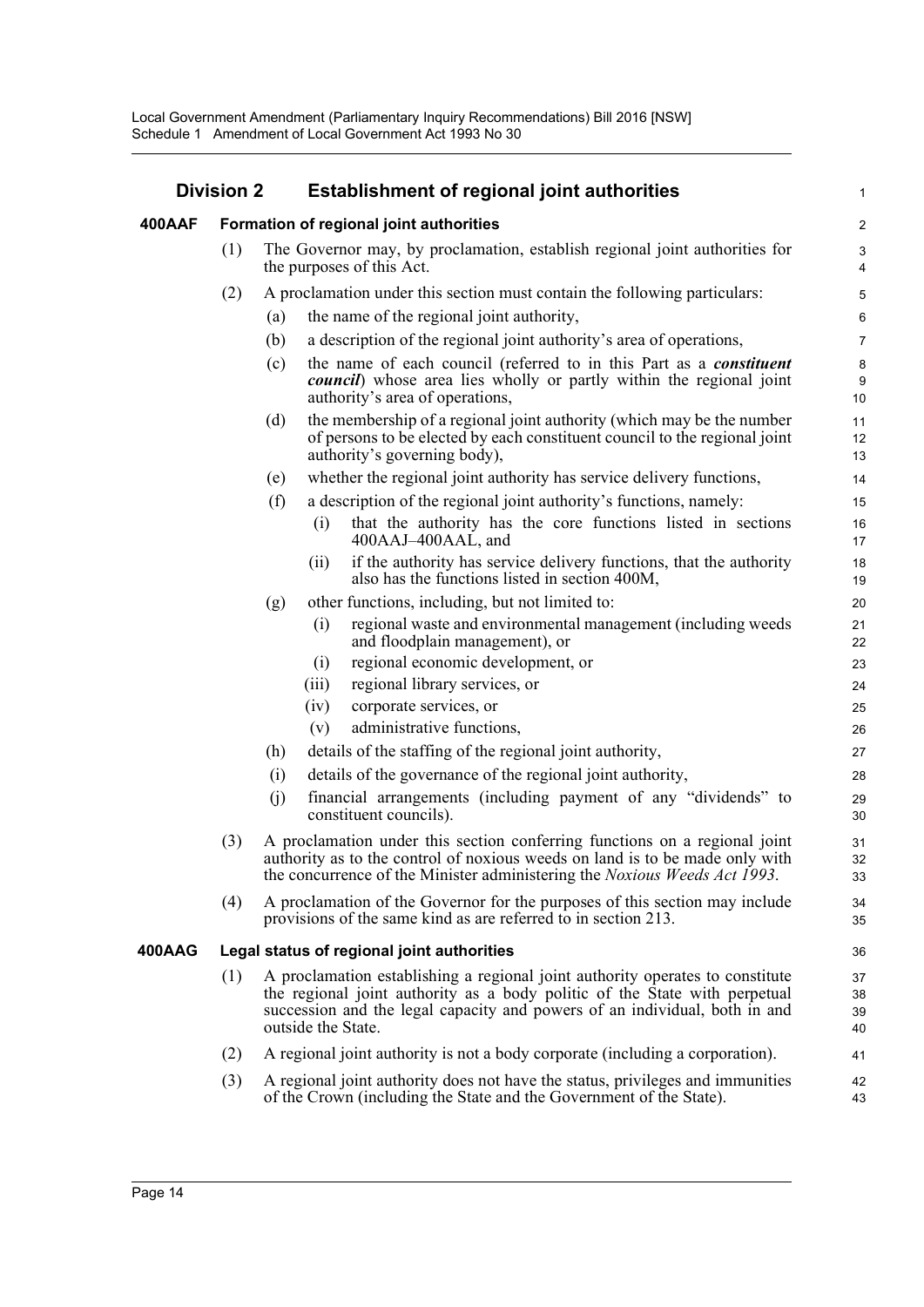|               | (4)               |            | A law of the State applies to and in respect of a regional joint authority in the<br>same way as it applies to and in respect of a body corporate (including a<br>corporation).                                | 1<br>$\overline{\mathbf{c}}$<br>3 |
|---------------|-------------------|------------|----------------------------------------------------------------------------------------------------------------------------------------------------------------------------------------------------------------|-----------------------------------|
| 400AAH        |                   |            | Area of operations of regional joint authority                                                                                                                                                                 | 4                                 |
|               |                   |            | The area of operations of a regional joint authority may, in accordance with a<br>proclamation made for the purposes of this Part, comprise the whole or any<br>part of 1 or more areas.                       | 5<br>6<br>7                       |
|               | <b>Division 3</b> |            | <b>Functions of regional joint authorities</b>                                                                                                                                                                 | 8                                 |
| <b>400AAI</b> |                   |            | Functions of regional joint authorities may include council functions                                                                                                                                          | 9                                 |
|               |                   |            | The functions of a regional joint authority may, in accordance with a<br>proclamation made for the purposes of this Part, comprise any 1 or more of the<br>functions of a council under this or any other Act. | 10<br>11<br>12                    |
| 400AAJ        |                   |            | Functions of all regional joint authorities                                                                                                                                                                    | 13                                |
|               |                   |            | The core functions of a regional joint authority are the following:                                                                                                                                            | 14                                |
|               |                   | (a)        | strategic regional and sub-regional planning and setting of priorities<br>about:                                                                                                                               | 15<br>16                          |
|               |                   |            | regional service delivery, and<br>(i)                                                                                                                                                                          | 17                                |
|               |                   |            | regional infrastructure,<br>(i)                                                                                                                                                                                | 18                                |
|               |                   | (b)        | strategic regional collaboration with constituent councils in relation to:                                                                                                                                     | 19                                |
|               |                   |            | the spatial location of development and its infrastructure<br>(i)<br>servicing, and                                                                                                                            | 20<br>21                          |
|               |                   |            | service delivery,<br>(i)                                                                                                                                                                                       | 22                                |
|               |                   | (c)        | strategic collaboration with State and Commonwealth government or<br>with other councils in relation to:                                                                                                       | 23<br>24                          |
|               |                   |            | infrastructure provision, and<br>(i)                                                                                                                                                                           | 25                                |
|               |                   |            | service provision,<br>(ii)                                                                                                                                                                                     | 26                                |
|               |                   | (d)        | regional advocacy,                                                                                                                                                                                             | 27                                |
|               |                   | (e)<br>(f) | inter-governmental advocacy to State and Commonwealth government,<br>functions of existing county councils under Part 5 before it was<br>substituted.                                                          | 28<br>29                          |
|               |                   | (g)        | the formation of regional alliances of local government water utilities,                                                                                                                                       | 30<br>31                          |
|               |                   | (h)        | major infrastructure planning,                                                                                                                                                                                 | 32                                |
|               |                   | (i)        | road network planning (through Regional Roads Groups),                                                                                                                                                         | 33                                |
|               |                   | (j)        | strategic procurement (which may also include accessing State-wide<br>contracts and arrangements),                                                                                                             | 34<br>35                          |
|               |                   | (k)        | information and technical exchanges between constituent councils,                                                                                                                                              | 36                                |
|               |                   | (1)        | administrative and technical support of constituent councils.                                                                                                                                                  | 37                                |
| 400AAK        |                   |            | Core functions in first year                                                                                                                                                                                   | 38                                |
|               |                   |            | In addition, the functions of a regional joint authority in its first year include<br>the following:                                                                                                           | 39<br>40                          |
|               |                   | (a)        | developing a statement of subregional priorities,                                                                                                                                                              | 41                                |
|               |                   | (b)        | developing a subregional land use and infrastructure plan,                                                                                                                                                     | 42                                |
|               |                   |            |                                                                                                                                                                                                                |                                   |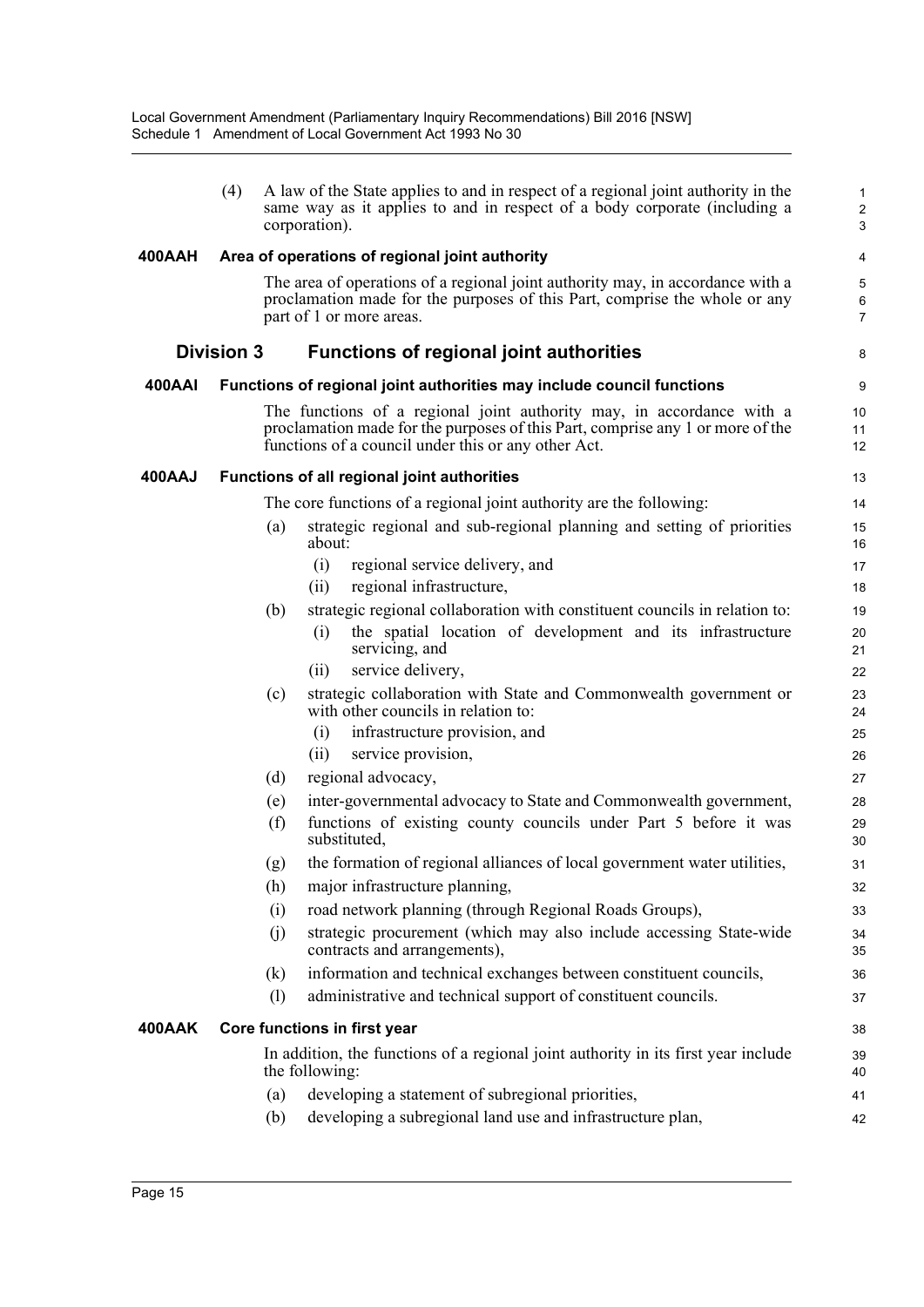|               |                     | developing a single subregional plan for the purposes of section 94 of<br>(c)<br>the Environmental Planning and Assessment Act 1979,                                                                                              | 1<br>$\overline{c}$ |
|---------------|---------------------|-----------------------------------------------------------------------------------------------------------------------------------------------------------------------------------------------------------------------------------|---------------------|
|               |                     | being the single point of contact for state and federal agencies,<br>(d)                                                                                                                                                          | 3                   |
|               |                     | subregional advocacy,<br>(e)                                                                                                                                                                                                      | 4                   |
|               |                     | (f)<br>establishing shared services,                                                                                                                                                                                              | 5                   |
|               |                     | undertaking regional procurement.<br>(g)                                                                                                                                                                                          | 6                   |
| <b>400AAL</b> |                     | Core functions in second and subsequent year                                                                                                                                                                                      | 7                   |
|               |                     | In addition, the functions of a regional joint authority in its second and<br>subsequent years include the following:                                                                                                             | 8<br>9              |
|               |                     | the development of a harmonised subregional local environmental plan<br>(a)<br>and development control plan,                                                                                                                      | 10<br>11            |
|               |                     | collaborating on and promoting subregional hubs (for example, relating<br>(b)<br>to bulky goods or education precincts),                                                                                                          | 12<br>13            |
|               |                     | subregional planning for economic development, tourism, cultural<br>(c)<br>development and community development.                                                                                                                 | 14<br>15            |
| 400AAM        |                     | Additional functions of regional joint authority with service delivery functions                                                                                                                                                  | 16                  |
|               |                     | If the proclamation constituting a regional joint authority states that a regional<br>joint authority has service delivery functions, the functions of the regional<br>joint authority include the following:                     | 17<br>18<br>19      |
|               |                     | any function of an existing county council under this Part 5, before the<br>(a)<br>commencement of this section,                                                                                                                  | 20<br>21            |
|               |                     | providing shared services,<br>(b)                                                                                                                                                                                                 | 22                  |
|               |                     | the formation of regional alliances of local government water utilities,<br>(c)                                                                                                                                                   | 23                  |
|               |                     | collaboration with State and federal agencies in infrastructure<br>(d)<br>andservice provision,                                                                                                                                   | 25                  |
|               |                     | implementation of major infrastructure planning,<br>(e)                                                                                                                                                                           | 26                  |
|               |                     | (f)<br>implementation of road network planning and major projects (through<br>Regional Roads Groups),                                                                                                                             | 27<br>28            |
|               |                     | other joint activities specified in the proclamation, including, but<br>(g)<br>notlimited to the following:                                                                                                                       | 30                  |
|               |                     | major infrastructure projects,<br>(i)                                                                                                                                                                                             | 31                  |
|               |                     | regional waste and environmental management (including<br>(ii)<br>weedsand floodplain management),                                                                                                                                | 33                  |
|               |                     | regional economic development,<br>(iii)                                                                                                                                                                                           | 34                  |
|               |                     | regional library services,<br>(iv)                                                                                                                                                                                                | 35                  |
|               |                     | corporate services.<br>(v)                                                                                                                                                                                                        | 36                  |
| 400AAN        | <b>Subsidiaries</b> |                                                                                                                                                                                                                                   | 37                  |
|               | (1)                 | If the proclamation constituting a regional joint authority states that a regional<br>joint authority has service delivery functions, the regional joint authority may<br>establish subsidiaries to undertake specific functions. | 38<br>39<br>40      |
|               | (2)                 | Any such subsidiary may be a county councils in existence immediately before<br>the commencement of this section.                                                                                                                 | 41<br>42            |
|               | (3)                 | Each subsidiaries is to be managed by a governing board which:                                                                                                                                                                    | 43                  |
|               |                     |                                                                                                                                                                                                                                   |                     |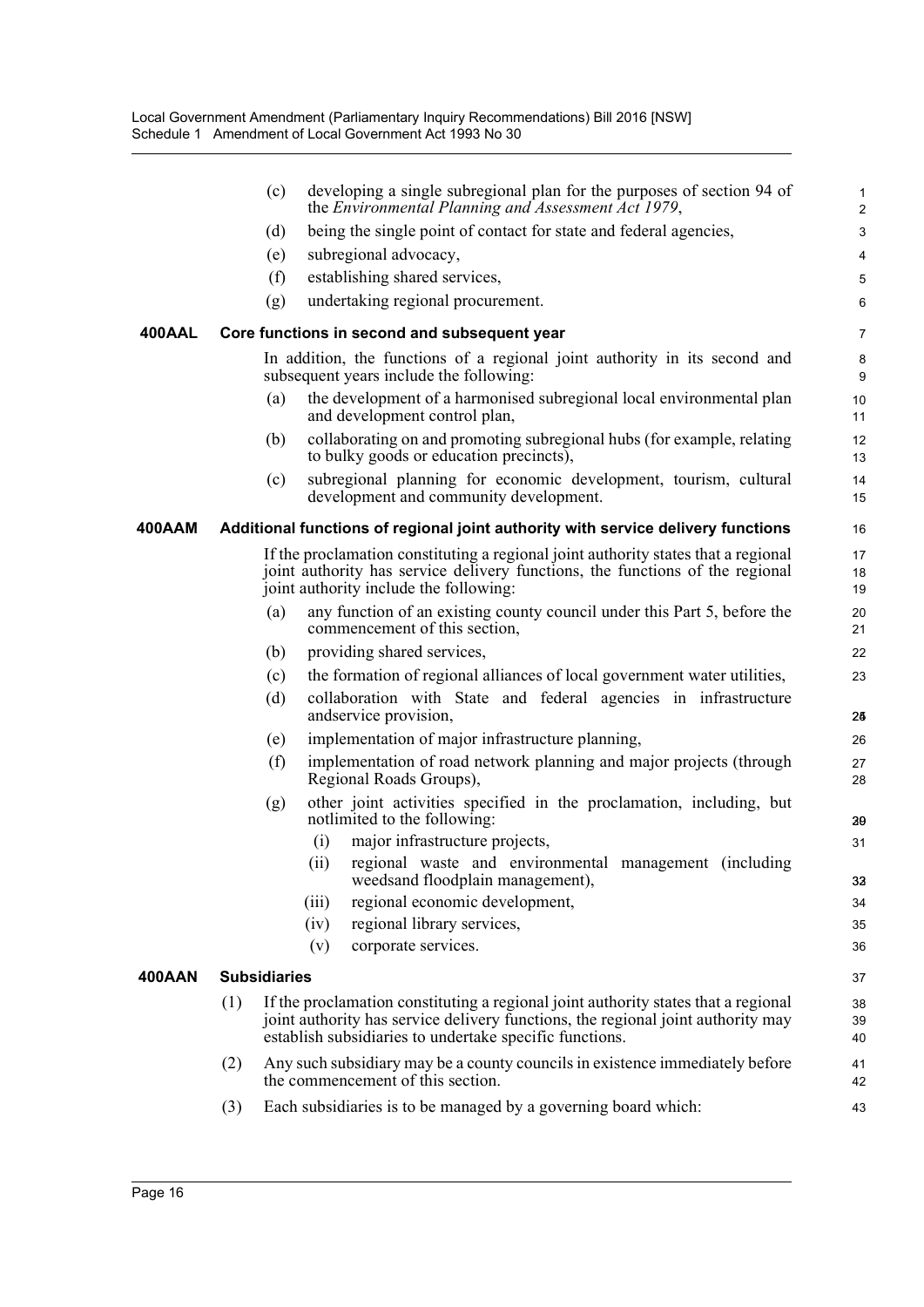|        |                   | (a) | is comprised of persons appointed by the relevant regional joint<br>authority based on its skills, and                                                                                                                                               | 1<br>$\overline{a}$ |
|--------|-------------------|-----|------------------------------------------------------------------------------------------------------------------------------------------------------------------------------------------------------------------------------------------------------|---------------------|
|        |                   | (b) | may include senior staff of any or all constituent councils, and                                                                                                                                                                                     | 3                   |
|        |                   | (c) | may include people with relevant expertise who are not employed or<br>involved in local government.                                                                                                                                                  | 4<br>5              |
|        | (4)               |     | A regional joint authority must prepare an annual statement of intent in<br>relation to each of its subsidiaries, in consultation with the governing board of<br>the subsidiary.                                                                     | 6<br>7<br>8         |
|        | (5)               |     | That statement of intent must ensure that the proposed activities and priorities<br>of the subsidiary align with those of the regional joint authority and its<br>constituent councils.                                                              | 9<br>10<br>11       |
| 400AAO |                   |     | <b>Operation of this Division</b>                                                                                                                                                                                                                    | 12                  |
|        |                   |     | Sections 400AAK-400AAM do not limit the functions that may be specified<br>in a proclamation under section 400AAF.                                                                                                                                   | 13<br>14            |
|        | <b>Division 4</b> |     | <b>Co-operation with constituent councils</b>                                                                                                                                                                                                        | 15                  |
| 400AAP |                   |     | Delegations by constituent councils                                                                                                                                                                                                                  | 16                  |
|        |                   |     | The constituent councils of a regional joint authority may delegate the<br>following powers to the regional joint authority:                                                                                                                         | 17<br>18            |
|        |                   | (a) | to plan for subregional land use and infrastructure,                                                                                                                                                                                                 | 19                  |
|        |                   | (b) | to develop a single subregional plan for the purposes of section 94 of the<br>Environmental Planning and Assessment Act 1979,                                                                                                                        | 20<br>21            |
|        |                   | (c) | to represent constituent councils in negotiations for subregional<br>planning and infrastructure matters,                                                                                                                                            | 22<br>23            |
|        |                   | (d) | to undertake subregional advocacy,                                                                                                                                                                                                                   | 24                  |
|        |                   | (e) | to procure subregional services and enter into subregional contracts,                                                                                                                                                                                | 25                  |
|        |                   | (f) | to apply for subregional grants.                                                                                                                                                                                                                     | 26                  |
| 400AAQ |                   |     | Councils must not undertake function conferred on regional joint authority                                                                                                                                                                           | 27                  |
|        | (1)               |     | A council may not undertake a function conferred on a regional joint authority<br>whose area of operations includes the whole or any part of the council's area,<br>subject to the regulations or a proclamation made for the purposes of this Part. | 28<br>29<br>30      |
|        | (2)               |     | This section does not prevent a council from exercising a function delegated<br>to it by a regional joint authority.                                                                                                                                 | 31<br>32            |
| 400AAR |                   |     | Making of financial contributions by constituent councils                                                                                                                                                                                            | 33                  |
|        | (1)               |     | Each council will contribute equal membership fees.                                                                                                                                                                                                  | 34                  |
|        | (2)               |     | The regulations may make provision for or with respect to the making of<br>financial contributions to a regional joint authority by the constituent councils,<br>including the following:                                                            | 35<br>36<br>37      |
|        |                   | (a) | the purposes for which contributions may be made,                                                                                                                                                                                                    | 38                  |
|        |                   | (b) | the circumstances in which contributions may be required,                                                                                                                                                                                            | 39                  |
|        |                   | (c) | the assessment of contributions,                                                                                                                                                                                                                     | 40                  |
|        |                   | (d) | the payment of contributions,                                                                                                                                                                                                                        | 41                  |
|        |                   | (e) | the recovery of contributions.                                                                                                                                                                                                                       | 42                  |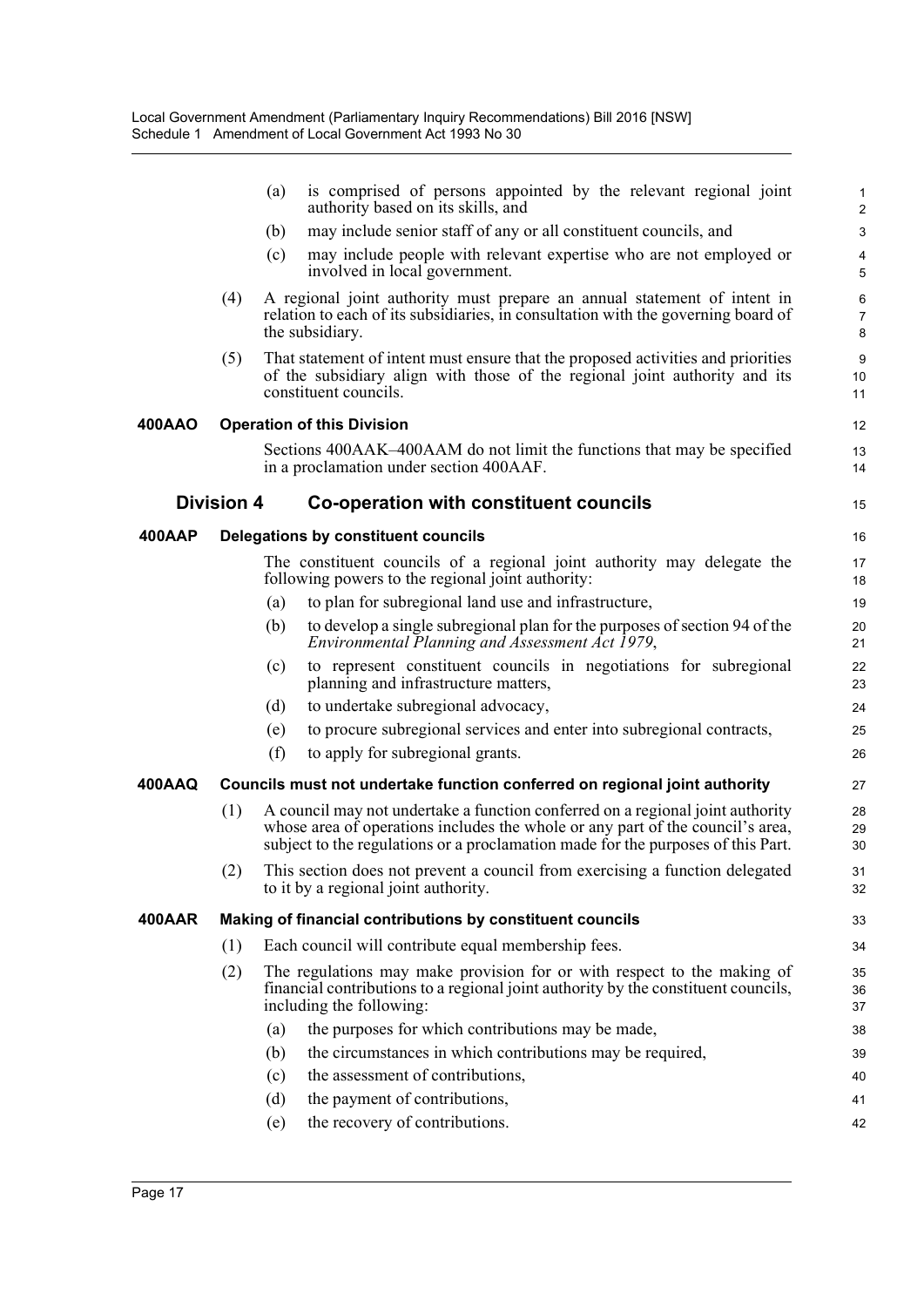| <b>Division 5</b> |                                                                     |                       | Governance                                                                                                                                                                                                   |                          |  |  |  |
|-------------------|---------------------------------------------------------------------|-----------------------|--------------------------------------------------------------------------------------------------------------------------------------------------------------------------------------------------------------|--------------------------|--|--|--|
| 400AAS            |                                                                     | <b>Governing body</b> |                                                                                                                                                                                                              | $\overline{c}$           |  |  |  |
|                   | (1)                                                                 |                       | A regional joint authority must have a governing body consisting of:                                                                                                                                         | 3                        |  |  |  |
|                   |                                                                     | (a)                   | the mayor of each constituent council, and                                                                                                                                                                   | $\overline{\mathbf{4}}$  |  |  |  |
|                   |                                                                     | (b)                   | on additional representative of each constituent council, appointed by<br>resolution of that council, and                                                                                                    | 5<br>6                   |  |  |  |
|                   |                                                                     | (c)                   | if the proclamation that sets it up so provides, additional persons elected<br>from among the councillors of the constituent councils in accordance<br>with the regulations.                                 | $\overline{7}$<br>8<br>9 |  |  |  |
|                   | (2)                                                                 |                       | Provisions concerning the membership of a regional joint authority's<br>governing body are to be as prescribed by the proclamation establishing the<br>regional joint authority.                             | 10<br>11<br>12           |  |  |  |
|                   | (3)                                                                 |                       | Those provisions may include membership, or observance rights, by other<br>persons, or the provision of advice by persons not involved in local<br>government.                                               | 13<br>14<br>15           |  |  |  |
|                   | (4)                                                                 |                       | Schedule 10 makes provision for the members and procedures of the<br>governing body.                                                                                                                         | 16<br>17                 |  |  |  |
| <b>400AAT</b>     | Governing body members subject to direction of constituent councils |                       |                                                                                                                                                                                                              |                          |  |  |  |
|                   | (1)                                                                 |                       | A constituent council must authorise its representatives on the governing body<br>of a regional joint authority to make decisions that are binding.                                                          | 19<br>20                 |  |  |  |
|                   | (2)                                                                 | decisions.            | Representatives of constituent councils are bound by their respective council's                                                                                                                              | 21<br>22                 |  |  |  |
| <b>400AAU</b>     |                                                                     |                       | Government representatives and other observers                                                                                                                                                               | 23                       |  |  |  |
|                   | (1)                                                                 |                       | A government representative may attend meetings of the governing body of a<br>regional joint authority.                                                                                                      | 24<br>25                 |  |  |  |
|                   | (2)                                                                 |                       | Other persons may, with the approval of the governing body, attend meetings<br>of the governing body.                                                                                                        | 26<br>27                 |  |  |  |
| 400AAV            | <b>Chairperson and deputy chairperson</b>                           |                       |                                                                                                                                                                                                              |                          |  |  |  |
|                   | (1)                                                                 |                       | The chairperson and deputy person of the governing body of a regional joint<br>authority is the person elected to the office of chairperson by the members of<br>the governing body from among their number. | 29<br>30<br>31           |  |  |  |
|                   | (2)                                                                 | Act.                  | The chairperson and deputy chairperson hold office for 1 year, subject to this                                                                                                                               | 32<br>33                 |  |  |  |
|                   | (3)                                                                 |                       | The office of chairperson and deputy chairperson:                                                                                                                                                            | 34                       |  |  |  |
|                   |                                                                     | (a)                   | commences on the day the person is elected to the office is declared to<br>be so elected, and                                                                                                                | 35<br>36                 |  |  |  |
|                   |                                                                     | (b)                   | becomes vacant when the person's successor is declared to be elected to<br>the office, or on the occurrence of a casual vacancy in the office.                                                               | 37<br>38                 |  |  |  |
|                   | (4)                                                                 |                       | The role of the chairperson of a regional joint authority is:                                                                                                                                                | 39                       |  |  |  |
|                   |                                                                     | (a)                   | to preside at meetings of the regional joint authority (in accordance with<br>Schedule 10), and                                                                                                              | 40<br>41                 |  |  |  |
|                   |                                                                     | (b)                   | to exercise such other functions of the regional joint authority as the<br>regional joint authority determines.                                                                                              | 42<br>43                 |  |  |  |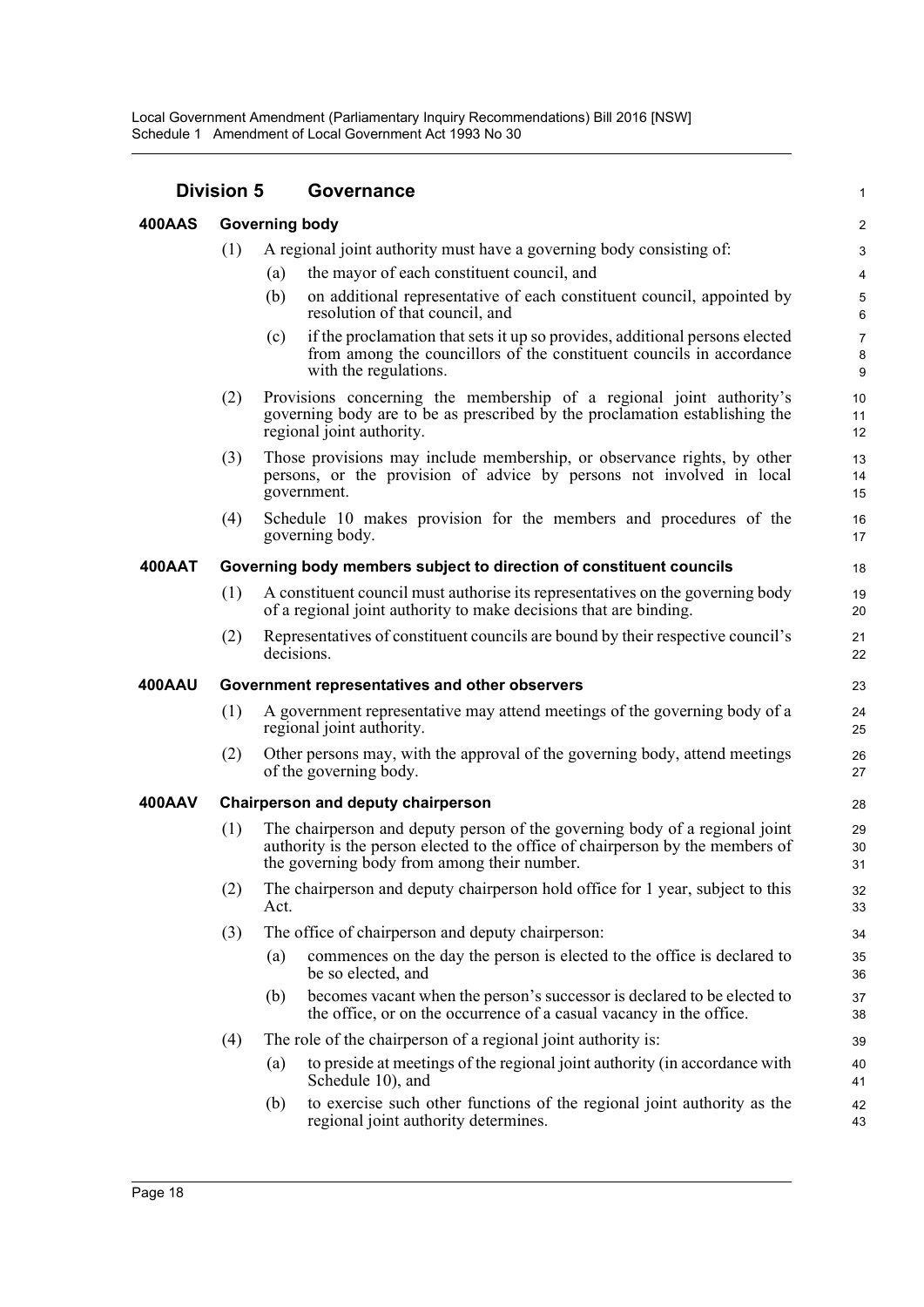Local Government Amendment (Parliamentary Inquiry Recommendations) Bill 2016 [NSW] Schedule 1 Amendment of Local Government Act 1993 No 30

#### **400AAW Dispute resolution**

| 400AAW        |                   |          | <b>Dispute resolution</b>                                                                                                                                                                                                                              | $\mathbf{1}$                            |
|---------------|-------------------|----------|--------------------------------------------------------------------------------------------------------------------------------------------------------------------------------------------------------------------------------------------------------|-----------------------------------------|
|               |                   |          | If any dispute arises between members of the governing body of a regional<br>joint authority, the constituent councils are to take all necessary steps to<br>resolve the dispute expeditiously by mutual agreement, using the following<br>procedures: | $\overline{c}$<br>$\mathsf 3$<br>4<br>5 |
|               |                   | (a)      | discussions between the councils' general managers, and                                                                                                                                                                                                | 6                                       |
|               |                   | (b)      | if such discussions do not resolve the dispute, discussions between the<br>councils' mayors.                                                                                                                                                           | $\overline{7}$<br>8                     |
| <b>400AAX</b> |                   |          | Governing body responsible for affairs                                                                                                                                                                                                                 | 9                                       |
|               |                   |          | The governing body of a regional joint authority is responsible for managing<br>the affairs of the regional joint authority.                                                                                                                           | 10<br>11                                |
|               | <b>Division 6</b> |          | <b>Support and staff</b>                                                                                                                                                                                                                               | 12                                      |
| 400AAY        |                   |          | General managers' advisory committee to provide support                                                                                                                                                                                                | 13                                      |
|               | (1)               |          | A regional joint authority is to be supported by a general managers' advisory<br>committee                                                                                                                                                             | 14<br>15                                |
|               | (2)               |          | The general managers' advisory committee is to consist of the general<br>manager of each constituent council of a regional joint authority.                                                                                                            | 16<br>17                                |
| 400AAZ        |                   |          | Executive director of regional joint authority [under contract]                                                                                                                                                                                        | 18                                      |
|               | (1)               |          | A regional joint authority is to employ an executive director.                                                                                                                                                                                         | 19                                      |
|               | (2)               |          | The executive director of a regional joint authority has the same functions in<br>relation to the regional joint authority as the general manager of a council has<br>in relation to the council.                                                      | 20<br>21<br>22                          |
| 400AAZA       |                   |          | <b>Employment of staff</b>                                                                                                                                                                                                                             | 23                                      |
|               |                   |          | A regional joint authority may employ staff.                                                                                                                                                                                                           | 24                                      |
|               | <b>Division 7</b> |          | <b>Accountability</b>                                                                                                                                                                                                                                  | 25                                      |
| 400AAZB       |                   |          | Charter of a regional joint authority                                                                                                                                                                                                                  | 26                                      |
|               | (1)               |          | A regional joint authority must prepare a charter in accordance with guidelines<br>published by the Department.                                                                                                                                        | 27<br>28                                |
|               | (2)               |          | A charter must reflect the functions and governance structure of the regional<br>joint authority.                                                                                                                                                      | 29<br>30                                |
|               | (3)               | charter. | A regional joint authority, in the exercise of its functions, must pursue its                                                                                                                                                                          | 31<br>32                                |
|               | (4)               |          | Nothing in the charter or this section gives rise to, or can be taken into account<br>in, any civil cause of action.                                                                                                                                   | 33<br>34                                |
| 400AAZC       |                   |          | <b>Operational guidelines</b>                                                                                                                                                                                                                          | 35                                      |
|               | (1)               |          | A regional joint authority must have guidelines (its <i>operating guidelines</i> ) that<br>are adopted before the beginning of each year and detail the activities to be<br>engaged in by the regional joint authority during the year.                | 36<br>37<br>38                          |
|               | (2)               |          | A regional joint authority must prepare draft operating guidelines and give<br>public notice of the draft indicating that submissions may be made to the<br>regional joint authority at any time during the period (not less than 28 days)             | 39<br>40<br>41                          |
|               |                   |          |                                                                                                                                                                                                                                                        |                                         |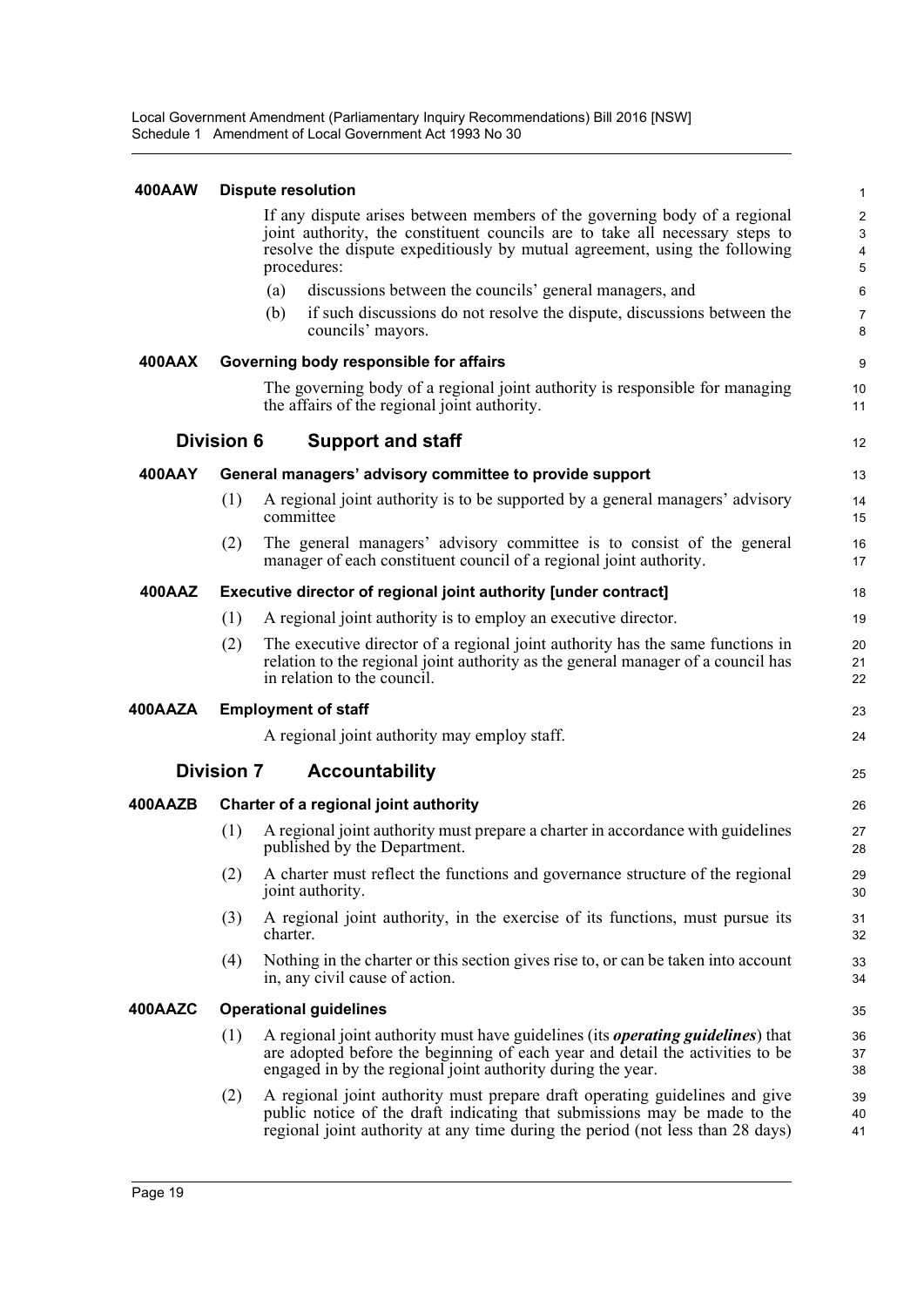that the draft is to be on public exhibition. The regional joint authority must publicly exhibit the draft operating guidelines in accordance with the notice.

- (3) During the period of public exhibition, the regional joint authority must make the draft operating guidelines available on its website and a copy available for inspection at the office of each constituent council (and at such other places as it may determine).
- (4) In deciding on the final operating guidelines to be adopted, a regional joint authority must consider any submissions that have been made concerning the draft guidelines.
- (5) The regional joint authority must post a copy of its operating guidelines on the regional joint authority's website, and on the website of each constituent council, within 28 days after the plan is adopted.

#### **400AAZD Agreed principles**

A regional joint authority is, in the making of decisions and the exercise of its functions, to be guided by the following agreed principles:

- (a) the delegation of subregional strategic and infrastructure planning functions to the regional joint authority avoid duplications,
- (b) the need to support a balanced urban development settlement pattern,
- (c) the need to support the adopted policies of the regional joint authority through their local decisions on development applications,
- (d) a shared approach should be taken to local infrastructure planning, recognising spare capacity across borders,
- (e) that the authority has an obligation to seek views of other councils on matters of subregional interest.

#### **400AAZE Plans and programs**

- (1) A regional joint authority must prepare a 10-year strategic business plan and a 4-year delivery program to guide (but not restrict) operations.
- (2) A plan or program under this section must be endorsed by constituent councils.
- (3) A plan or program under this section must, with the endorsement of constituent councils, be updated as required.

#### **400AAZF Integrated planning and reporting guidelines for regional joint authorities**

- (1) The Departmental Chief Executive is to establish integrated planning and reporting guidelines (referred to in this Chapter as *the guidelines*) for the purposes of this Part.
- (2) The guidelines can impose requirements in connection with the preparation, development and review of, and the contents of, the community strategic plan, resourcing strategy, delivery program, operational plan, community engagement strategy, annual report and state of the environment report of a regional joint authority.
- (3) In particular (but without limiting subsection (2)), the guidelines can impose requirements in relation to any of the following:
	- (a) the procedures to be followed in the preparation, development or review of plans, strategies, programs and reports,
	- (b) the matters to be addressed or provided for by plans, strategies, programs and reports,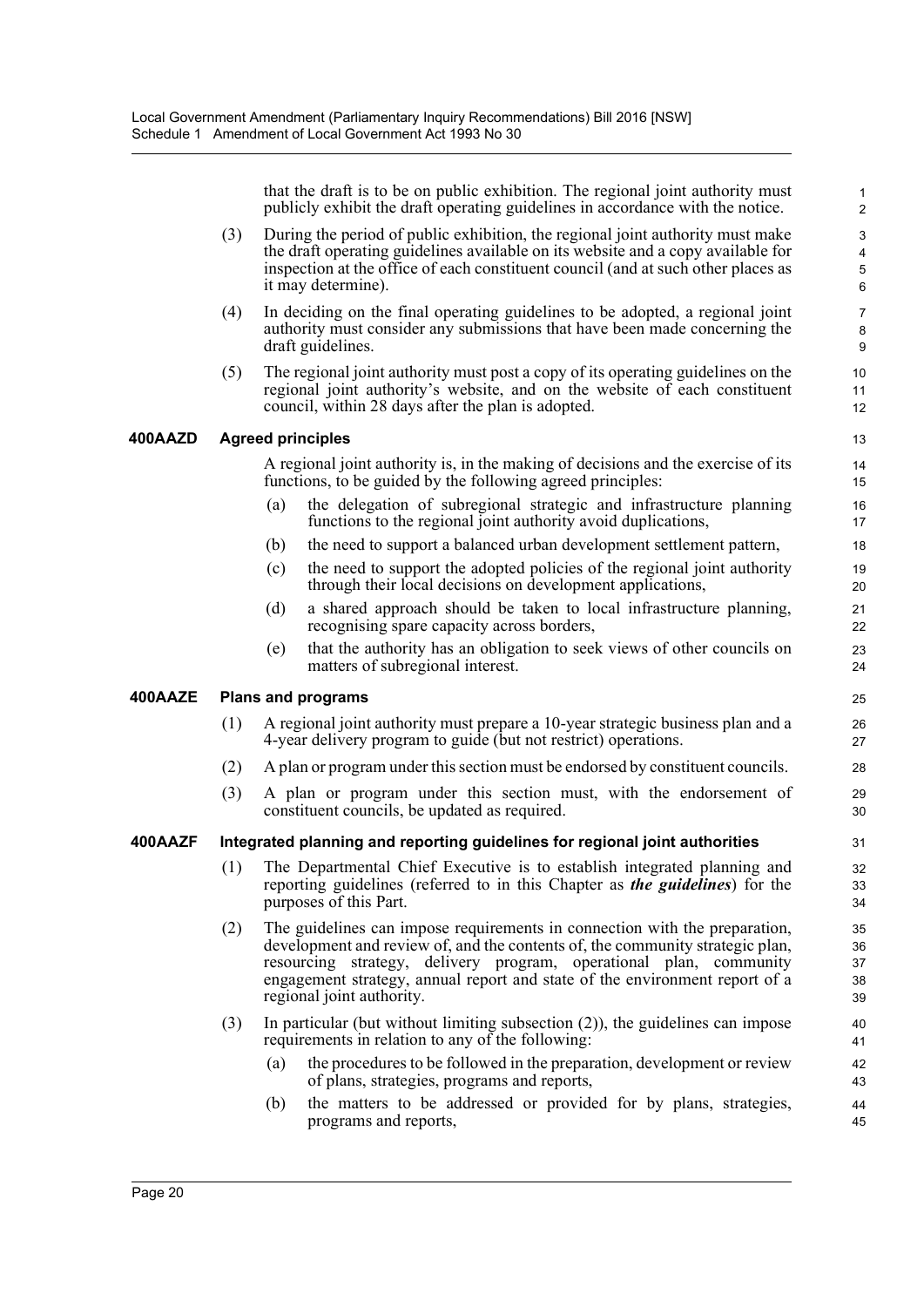(c) requirements for consultation in connection with the preparation, development or review of plans, strategies and programs,

16 17

- (d) the matters to be taken into account or to which regard is to be had in connection with the preparation, development or review of plans, strategies, programs and reports.
- (4) A regional joint authority must ensure that the requirements of the guidelines are complied with.
- (5) The guidelines can include other material for the guidance of regional joint authorities in connection with the plans, strategies, programs and reports to which this section applies.
- (6) The Departmental Chief Executive may review and amend the guidelines from time to time.
- (7) The guidelines and any amendment of the guidelines must be posted on the Department's website and notified in writing to each regional joint authority by the Departmental Chief Executive.

#### **Division 8 Amendment, expansion and dissolution of regional joint authorities**

#### **400AAZG Expansion of membership by request**

If a council makes a request to a regional joint authority to join membership of the authority, the general managers of the constituent councils are required to assess the request and the preparedness of the requesting council to abide by, contribute to add value to the objectives of the authority and the governing body of the authority make recommendations to the councils for acceptance or rejection of request.

#### **400AAZH Expansion of membership by invitation**

If the constituent councils of a regional joint authority consider that it would be advantageous to invite another council to join the membership of the regional joint authority, the general managers of the constituent councils are required to present an argument for membership expansion to the constituent councils for consideration and endorsement.

#### **400AAZI Proposal to expand or dissolve a regional joint authority or amend its constitution**

- (1) Two or more councils, a regional joint authority, a public authority or the Departmental Chief Executive may make a proposal to the Minister to expand or dissolve a regional joint authority or to amend the constitution of a regional joint authority.
- (2) The Minister may propose to establish or dissolve a regional joint authority or to amend the constitution of a regional joint authority.
- (3) In either case, a proposal is to be negotiated amongst the constituent councils and with the Minister, with the assistance of expert facilitators provided by the Department.
- (4) In either case, a proposal to amend a regional joint authority must specify whether the organisation will be have service delivery functions.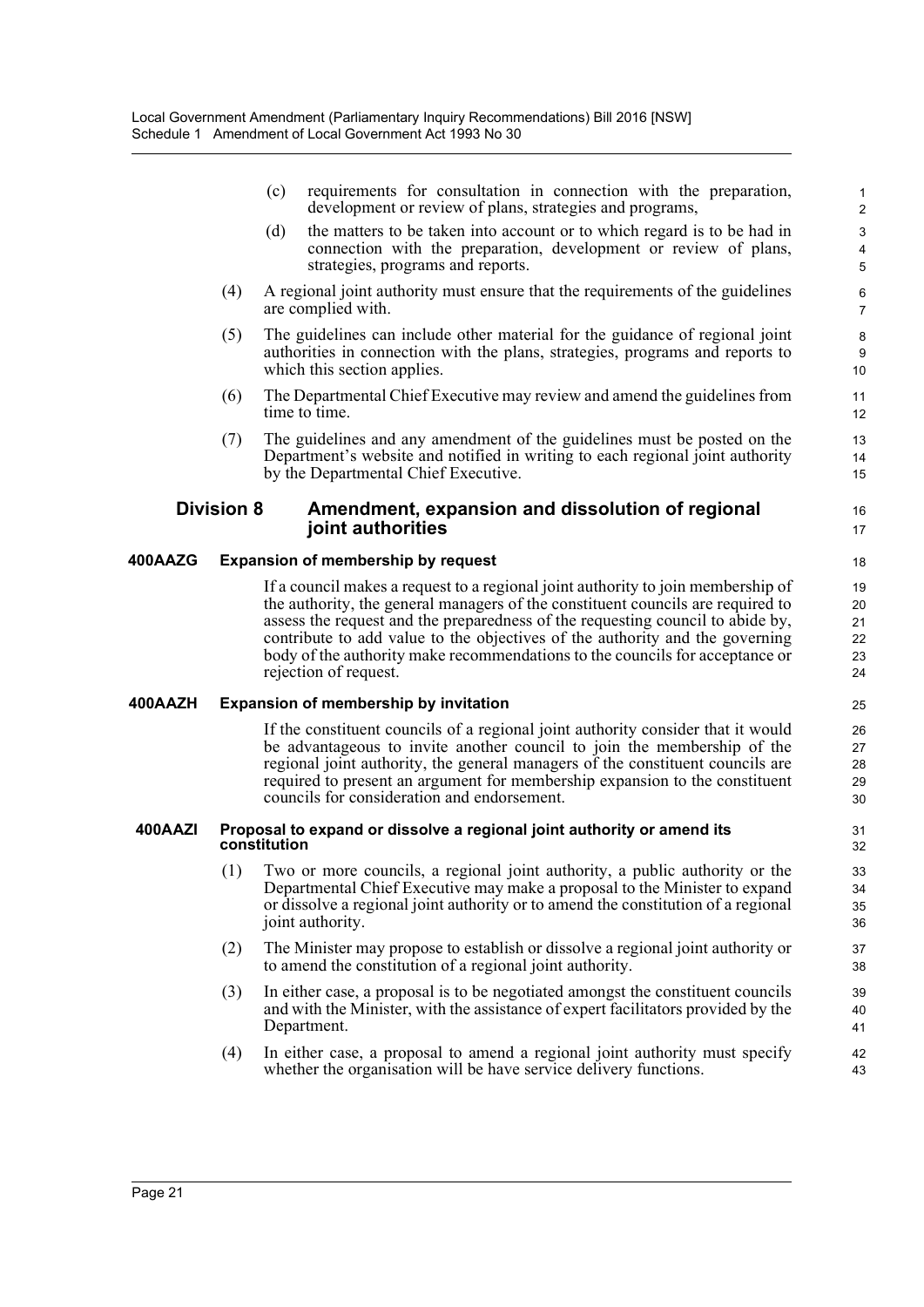#### **400AAZJ Public notice to be given of a proposal**

| 400AAZJ |                   |           | Public notice to be given of a proposal                                                                                                                                                                                                                                                                      | 1                                                         |
|---------|-------------------|-----------|--------------------------------------------------------------------------------------------------------------------------------------------------------------------------------------------------------------------------------------------------------------------------------------------------------------|-----------------------------------------------------------|
|         | (1)               |           | The Minister must give at least 28 days' public notice of a proposal made to<br>the Minister that the Minister decides to proceed with or of a proposal initiated<br>by the Minister.                                                                                                                        | $\overline{c}$<br>$\mathbf{3}$<br>$\overline{\mathbf{4}}$ |
|         | (2)               |           | Within the period of public notice, representations concerning the proposal<br>may be made to the Minister by anyone affected by the proposal.                                                                                                                                                               | 5<br>6                                                    |
| 400AAZK |                   |           | Minister to seek advice of Ministerial Advisory Group                                                                                                                                                                                                                                                        | $\overline{7}$                                            |
|         |                   |           | The Minister must seek the advice of the Ministerial Advisory Group on any<br>proposal for which public notice has been given.                                                                                                                                                                               | $\bf 8$<br>9                                              |
| 400AAZL |                   |           | Minister's recommendation concerning the proposal                                                                                                                                                                                                                                                            | 10                                                        |
|         |                   |           | After considering all representations received concerning the proposal, and the<br>advice of the Ministerial Advisory Group, the Minister may recommend to the<br>Governor that the proposal be implemented, with or without modifications, or<br>may decline to recommend that the proposal be implemented. | 11<br>12<br>13<br>14                                      |
| 400AAZM |                   |           | Expansion, amendment and dissolution of regional joint authorities                                                                                                                                                                                                                                           | 15                                                        |
|         | (1)               |           | The Governor may, by proclamation, amend or revoke a proclamation in force<br>under section 400AAE for the purpose of amending the constitution of, or of<br>expanding or dissolving, a regional joint authority.                                                                                            | 16<br>17<br>18                                            |
|         | (2)               |           | A proclamation for the purpose of amending the constitution of a regional joint<br>authority:                                                                                                                                                                                                                | 19<br>20                                                  |
|         |                   | (a)       | may change the name of the regional joint authority, or                                                                                                                                                                                                                                                      | 21                                                        |
|         |                   | (b)       | may vary the regional joint authority's area of operations, or                                                                                                                                                                                                                                               | 22                                                        |
|         |                   | (c)       | may vary the number of persons who comprise the regional joint<br>authority's governing body, or                                                                                                                                                                                                             | 23<br>24                                                  |
|         |                   | (d)       | may vary the number of persons to be elected by each constituent<br>council to the regional joint authority's governing body, or                                                                                                                                                                             | 25<br>26                                                  |
|         |                   | (e)       | may vary the regional joint authority's functions.                                                                                                                                                                                                                                                           | 27                                                        |
|         | (3)               |           | A proclamation of the Governor for the purposes of this section may include<br>provisions of the same kind as are referred to in section 213.                                                                                                                                                                | 28<br>29                                                  |
|         | <b>Division 9</b> |           | <b>Miscellaneous</b>                                                                                                                                                                                                                                                                                         | 30                                                        |
| 400AAZN |                   |           | Application of Act to regional joint authorities                                                                                                                                                                                                                                                             | 31                                                        |
|         | (1)               |           | This Act (except Part 1 and Divisions 1 and 2 of Part 2 of Chapter 9, Chapter<br>10, section 365 and the provisions of Chapter 15 concerning the making and<br>levying of ordinary rates) applies:                                                                                                           | 32<br>33<br>34                                            |
|         |                   | (a)       | to regional joint authorities in the same way as it applies to councils, and                                                                                                                                                                                                                                 | 35                                                        |
|         |                   | (b)       | to the members of the governing bodies of regional joint authorities in<br>the same way as it applies to the councillors of councils.                                                                                                                                                                        | 36<br>37                                                  |
|         | (2)               | (if any): | The application of the Act is subject to the further exceptions or modifications                                                                                                                                                                                                                             | 38<br>39                                                  |
|         |                   | (a)       | prescribed by the regulations, or                                                                                                                                                                                                                                                                            | 40                                                        |
|         |                   | (b)       | set out in the relevant proclamation under section 400AAE.                                                                                                                                                                                                                                                   | 41                                                        |
|         | (3)               |           | In the application of this Act to regional joint authorities and members of<br>governing bodies of regional joint authorities:                                                                                                                                                                               | 42<br>43                                                  |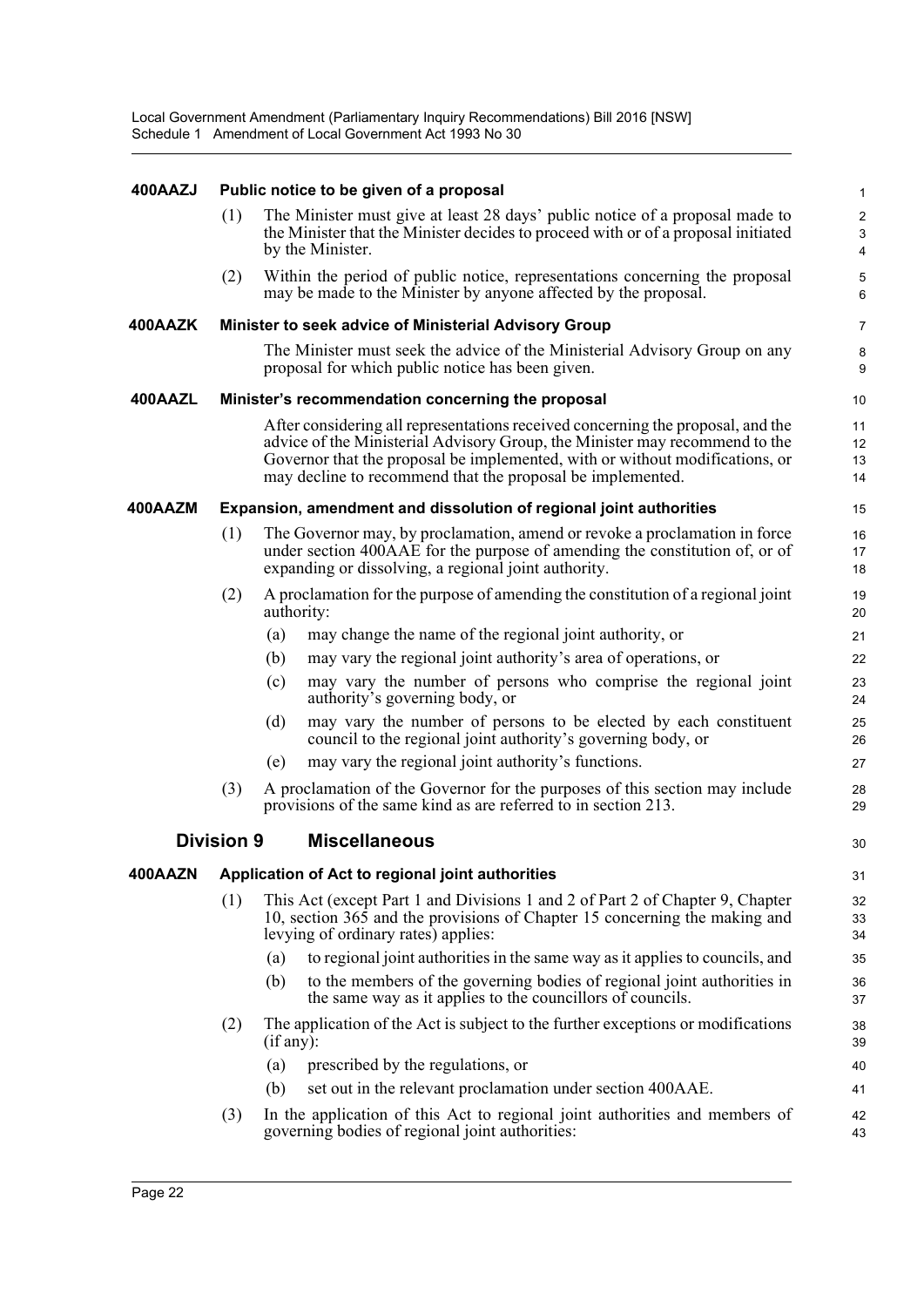|        |        |                           | (a) | a reference to the mayor of a council includes a reference to the<br>Chairperson of the governing body of a regional joint authority, and                                                                                                | $\mathbf{1}$<br>2 |
|--------|--------|---------------------------|-----|------------------------------------------------------------------------------------------------------------------------------------------------------------------------------------------------------------------------------------------|-------------------|
|        |        |                           | (b) | a reference to mayoral office includes a reference to the office of the<br>Chairperson of the governing body of a regional joint authority, and                                                                                          | 3<br>4            |
|        |        |                           | (c) | a reference to a councillor includes a reference to a member of a<br>governing body of a regional joint authority.                                                                                                                       | 5<br>6            |
| $[14]$ |        | <b>Chapter 12, Part 7</b> |     |                                                                                                                                                                                                                                          | $\overline{7}$    |
|        |        | Insert after Part 6:      |     |                                                                                                                                                                                                                                          | 8                 |
|        | Part 7 |                           |     | <b>Ministerial Advisory Group</b>                                                                                                                                                                                                        | 9                 |
|        | 400O   |                           |     | <b>Ministerial Advisory Group</b>                                                                                                                                                                                                        | 10                |
|        |        | (1)                       |     | There is established by this Act a Ministerial Advisory Group.                                                                                                                                                                           | 11                |
|        |        | (2)                       |     | The Ministerial Advisory Group is to consist of:                                                                                                                                                                                         | 12                |
|        |        |                           | (a) | 12 part-time members appointed by the Minister, and                                                                                                                                                                                      | 13                |
|        |        |                           | (b) | the Departmental Chief Executive.                                                                                                                                                                                                        | 14                |
|        |        | (3)                       |     | The persons appointed by the Minister as part-time members must have such<br>experience, skills and qualifications as the Minister considers necessary for<br>them to make a contribution to the work of the Ministerial Advisory Group. | 15<br>16<br>17    |
|        |        | (4)                       |     | The Minister is to consider any recommendations made by Local Government<br>NSW in relation to the appointment of members.                                                                                                               | 18<br>19          |
|        |        | (5)                       |     | The function of the Ministerial Advisory Group is to advise the Minister about<br>regional joint authorities.                                                                                                                            | 20<br>21          |
|        |        | (6)                       |     | Schedule 10 contains provisions relating to the membership and procedure of<br>the Ministerial Advisory Group.                                                                                                                           | 22<br>23          |
| $[15]$ |        | <b>Section 412A</b>       |     |                                                                                                                                                                                                                                          | 24                |
|        |        | Insert after section 412: |     |                                                                                                                                                                                                                                          | 25                |
|        | 412A   |                           |     | Accounting requirements about treatment of assets in financial reports                                                                                                                                                                   | 26                |
|        |        | (1)                       |     | The Department is to prepare accounting requirements about the treatment of<br>assets in financial reports of councils for the purpose of ensuring greater<br>consistency across councils (the <i>asset accounting requirements</i> ).   | 27<br>28<br>29    |
|        |        | (2)                       |     | Without limiting the matters that may be dealt with by the asset accounting<br>requirements, the requirements must deal with the following:                                                                                              | 30<br>31          |
|        |        |                           | (a) | a depreciation methodology that correlates with the actual condition of<br>deterioration and considers the council's priorities for the condition of<br>the infrastructure,                                                              | 32<br>33<br>34    |
|        |        |                           | (b) | quantifying the useful life of an asset,                                                                                                                                                                                                 | 35                |
|        |        |                           | (c) | determining the realistic residual values of assets,                                                                                                                                                                                     | 36                |
|        |        |                           | (d) | the componentisation of assets.                                                                                                                                                                                                          | 37                |
|        |        | (3)                       |     | The Department must, in preparing the requirements, consult with:                                                                                                                                                                        | 38                |
|        |        |                           | (a) | the Audit Office of New South Wales, and                                                                                                                                                                                                 | 39                |
|        |        |                           | (b) | Local Government NSW, and                                                                                                                                                                                                                | 40                |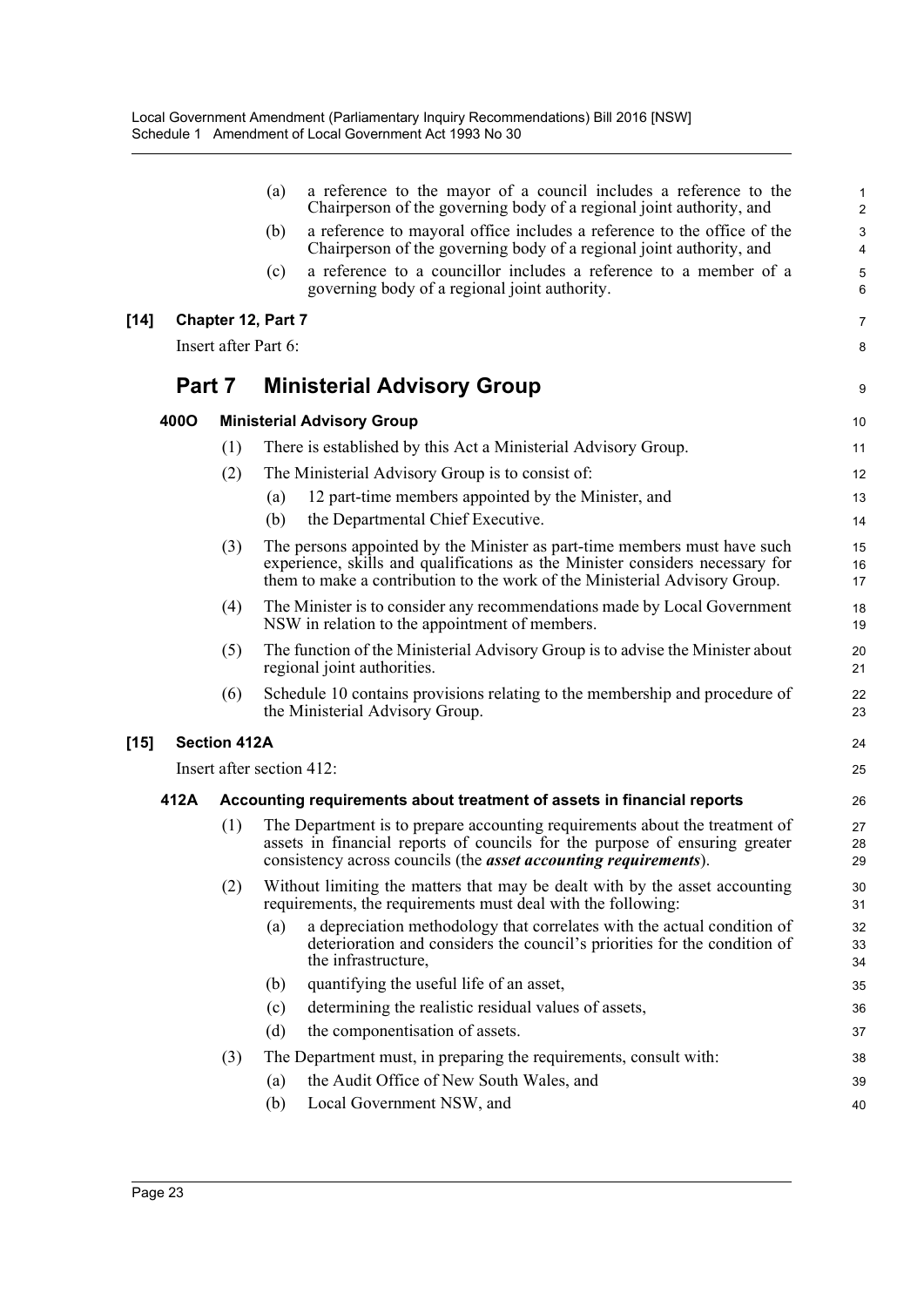|        |       |                           | (c)                                                                                           | such other persons as the Department is satisfied are representatives of<br>local government.                                                                                                                                                                                                                          | 1<br>$\overline{2}$        |
|--------|-------|---------------------------|-----------------------------------------------------------------------------------------------|------------------------------------------------------------------------------------------------------------------------------------------------------------------------------------------------------------------------------------------------------------------------------------------------------------------------|----------------------------|
|        |       | (4)                       |                                                                                               | The requirements must be published on the website of the Department.                                                                                                                                                                                                                                                   | $\mathsf 3$                |
| [16]   |       |                           |                                                                                               | Section 413 Preparation of financial reports                                                                                                                                                                                                                                                                           | 4                          |
|        |       |                           |                                                                                               | Omit section 413 (3). Insert instead:                                                                                                                                                                                                                                                                                  | 5                          |
|        |       | (3)                       |                                                                                               | The general purpose financial report must be prepared in accordance with this<br>Act and the regulations and the requirements of:                                                                                                                                                                                      | 6<br>$\overline{7}$        |
|        |       |                           | (a)                                                                                           | the asset accounting requirements, and                                                                                                                                                                                                                                                                                 | 8                          |
|        |       |                           | (b)                                                                                           | the publications issued by the Australian Accounting Standards Board,<br>as in force for the time being, subject to the asset accounting<br>requirements and the regulations, and                                                                                                                                      | 9<br>10<br>11              |
|        |       |                           | (c)                                                                                           | such other standards as may be prescribed by the regulations, subject to<br>the asset accounting requirements.                                                                                                                                                                                                         | 12<br>13                   |
|        |       | (4)                       |                                                                                               | In this section:                                                                                                                                                                                                                                                                                                       | 14                         |
|        |       |                           | 412A.                                                                                         | <i>asset accounting requirements</i> mean the requirements prepared under section                                                                                                                                                                                                                                      | 15<br>16                   |
| $[17]$ |       | <b>Section 508AA</b>      |                                                                                               |                                                                                                                                                                                                                                                                                                                        | 17                         |
|        |       | Insert after section 508: |                                                                                               |                                                                                                                                                                                                                                                                                                                        | 18                         |
|        | 508AA |                           | Council may apply for special variation over a period of years to achieve local<br>works plan |                                                                                                                                                                                                                                                                                                                        |                            |
|        |       | (1)                       |                                                                                               | A council may apply to the Minister for a special variation specifying a higher<br>cap for 1 or more specified financial years (up to a maximum of 4 years).                                                                                                                                                           | 21<br>22                   |
|        |       | (2)                       |                                                                                               | An application under this section must be made:                                                                                                                                                                                                                                                                        | 23                         |
|        |       |                           | (a)                                                                                           | by 31 March before the first year to which the application relates, or                                                                                                                                                                                                                                                 | 24                         |
|        |       |                           | (b)                                                                                           | by such other date fixed by the Minister by notice published in the<br>Gazette.                                                                                                                                                                                                                                        | 25<br>26                   |
|        |       | (3)                       | Act.                                                                                          | An application under this section must be made in accordance with any<br>applicable guidelines issued by the Departmental Chief Executive under this                                                                                                                                                                   | 27<br>28<br>29             |
|        |       | (4)                       |                                                                                               | An application under this section must be accompanied by a plan (a <b>local</b><br><i>works plan</i> ) that specifies all of the following:                                                                                                                                                                            | 30<br>31                   |
|        |       |                           | (a)                                                                                           | the council's plans for local works,                                                                                                                                                                                                                                                                                   | 32                         |
|        |       |                           | (b)                                                                                           | the expenditure associated with the works,                                                                                                                                                                                                                                                                             | 33                         |
|        |       |                           | (c)                                                                                           | the amount of any proposed rate increase based on that expenditure for<br>each financial year for which a variation is sought,                                                                                                                                                                                         | 34<br>35                   |
|        |       |                           | (d)                                                                                           | the reasons for which the council seeks a special variation, which must<br>be reasons based on that expenditure,                                                                                                                                                                                                       | 36<br>37                   |
|        |       |                           | (e)                                                                                           | how the views of electors and the community have been taken into<br>account in proposing the special variation, which must include, but is<br>not limited to, the conduct (in such manner as the council thinks<br>appropriate) of an opinion survey or poll of the residents and ratepayers<br>of the council's area, | 38<br>39<br>40<br>41<br>42 |
|        |       |                           | (f)                                                                                           | whether consideration has been given to reprioritising proposed<br>expenditures and alternative funding options and why those options are<br>not adequate,                                                                                                                                                             | 43<br>44<br>45             |

**[17]**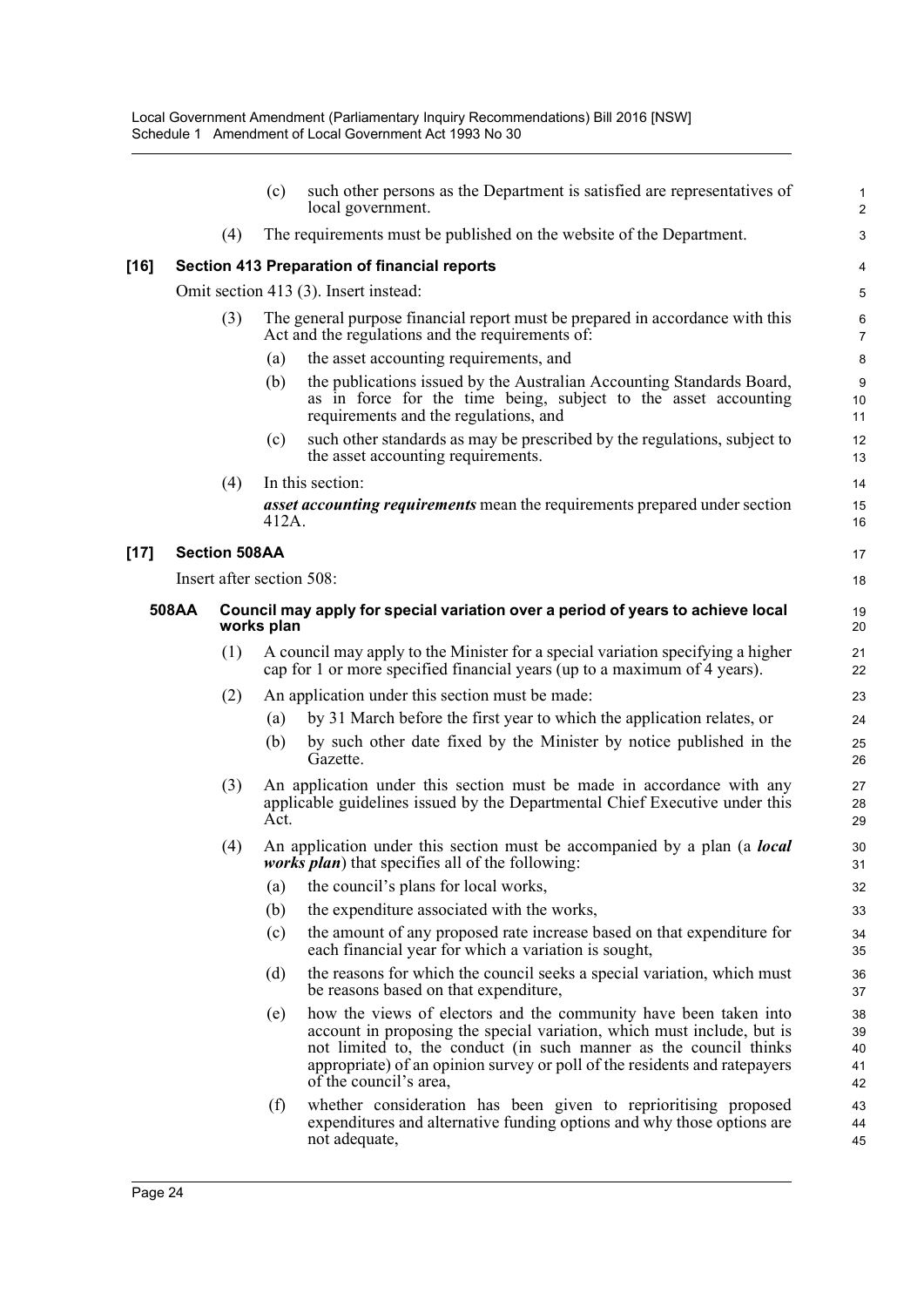| (g) | how the assumptions and proposals in the plan are consistent with the<br>council's long term strategy and financial management policies set out<br>in the council's annual budget. |
|-----|------------------------------------------------------------------------------------------------------------------------------------------------------------------------------------|
|     |                                                                                                                                                                                    |

39 40

- (5) A council must not submit a local works plan to the Minister unless the council has:
	- (a) placed the local works plan and any accompanying information on public exhibition for a period (of not less than 30 days) prescribed by the regulations (the *submission period*) commencing on the day after which notice of the local works plan is first published in a newspaper under this section, and
	- (b) caused notice of the local works plan, and the right to make submissions during the submission period, to be published in a newspaper circulating in the area of the council and on the council's website, and
	- (c) caused community sentiment to be surveyed by conducting (in such manner as it thinks appropriate) an opinion survey or poll of the residents and ratepayers of the council's area.
- (6) During the submission period:
	- (a) any person may inspect the local works plan and any accompanying information and make extracts from or copies of them, and
	- (b) any person may make written submissions to the council with respect to the local works plan (and a submission by way of objection must set out the grounds of the objection).

#### **[18] Section 508A Special variation over a period of years to achieve local works plan or for other reason**

Omit section 508A (3). Insert instead:

- (3) A determination in respect of the amount of the council's general income may be made only on the application of the council in accordance with section 508AA and if the Minister is satisfied that:
	- (a) the attached local works plan adequately outlines the expenditure associated with any proposed rate increase, and
	- (b) the council has demonstrated that there is community support for the variation, and
	- (c) the council's record of compliance with any previous special variation is satisfactory.
- (3A) A determination in respect of the amount of the annual charge for domestic waste management services provided by the council may be made only on the application of the council made in accordance with any applicable guidelines issued by the Departmental Chief Executive under this Act.

#### **[19] Section 742 Dispute resolution**

Omit "county councils" wherever occurring in section 742 (1).

### **[20] Schedule 2 Membership and procedure of the Boundaries Commission**

Omit "5 years from the date of appointment" from clause 1.

Insert instead "such period as is specified in the instrument of appointment, being a period of at least 5 years from the date of appointment".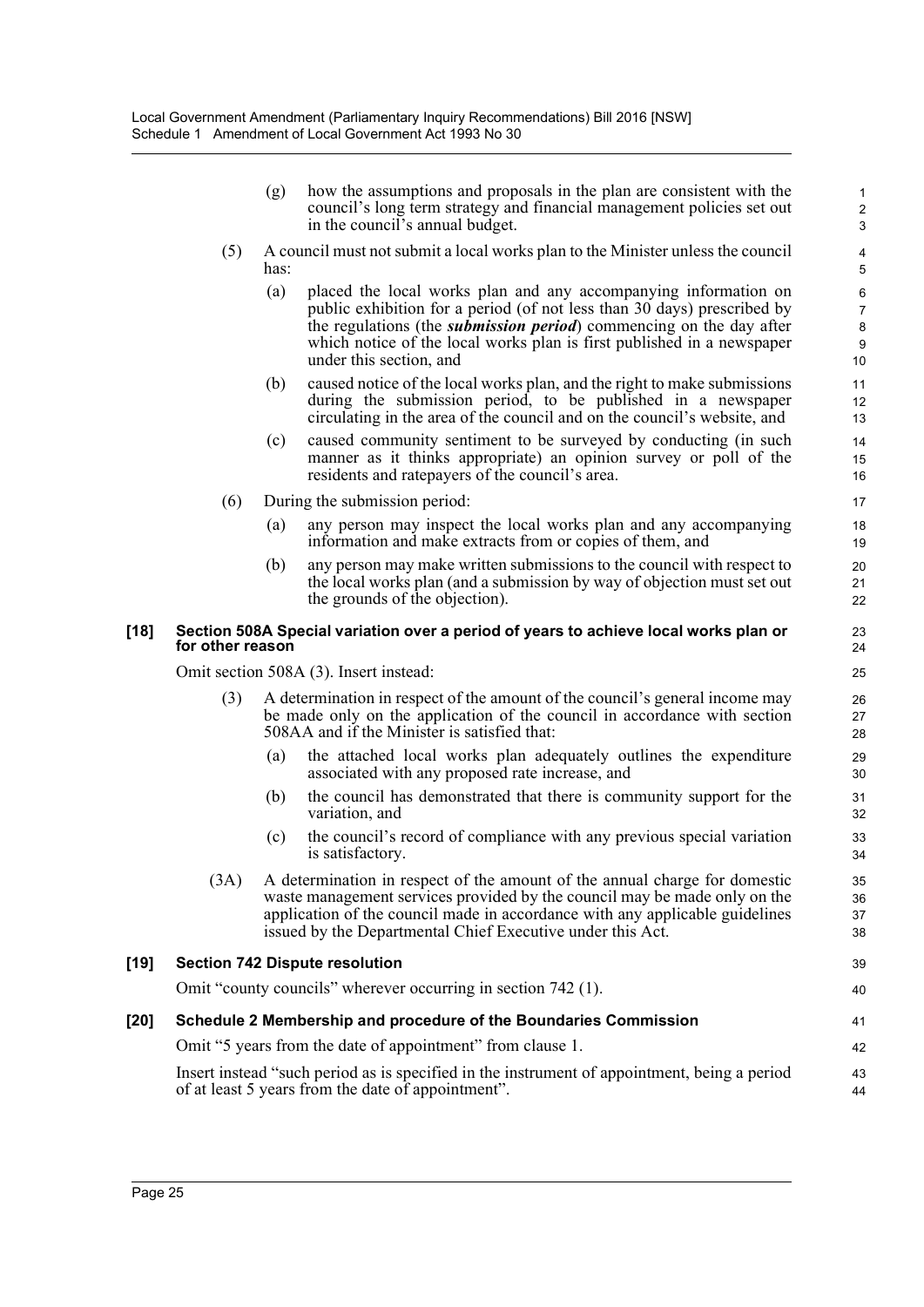Local Government Amendment (Parliamentary Inquiry Recommendations) Bill 2016 [NSW] Schedule 1 Amendment of Local Government Act 1993 No 30

| $[21]$ |                                                                                                    |                               | Schedule 2, clause 5 (1) (g) and (g1)                                                                                                                                                                                     | 1                            |  |  |  |  |  |
|--------|----------------------------------------------------------------------------------------------------|-------------------------------|---------------------------------------------------------------------------------------------------------------------------------------------------------------------------------------------------------------------------|------------------------------|--|--|--|--|--|
|        |                                                                                                    |                               | Omit the paragraph. Insert instead:                                                                                                                                                                                       | $\overline{c}$               |  |  |  |  |  |
|        |                                                                                                    | (g)                           | is appointed as:                                                                                                                                                                                                          | 3                            |  |  |  |  |  |
|        |                                                                                                    |                               | a public official (within the meaning of the <i>Public Interest</i><br>(i)<br>Disclosures Act 1994), or                                                                                                                   | $\overline{\mathbf{4}}$<br>5 |  |  |  |  |  |
|        |                                                                                                    |                               | a member of the governing body of a regional joint authority, or<br>(i)                                                                                                                                                   | 6                            |  |  |  |  |  |
|        |                                                                                                    | (g1)                          | is elected as:                                                                                                                                                                                                            | $\overline{7}$               |  |  |  |  |  |
|        |                                                                                                    |                               | (i)<br>a mayor, or                                                                                                                                                                                                        | 8                            |  |  |  |  |  |
|        |                                                                                                    |                               | a councillor, or<br>(ii)                                                                                                                                                                                                  | $\boldsymbol{9}$             |  |  |  |  |  |
|        |                                                                                                    |                               | a Member of the Legislative Assembly or of the Legislative<br>(iii)<br>Council, or                                                                                                                                        | 10<br>11                     |  |  |  |  |  |
| $[22]$ |                                                                                                    | <b>Schedule 6 Regulations</b> |                                                                                                                                                                                                                           | 12                           |  |  |  |  |  |
|        |                                                                                                    |                               | Omit "County councils" from clause 17. Insert instead "Regional joint authorities".                                                                                                                                       | 13                           |  |  |  |  |  |
| $[23]$ |                                                                                                    | Schedule 6, clause 21         |                                                                                                                                                                                                                           | 14                           |  |  |  |  |  |
|        |                                                                                                    |                               | Omit "county councils". Insert instead "regional joint authorities".                                                                                                                                                      | 15                           |  |  |  |  |  |
| $[24]$ | Schedule 8 Savings, transitional and other provisions consequent on the enactment<br>of other Acts |                               |                                                                                                                                                                                                                           |                              |  |  |  |  |  |
|        |                                                                                                    | Insert after Part 37:         |                                                                                                                                                                                                                           | 18                           |  |  |  |  |  |
|        | Provisions consequent on enactment of Local<br>Part 38                                             |                               |                                                                                                                                                                                                                           |                              |  |  |  |  |  |
|        | <b>Government Amendment (Parliamentary Inquiry</b>                                                 |                               |                                                                                                                                                                                                                           |                              |  |  |  |  |  |
|        | <b>Recommendations) Act 2016</b>                                                                   | 20<br>21                      |                                                                                                                                                                                                                           |                              |  |  |  |  |  |
|        | 111                                                                                                | <b>Definition</b>             |                                                                                                                                                                                                                           | 22                           |  |  |  |  |  |
|        |                                                                                                    |                               | In this Part:                                                                                                                                                                                                             | 23                           |  |  |  |  |  |
|        |                                                                                                    |                               | <b>amending Act</b> means the Local Government Amendment (Parliamentary<br>Inquiry Recommendations) Act 2016.                                                                                                             | 24<br>25                     |  |  |  |  |  |
|        | 112                                                                                                | <b>Commission</b>             | Amendments do not apply to proposals under consideration by Boundaries                                                                                                                                                    | 26<br>27                     |  |  |  |  |  |
|        |                                                                                                    |                               | The amendments made to Chapter 9 by the amending Act do not apply to the<br>Boundaries Commission's consideration of a proposal or inquiry that was in<br>progress immediately before the commencement of the amendments. | 28<br>29<br>30               |  |  |  |  |  |
|        | 113                                                                                                |                               | Term of existing mayors not extended                                                                                                                                                                                      | 31                           |  |  |  |  |  |
|        |                                                                                                    |                               | The amendment made to section $230(1)$ by the amending Act does not apply<br>to a person who held office as mayor immediately before the commencement<br>of the amendment.                                                |                              |  |  |  |  |  |
|        | 114                                                                                                | under consideration           | Changes to membership of Boundaries Commission do not apply to proposals                                                                                                                                                  | 35<br>36                     |  |  |  |  |  |
|        |                                                                                                    |                               | The substitution of Part 3 of Chapter 9, and the amendments made to Schedule<br>2, by the amending Act does not affect or apply to:                                                                                       | 37<br>38                     |  |  |  |  |  |
|        |                                                                                                    | (a)                           | a person who was a commissioner of the Boundaries Commission<br>immediately before the commencement of the amendments, or                                                                                                 | 39<br>40                     |  |  |  |  |  |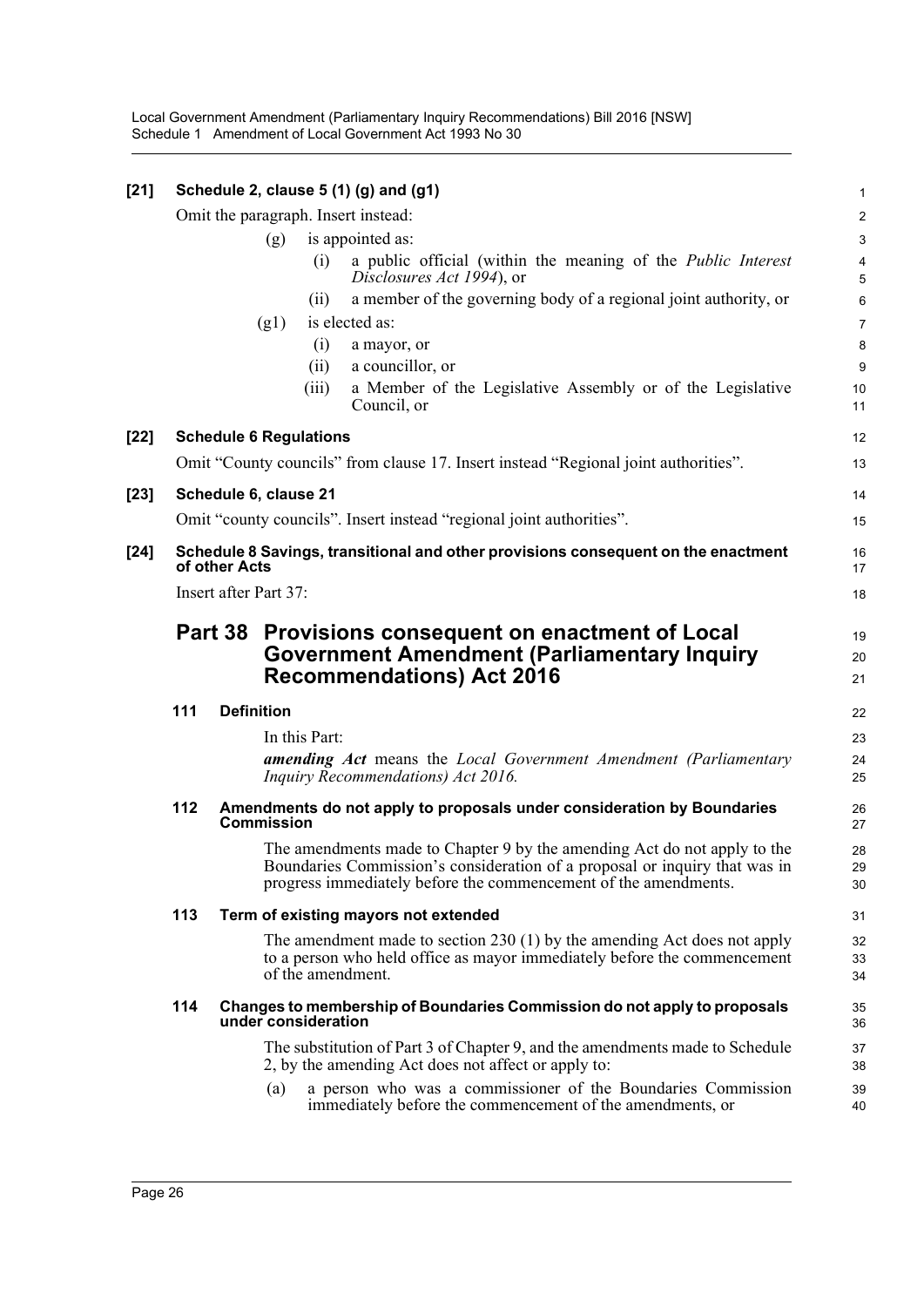|        |              |     | (b)                      | a proposal or inquiry that was in progress immediately before the<br>commencement of the amendments.                                                                                                                                                               | 1<br>$\overline{a}$      |
|--------|--------------|-----|--------------------------|--------------------------------------------------------------------------------------------------------------------------------------------------------------------------------------------------------------------------------------------------------------------|--------------------------|
|        | 115          |     |                          | <b>Abolition of county councils</b>                                                                                                                                                                                                                                | 3                        |
|        |              | (1) |                          | County councils are abolished.                                                                                                                                                                                                                                     | 4                        |
|        |              | (2) |                          | The regulations may make savings and transitional provisions for and with<br>respect to the abolition of county councils, including the transfer of their<br>assets, rights and liabilities.                                                                       | 5<br>6<br>$\overline{7}$ |
|        | 116          |     |                          | Application of amendments about financial reports                                                                                                                                                                                                                  | 8                        |
|        |              |     |                          | The amendment made to section 413 by the amending Act does not apply to a<br>financial report prepared no later than 3 months after the accounting<br>requirements under section 412A are published.                                                               | 9<br>10<br>11            |
| $[25]$ |              |     | Schedules 10 and 11      |                                                                                                                                                                                                                                                                    | 12                       |
|        |              |     | Insert after Schedule 9: |                                                                                                                                                                                                                                                                    | 13                       |
|        |              |     | <b>Schedule 10</b>       | <b>Constitution and procedure of governing</b><br>bodies of regional joint authorities                                                                                                                                                                             | 14<br>15                 |
|        |              |     |                          | (Section 400AAS)                                                                                                                                                                                                                                                   | 16                       |
|        | Part 1       |     | <b>General</b>           |                                                                                                                                                                                                                                                                    | 17                       |
|        | 1            |     | <b>Definitions</b>       |                                                                                                                                                                                                                                                                    | 18                       |
|        |              |     |                          | In this Schedule:                                                                                                                                                                                                                                                  | 19                       |
|        |              |     |                          | <i>appointed or elected member</i> means a person who is appointed or elected<br>under section 400AAS $(1)$ (b) or $(c)$ as a member of the governing body of a<br>regional joint authority.                                                                       | 20<br>21<br>22           |
|        |              |     | authority.               | <b>Chairperson</b> means the Chairperson of the governing body of a regional joint                                                                                                                                                                                 | 23<br>24                 |
|        |              |     |                          | <b>Deputy Chairperson</b> means the Deputy Chairperson of the governing body of<br>a regional joint authority.                                                                                                                                                     | 25<br>26                 |
|        |              |     | authority.               | <i>member</i> means any member of the governing body of a regional joint                                                                                                                                                                                           | 27<br>28                 |
|        | Part 2       |     |                          | <b>Constitution</b>                                                                                                                                                                                                                                                | 29                       |
|        | $\mathbf{2}$ |     |                          | Terms of office of appointed or elected members                                                                                                                                                                                                                    | 30                       |
|        |              |     |                          | Subject to this Schedule and the regulations, an appointed or elected member<br>holds office for such period (not exceeding 2 years) as is specified in the<br>member's instrument of appointment, but is eligible (if otherwise qualified)<br>for re-appointment. | 31<br>32<br>33<br>34     |
|        | 3            |     | <b>Deputies</b>          |                                                                                                                                                                                                                                                                    | 35                       |
|        |              | (1) |                          | A member may, from time to time, appoint a person to be the deputy of the<br>member, and may revoke any such appointment.                                                                                                                                          | 36<br>37                 |
|        |              | (2) |                          | In the absence of a member, the member's deputy may, if available, act in the<br>place of the member.                                                                                                                                                              | 38<br>39                 |
|        |              |     |                          |                                                                                                                                                                                                                                                                    |                          |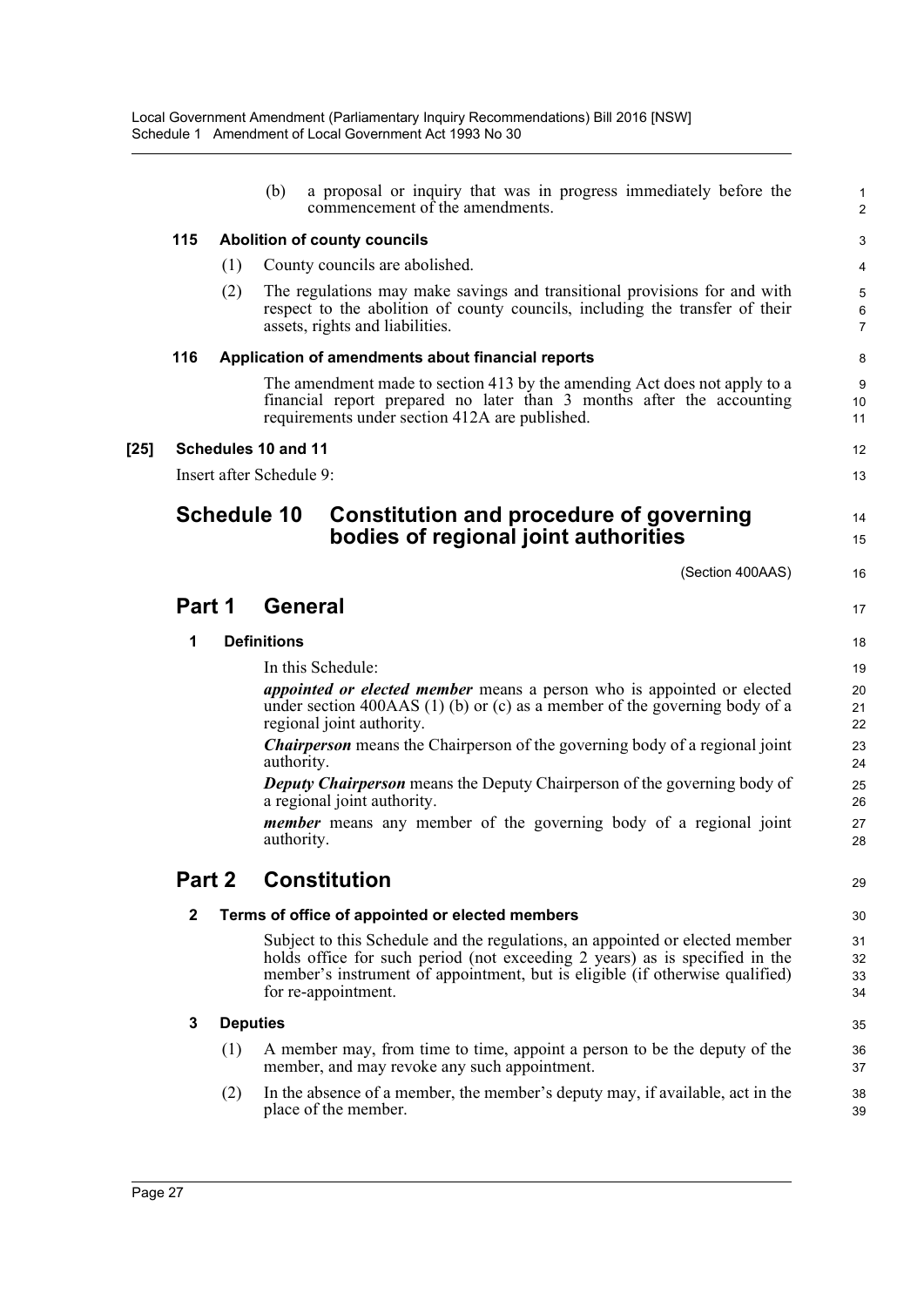|   | (3) |       | While acting in the place of a member, a person has all the functions of the<br>member and is taken to be a member.                                                              | $\mathbf{1}$<br>$\overline{2}$ |
|---|-----|-------|----------------------------------------------------------------------------------------------------------------------------------------------------------------------------------|--------------------------------|
|   | (4) |       | For the purposes of this clause, a vacancy in the office of a member is taken to<br>be an absence of the member.                                                                 | 3<br>4                         |
|   | (5) |       | This clause does not operate to confer on the deputy of a member who is the<br>Chairperson or Deputy Chairperson the member's functions as Chairperson or<br>Deputy Chairperson. | 5<br>6<br>$\overline{7}$       |
| 4 |     |       | Vacancy in office of member                                                                                                                                                      | 8                              |
|   | (1) |       | The office of an appointed or elected member becomes vacant if the member:                                                                                                       | 9                              |
|   |     | (a)   | dies, or                                                                                                                                                                         | 10                             |
|   |     | (b)   | completes a term of office and is not re-appointed, or                                                                                                                           | 11                             |
|   |     | (c)   | resigns the office by instrument in writing addressed to the Minister, or                                                                                                        | 12                             |
|   |     | (d)   | is removed from office by the Minister under this clause, or                                                                                                                     | 13                             |
|   |     | (e)   | is absent from 3 consecutive meetings of the governing body of which                                                                                                             | 14                             |
|   |     |       | reasonable notice has been given to the member personally or by post,<br>except on leave granted by the Minister or unless the member is excused                                 | 15<br>16                       |
|   |     |       | by the Minister for having been absent from those meetings, or                                                                                                                   | 17                             |
|   |     | (f)   | becomes bankrupt, applies to take the benefit of any law for the relief of                                                                                                       | 18                             |
|   |     |       | bankrupt or insolvent debtors, compounds with his or her creditors or                                                                                                            | 19                             |
|   |     |       | makes an assignment of his or her remuneration for their benefit, or                                                                                                             | 20                             |
|   |     | (g)   | becomes a mentally incapacitated person, or                                                                                                                                      | 21                             |
|   |     | (h)   | is convicted in New South Wales of an offence that is punishable by<br>imprisonment for 12 months or more or is convicted elsewhere than in                                      | 22<br>23                       |
|   |     |       | New South Wales of an offence that, if committed in New South Wales,<br>would be an offence so punishable.                                                                       | 24<br>25                       |
|   | (2) | time. | The Minister may remove an appointed or elected member from office at any                                                                                                        | 26<br>27                       |
| 5 |     |       | Filling of vacancy in office of appointed or elected member                                                                                                                      | 28                             |
|   |     |       | If the office of any appointed or elected member becomes vacant, a person is,<br>subject to this Act and the regulations, to be appointed to fill the vacancy.                   | 29<br>30                       |
| 6 |     |       | <b>Chairperson and Deputy Chairperson</b>                                                                                                                                        | 31                             |
|   |     |       | (1) The Chairperson or Deputy Chairperson vacates office as Chairperson or<br>Deputy Chairperson if he or she:                                                                   | 32<br>33                       |
|   |     | (a)   | is removed from that office by the Minister under this clause, or                                                                                                                | 34                             |
|   |     | (b)   | resigns that office by instrument in writing addressed to the Minister, or                                                                                                       | 35                             |
|   |     | (c)   | ceases to be a member of the governing body.                                                                                                                                     | 36                             |
|   | (2) |       | The Minister may at any time remove the Chairperson or Deputy Chairperson<br>from office as Chairperson or Deputy Chairperson.                                                   | 37<br>38                       |
| 7 |     |       | <b>Disclosure of pecuniary interests</b>                                                                                                                                         | 39                             |
|   | (1) | If:   |                                                                                                                                                                                  | 40                             |
|   |     | (a)   | a member has a direct or indirect pecuniary interest in a matter being<br>considered or about to be considered at a meeting of the governing<br>body, and                        | 41<br>42<br>43                 |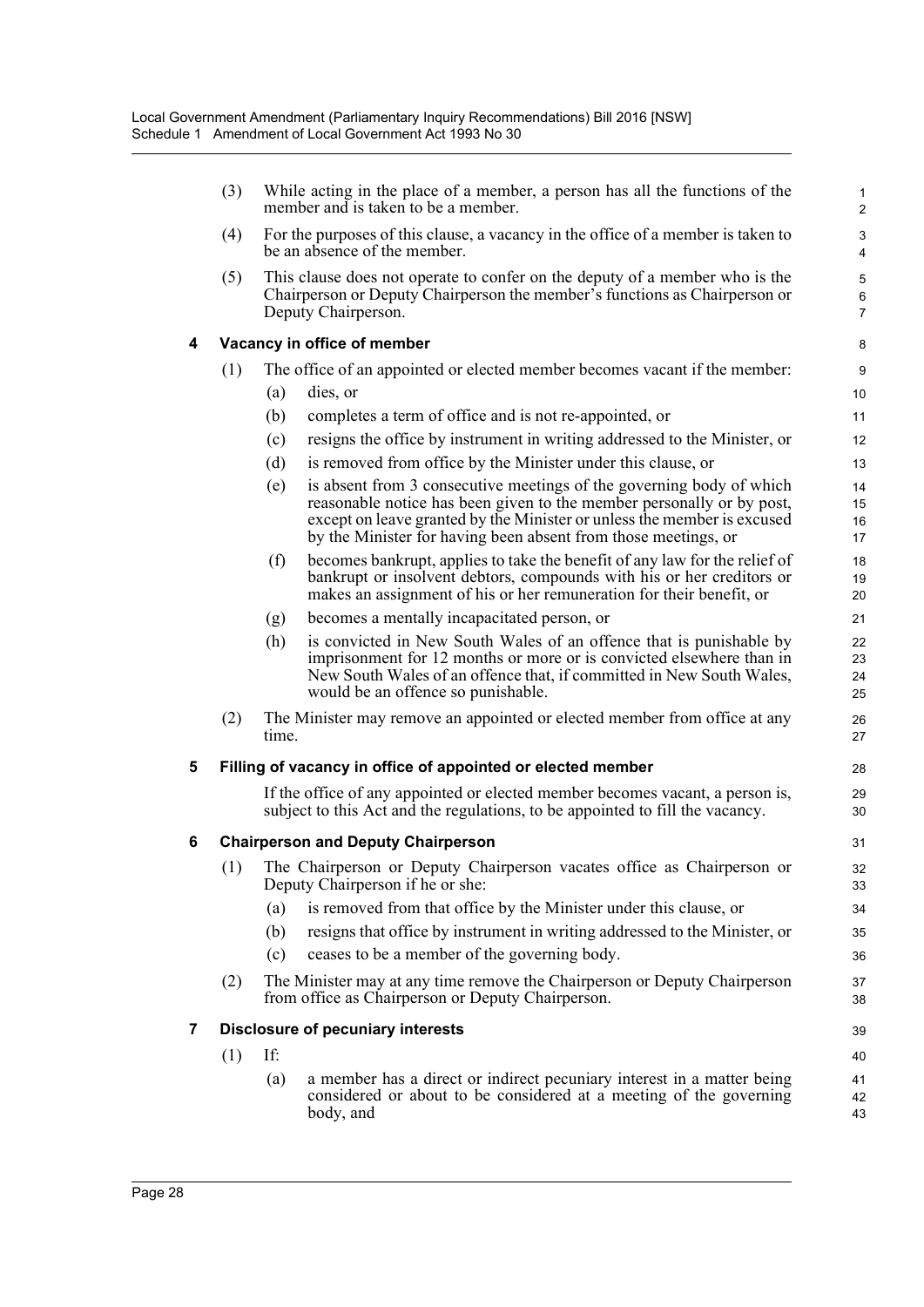|   |     | (b) | the interest appears to raise a conflict with the proper performance of the<br>member's duties in relation to the consideration of the matter,                                                                                                                             | 1<br>$\overline{2}$               |
|---|-----|-----|----------------------------------------------------------------------------------------------------------------------------------------------------------------------------------------------------------------------------------------------------------------------------|-----------------------------------|
|   |     |     | the member must, as soon as possible after the relevant facts have come to the<br>member's knowledge, disclose the nature of the interest at a meeting of the<br>governing body.                                                                                           | 3<br>$\overline{\mathbf{r}}$<br>5 |
|   | (2) |     | A disclosure by a member at a meeting of the governing body that the member:                                                                                                                                                                                               | $6\phantom{1}6$                   |
|   |     | (a) | is a member, or is in the employment, of a specified company or other<br>body, or                                                                                                                                                                                          | $\overline{7}$<br>8               |
|   |     | (b) | is a partner, or is in the employment, of a specified person, or                                                                                                                                                                                                           | 9                                 |
|   |     | (c) | has some other specified interest relating to a specified company or<br>other body or to a specified person,                                                                                                                                                               | 10<br>11                          |
|   |     |     | is a sufficient disclosure of the nature of the interest in any matter relating to<br>that company or other body or to that person that may arise after the date of<br>the disclosure and that is required to be disclosed under subclause (1).                            | 12<br>13<br>14                    |
|   | (3) |     | Particulars of any disclosure made under this clause must be recorded by the<br>governing body in a book kept for the purpose and that book must be open at<br>all reasonable hours to inspection by any person on payment of the fee<br>determined by the governing body. | 15<br>16<br>17<br>18              |
|   | (4) |     | After a member has disclosed the nature of an interest in any matter, the<br>member must not, unless the Minister or the governing body otherwise<br>determines:                                                                                                           | 19<br>20<br>21                    |
|   |     | (a) | be present during any deliberation of the governing body with respect<br>to the matter, or                                                                                                                                                                                 | 22<br>23                          |
|   |     | (b) | take part in any decision of the governing body with respect to the<br>matter.                                                                                                                                                                                             | 24<br>25                          |
|   | (5) |     | For the purposes of the making of a determination by the governing body<br>under subclause (4), a member who has a direct or indirect pecuniary interest<br>in a matter to which the disclosure relates must not:                                                          | 26<br>27<br>28                    |
|   |     | (a) | be present during any deliberation of the governing body for the<br>purpose of making the determination, or                                                                                                                                                                | 29<br>30                          |
|   |     | (b) | take part in the making by the governing body of the determination.                                                                                                                                                                                                        | 31                                |
|   | (6) |     | A contravention of this clause does not invalidate any decision of the<br>governing body.                                                                                                                                                                                  | 32<br>33                          |
|   | (7) |     | This clause applies to a member of a committee of the governing body and the<br>committee in the same way as it applies to a member of the governing body<br>and the governing body.                                                                                       | 34<br>35<br>36                    |
| 8 |     |     | <b>Effect of certain other Acts</b>                                                                                                                                                                                                                                        | 37                                |
|   | (1) |     | The provisions of the <i>Government Sector Employment Act 2013</i> relating to the<br>employment of Public Service employees do not apply to an appointed or<br>elected member.                                                                                            | 38<br>39<br>40                    |
|   | (2) |     | If by or under any Act provision is made:                                                                                                                                                                                                                                  | 41                                |
|   |     | (a) | requiring a person who is the holder of a specified office to devote the<br>whole of his or her time to the duties of that office, or                                                                                                                                      | 42<br>43                          |
|   |     | (b) | prohibiting the person from engaging in employment outside the duties<br>of that office,                                                                                                                                                                                   | 44<br>45                          |
|   |     |     |                                                                                                                                                                                                                                                                            |                                   |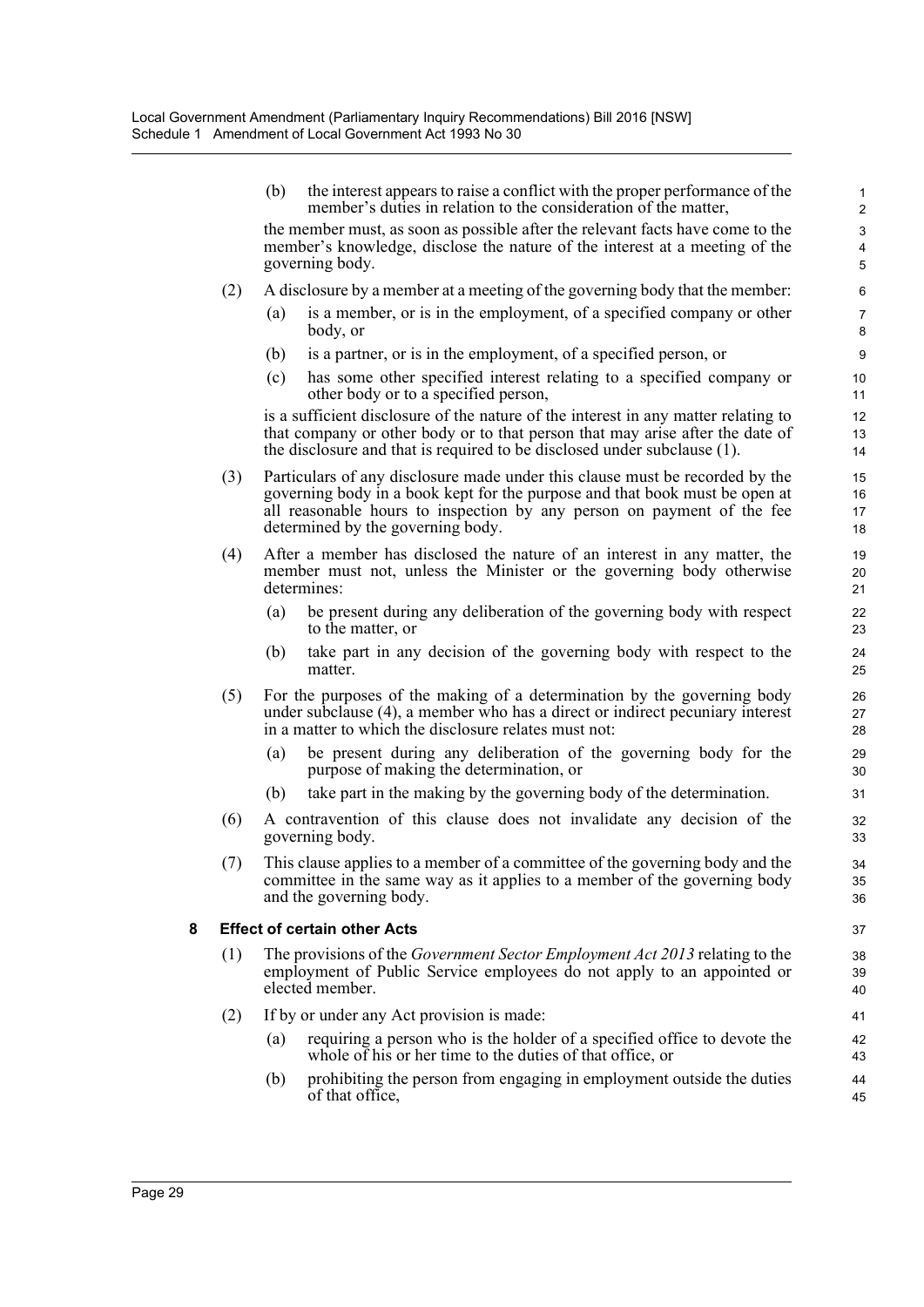the provision does not operate to disqualify the person from holding that office and also the office of an appointed or elected member or from accepting and retaining any remuneration payable to the person under this Act as a member.

10

43

#### **9 Personal liability**

A matter or thing done or omitted to be done by the governing body, a member of the governing body or a person acting under the direction of the governing body does not, if the matter or thing was done or omitted to be done in good faith for the purpose of executing this or any other Act, subject a member or a person so acting personally to any action, liability, claim or demand.

### **Part 3 Procedure**

#### **10 General procedure**

The procedure for the calling of meetings of the governing body and for the conduct of business at those meetings is, subject to this Act and the regulations, to be as determined by the governing body.

#### **11 Quorum**

The quorum for a meeting of the governing body is a majority of its members for the time being.

#### **12 Presiding member**

- (1) The Chairperson (or, in the absence of the Chairperson, the Deputy Chairperson, or in the absence of both the Chairperson and the Deputy Chairperson, a person elected by the members of the governing body who are present at a meeting of the governing body) is to preside at a meeting of the governing body.
- (2) The presiding member has a deliberative vote.

#### **13 Voting**

A decision supported unanimously by all of the votes cast at a meeting of the governing body at which a quorum is present is the decision of the governing body.

#### **14 Transaction of business outside meetings or by telephone etc**

- (1) The governing body may, if it thinks fit, transact any of its business by the circulation of papers among all the members of the governing body for the time being, and a resolution in writing approved in writing by a majority of those members is taken to be a decision of the governing body made at a meeting of the governing body.
- (2) The governing body may, if it thinks fit, transact any of its business at a meeting at which members (or some members) participate by telephone or other electronic means, but only if any member who speaks on a matter before the meeting can be heard by the other members.
- (3) For the purposes of:
	- (a) the approval of a resolution under subclause (1), or (b) a meeting held in accordance with subclause (2), 40 41 42
	- the Chairperson and each other member have the same voting rights as they have at an ordinary meeting of the governing body.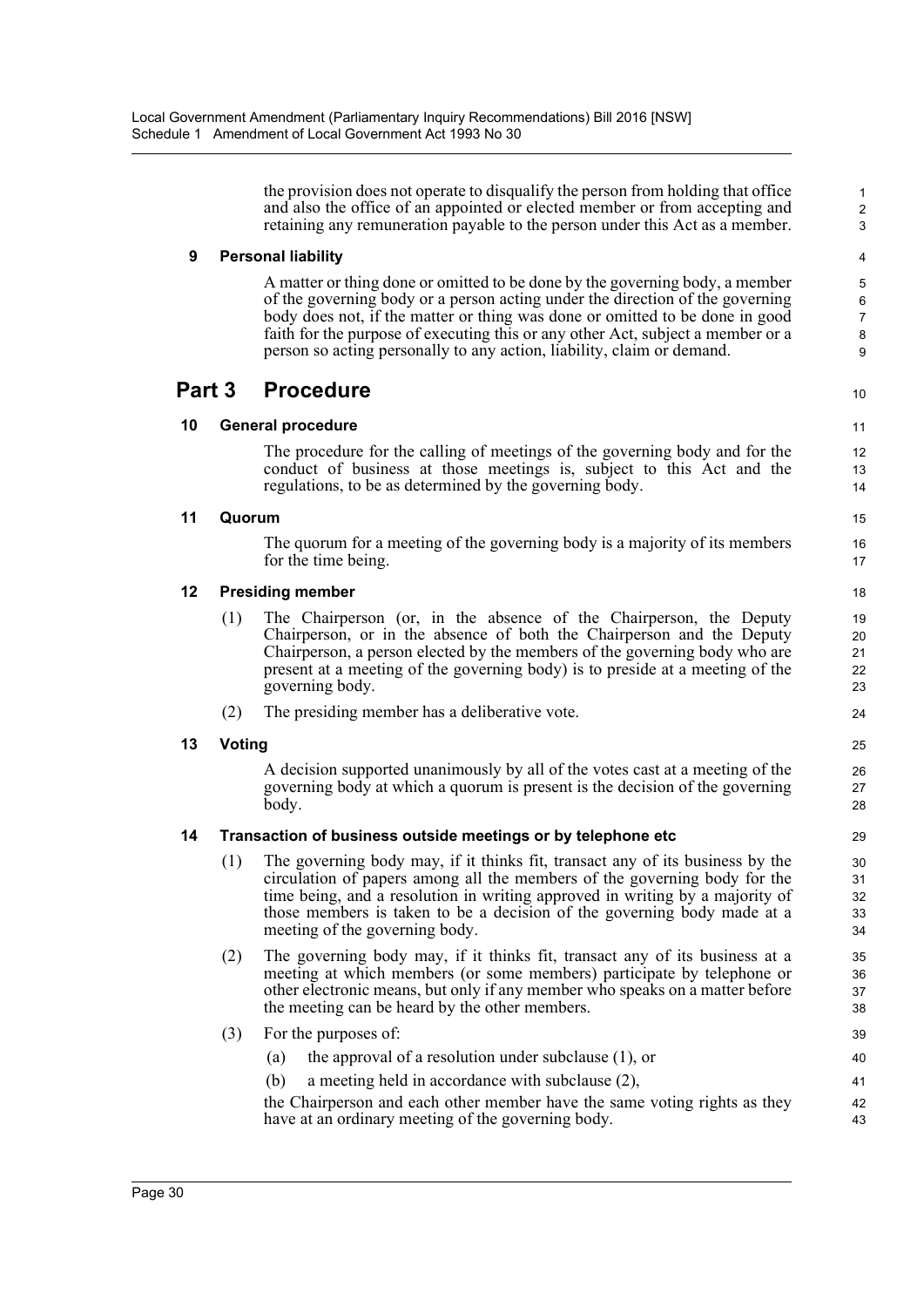|    | (4) |                      | A resolution approved under subclause (1) is, subject to the regulations, to be<br>recorded in the minutes of the meetings of the governing body.                                                                                                  | $\mathbf 1$<br>$\overline{2}$ |
|----|-----|----------------------|----------------------------------------------------------------------------------------------------------------------------------------------------------------------------------------------------------------------------------------------------|-------------------------------|
|    | (5) |                      | Papers may be circulated among the members for the purposes of subclause<br>(1) by electronic means.                                                                                                                                               | 3<br>$\overline{4}$           |
| 15 |     | <b>Meetings</b>      |                                                                                                                                                                                                                                                    | 5                             |
|    | (1) |                      | The governing body is required to meet at least 4 times each year.                                                                                                                                                                                 | 6                             |
|    | (2) |                      | The governing body must hold an annual general meetings that is open to all<br>councillors of constituent councils and to the public.                                                                                                              | 7<br>8                        |
|    | (3) |                      | At that annual general meeting:                                                                                                                                                                                                                    | 9                             |
|    |     | (a)                  | the regional joint authority must report on and account for its activities,<br>and                                                                                                                                                                 | 10<br>11                      |
|    |     | (b)                  | the priorities and strategies of the regional joint authority for the coming<br>year are to be discussed by the governing board of the regional joint<br>authority and any other person who choses to participate.                                 | 12<br>13<br>14                |
| 16 |     | <b>First meeting</b> |                                                                                                                                                                                                                                                    | 15                            |
|    |     |                      | The Minister may call the first meeting of the governing body in such manner<br>as the Minister thinks fit.                                                                                                                                        | 16<br>17                      |
| 17 |     |                      | <b>General procedure</b>                                                                                                                                                                                                                           | 18                            |
|    |     |                      | The procedure for the calling of meetings of the governing body and for the<br>conduct of business at those meetings is, subject to this Act and the<br>regulations, to be as determined by the governing body.                                    | 19<br>20<br>21                |
|    |     |                      |                                                                                                                                                                                                                                                    |                               |
|    |     | <b>Schedule 11</b>   | Provisions relating to membership and<br>procedure of Ministerial Advisory Group                                                                                                                                                                   | 22<br>23                      |
|    |     |                      | (Section 400O)                                                                                                                                                                                                                                     | 24                            |
| 1  |     | <b>Definitions</b>   |                                                                                                                                                                                                                                                    | 25                            |
|    |     |                      | In this Schedule:                                                                                                                                                                                                                                  | 26                            |
|    |     |                      | <i>appointed member</i> means a person who is appointed under section $4000(2)$<br>(a) as a member of the Ministerial Advisory Group.                                                                                                              | 27<br>28                      |
|    |     |                      | <b>Chairperson</b> means the Chairperson of the Ministerial Advisory Group.                                                                                                                                                                        | 29                            |
|    |     |                      | Deputy Chairperson means the Deputy Chairperson of the Ministerial                                                                                                                                                                                 | 30                            |
|    |     |                      | Advisory Group.<br><i>member</i> means any member of the Ministerial Advisory Group.                                                                                                                                                               | 31<br>32                      |
| 2  |     |                      | <b>Chair and Deputy Chair of Ministerial Advisory Group</b>                                                                                                                                                                                        | 33                            |
|    | (1) |                      | Of the appointed members, 2 are (in and by their respective instruments of<br>appointment or in and by other instruments executed by the Minister) to be<br>appointed as Chair and Deputy Chair of the Ministerial Advisory Group<br>respectively. | 34<br>35<br>36<br>37          |
|    | (2) |                      | The Minister may remove a member from the office of Chair or Deputy Chair<br>of the Ministerial Advisory Group at any time.                                                                                                                        | 38<br>39                      |
|    | (3) |                      | A person holding office as Chair or Deputy Chair of the Ministerial Advisory<br>Group vacates that office if the person:                                                                                                                           | 40<br>41                      |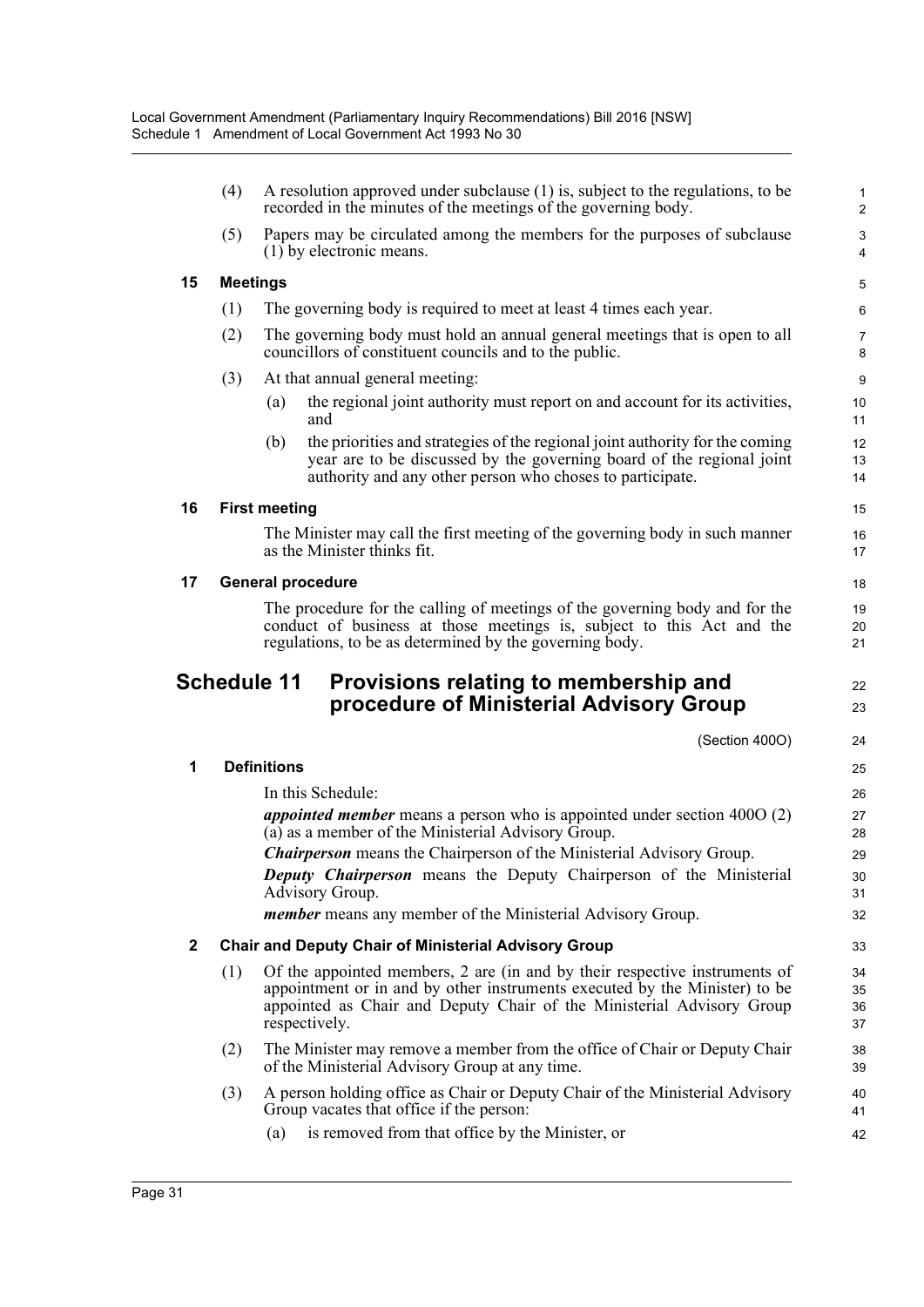|   |                            | (b)                    | resigns that office by instrument in writing addressed to the Minister, or                                                                                                                                                                                                                                                                                                                                                                         | 1                                      |  |  |  |
|---|----------------------------|------------------------|----------------------------------------------------------------------------------------------------------------------------------------------------------------------------------------------------------------------------------------------------------------------------------------------------------------------------------------------------------------------------------------------------------------------------------------------------|----------------------------------------|--|--|--|
|   |                            | (c)                    | ceases to be a member.                                                                                                                                                                                                                                                                                                                                                                                                                             | $\boldsymbol{2}$                       |  |  |  |
| 3 | <b>Deputies of members</b> |                        |                                                                                                                                                                                                                                                                                                                                                                                                                                                    |                                        |  |  |  |
|   | (1)                        |                        | The Minister may, from time to time, appoint a person to be the deputy of a<br>member, and the Minister may revoke any such appointment.                                                                                                                                                                                                                                                                                                           | $\overline{\mathbf{4}}$<br>5           |  |  |  |
|   | (2)                        |                        | In the absence of a member, the member's deputy:                                                                                                                                                                                                                                                                                                                                                                                                   | 6                                      |  |  |  |
|   |                            | (a)                    | is, if available, to act in the place of the member, and                                                                                                                                                                                                                                                                                                                                                                                           | $\overline{7}$                         |  |  |  |
|   |                            | (b)                    | while so acting, has all the functions of the member and is taken to be a<br>member.                                                                                                                                                                                                                                                                                                                                                               | 8<br>9                                 |  |  |  |
|   | (3)                        |                        | The deputy of a member who is Chair or Deputy Chair of the Ministerial<br>Advisory Group does not (because of this clause) have the member's functions<br>as Chair or Deputy Chair.                                                                                                                                                                                                                                                                | 10<br>11<br>12                         |  |  |  |
|   | (4)                        | person.                | A person, while acting in the place of a member, is entitled to be paid such<br>allowances as the Minister may from time to time determine in respect of the                                                                                                                                                                                                                                                                                       | 13<br>14<br>15                         |  |  |  |
| 4 |                            | <b>Terms of office</b> |                                                                                                                                                                                                                                                                                                                                                                                                                                                    | 16                                     |  |  |  |
|   |                            |                        | Subject to this Schedule, an appointed member holds office for such period<br>(not exceeding 2 years) as may be specified in the member's instrument of<br>appointment, but is eligible (if otherwise qualified) for re-appointment.                                                                                                                                                                                                               | 17<br>18<br>19                         |  |  |  |
| 5 |                            | <b>Allowances</b>      |                                                                                                                                                                                                                                                                                                                                                                                                                                                    | 20                                     |  |  |  |
|   |                            |                        | An appointed member is entitled to be paid such allowances as the Minister<br>may from time to time determine in respect of the member.                                                                                                                                                                                                                                                                                                            | 21<br>22                               |  |  |  |
| 6 |                            |                        | Vacancy in office of member                                                                                                                                                                                                                                                                                                                                                                                                                        | 23                                     |  |  |  |
|   | (1)                        |                        | The office of an appointed member becomes vacant if the member:                                                                                                                                                                                                                                                                                                                                                                                    | 24                                     |  |  |  |
|   |                            | (a)                    | dies, or                                                                                                                                                                                                                                                                                                                                                                                                                                           | 25                                     |  |  |  |
|   |                            | (b)                    | completes a term of office and is not re-appointed, or                                                                                                                                                                                                                                                                                                                                                                                             | 26                                     |  |  |  |
|   |                            | (c)                    | resigns the office by instrument in writing addressed to the Minister, or                                                                                                                                                                                                                                                                                                                                                                          | 27                                     |  |  |  |
|   |                            | (d)                    | is removed from office by the Minister under this clause or by the<br>Governor under Part 6 of the <i>Government Sector Employment Act 2013</i> ,<br>or                                                                                                                                                                                                                                                                                            | 28<br>29<br>30                         |  |  |  |
|   |                            |                        | (e) is absent from 4 consecutive meetings of the Ministerial Advisory<br>Group of which reasonable notice has been given to the member<br>personally or in the ordinary course of post, except on leave granted by<br>the Ministerial Advisory Group or unless, before the expiration of 4<br>weeks after the last of those meetings, the member is excused by the<br>Ministerial Advisory Group for having been absent from those<br>meetings, or | 31<br>32<br>33<br>34<br>35<br>36<br>37 |  |  |  |
|   |                            | (f)                    | becomes bankrupt, applies to take the benefit of any law for the relief of<br>bankrupt or insolvent debtors, compounds with his or her creditors or<br>makes an assignment of his or her remuneration for their benefit, or                                                                                                                                                                                                                        | 38<br>39<br>40                         |  |  |  |
|   |                            | (g)                    | becomes a mentally incapacitated person, or                                                                                                                                                                                                                                                                                                                                                                                                        | 41                                     |  |  |  |
|   |                            | (h)                    | is convicted in New South Wales of an offence that is punishable by<br>imprisonment for 12 months or more or is convicted elsewhere than in<br>New South Wales of an offence that, if committed in New South Wales,<br>would be an offence so punishable.                                                                                                                                                                                          | 42<br>43<br>44<br>45                   |  |  |  |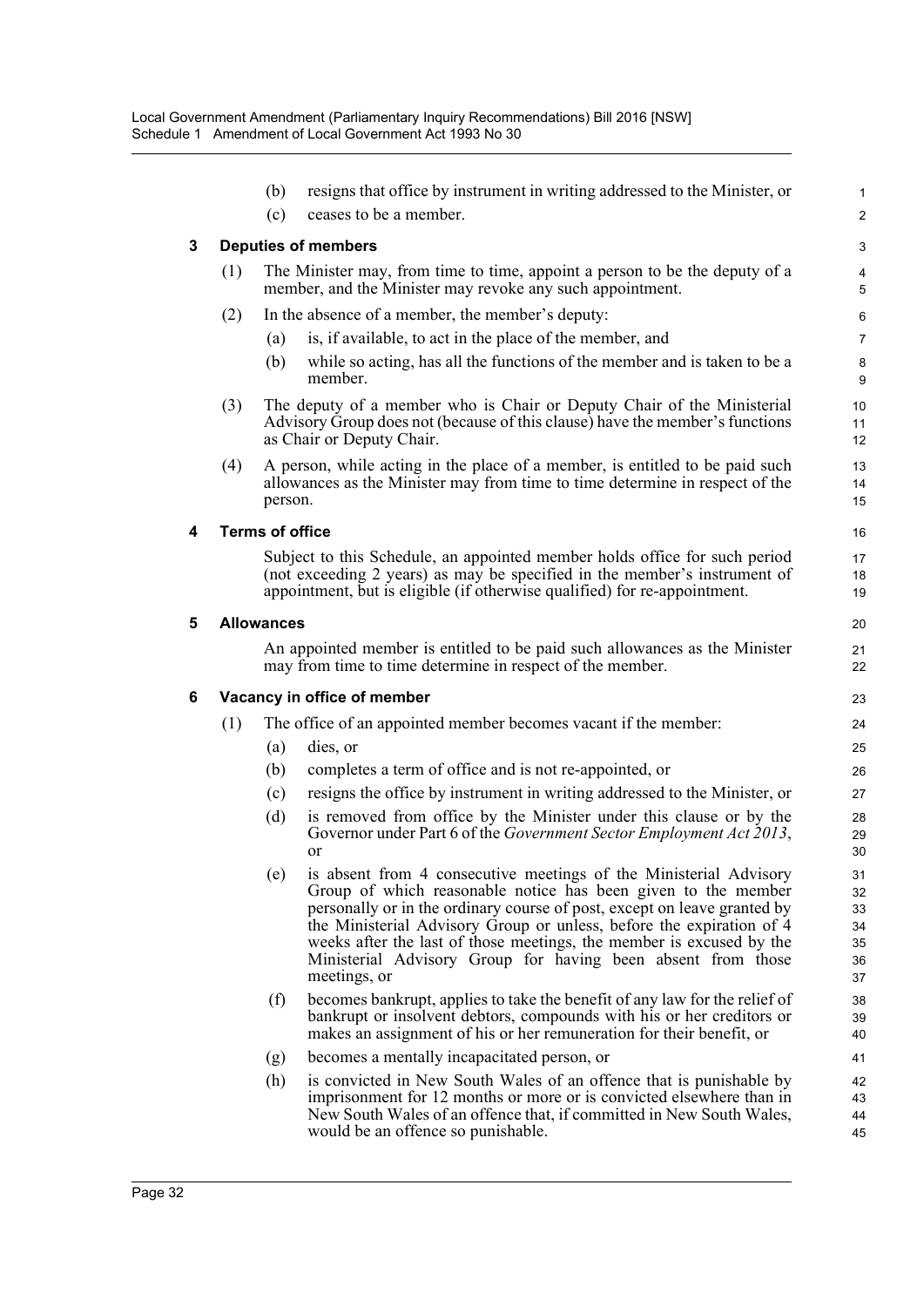|    | (2)               | The Minister may remove an appointed member from office at any time.                                                                                                                                                                                                                          | $\mathbf{1}$             |
|----|-------------------|-----------------------------------------------------------------------------------------------------------------------------------------------------------------------------------------------------------------------------------------------------------------------------------------------|--------------------------|
| 7  |                   | Filling of vacancy in office of member                                                                                                                                                                                                                                                        | $\overline{2}$           |
|    |                   | If the office of an appointed member becomes vacant, a person is, subject to<br>this Act, to be appointed to fill the vacancy.                                                                                                                                                                | 3<br>4                   |
| 8  |                   | <b>Effect of certain other Acts</b>                                                                                                                                                                                                                                                           | 5                        |
|    | (1)               | The provisions of the Government Sector Employment Act 2013 relating to the<br>employment of Public Service employees do not apply to an appointed<br>member.                                                                                                                                 | 6<br>$\overline{7}$<br>8 |
|    | (2)               | If, by or under any Act, provision is made:                                                                                                                                                                                                                                                   | 9                        |
|    |                   | requiring a person who is the holder of a specified office to devote the<br>(a)<br>whole of his or her time to the duties of that office, or                                                                                                                                                  | 10<br>11                 |
|    |                   | prohibiting the person from engaging in employment outside the duties<br>(b)<br>of that office,                                                                                                                                                                                               | 12<br>13                 |
|    |                   | the provision does not operate to disqualify the person from holding that office<br>and also the office of an appointed member or from accepting and retaining<br>any remuneration payable to the person under this Act as such a member.                                                     | 14<br>15<br>16           |
|    | (3)               | The office of an appointed member is not, for the purposes of any Act, an<br>office or place of profit under the Crown.                                                                                                                                                                       | 17<br>18                 |
| 9  |                   | <b>General procedure</b>                                                                                                                                                                                                                                                                      | 19                       |
|    |                   | The procedure for the calling of meetings of the Ministerial Advisory Group<br>and for the conduct of business at those meetings is, subject to this Act and the<br>regulations, to be as determined by the Ministerial Advisory Group.                                                       | 20<br>21<br>22           |
|    |                   |                                                                                                                                                                                                                                                                                               |                          |
| 10 | Quorum            |                                                                                                                                                                                                                                                                                               | 23                       |
|    |                   | The quorum for a meeting of the Ministerial Advisory Group is a majority of<br>the members for the time being.                                                                                                                                                                                | 24<br>25                 |
| 11 |                   | <b>Presiding member</b>                                                                                                                                                                                                                                                                       | 26                       |
|    | (1)               | The Chair of the Ministerial Advisory Group or, in the absence of the Chair,<br>the Deputy Chair of the Ministerial Advisory Group or, in the absence of both,<br>another member elected to chair the meeting by the members is to preside at a<br>meeting of the Ministerial Advisory Group. | 27<br>28<br>29<br>30     |
|    | (2)               | The person presiding at any meeting of the Ministerial Advisory Group has a<br>deliberative vote and, in the event of an equality of votes, has a second or<br>casting vote.                                                                                                                  | 31<br>32<br>33           |
| 12 | <b>Voting</b>     |                                                                                                                                                                                                                                                                                               | 34                       |
|    |                   | A decision supported by a majority of the votes cast at a meeting of the<br>Ministerial Advisory Group at which a quorum is present is the decision of the<br>Ministerial Advisory Group.                                                                                                     | 35<br>36<br>37           |
| 13 |                   | <b>First meeting</b>                                                                                                                                                                                                                                                                          | 38                       |
|    |                   | The Minister is to call the first meeting of the Ministerial Advisory Group in<br>such manner as the Minister thinks fit.                                                                                                                                                                     | 39<br>40                 |
|    | <b>Dictionary</b> |                                                                                                                                                                                                                                                                                               | 41                       |

**[26] Dictionary**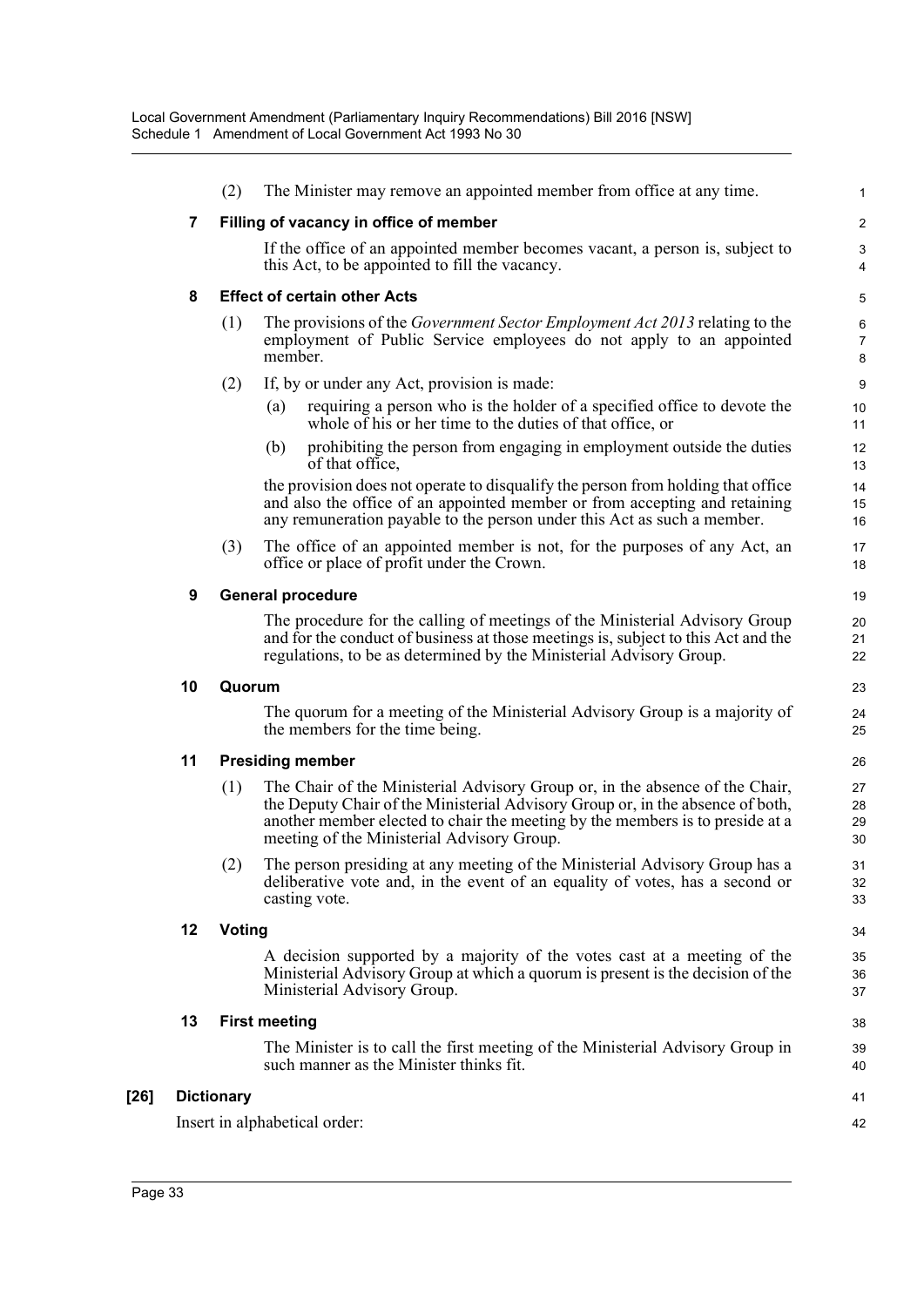*constituent council*, in relation to a regional joint authority, means the councils referred to in the proclamation establishing the authority under section 400AAF.

*Ministerial Advisory Group* means the Ministerial Advisory Group established under section 400O.

*regional joint authority* means a regional joint authority established under section  $400AAF$ .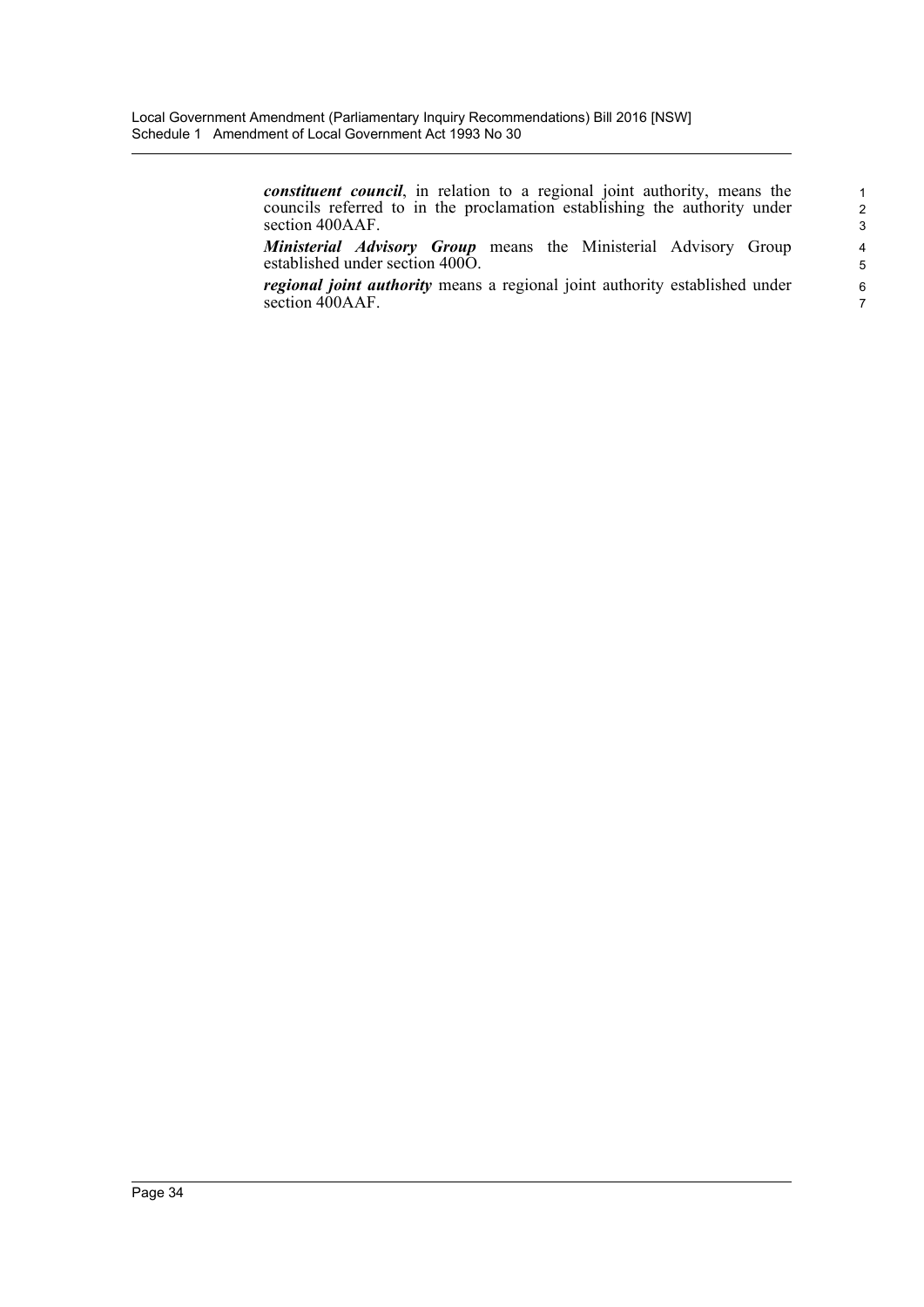Local Government Amendment (Parliamentary Inquiry Recommendations) Bill 2016 [NSW] Schedule 2 Amendment of Election Funding, Expenditure and Disclosures Act 1981 No 78

<span id="page-42-0"></span>

|        | <b>Schedule 2</b><br><b>Amendment of Election Funding, Expenditure</b><br>and Disclosures Act 1981 No 78 | 1<br>$\overline{a}$ |
|--------|----------------------------------------------------------------------------------------------------------|---------------------|
| [1]    | <b>Section 83 Application</b>                                                                            | 3                   |
|        | Omit "(other than Divisions 2A and 2B)" from section 83 (1) (b).                                         | 4                   |
| [2]    | Section 83, note                                                                                         | 5                   |
|        | Omit the note.                                                                                           | 6                   |
| $[3]$  | Section 85 Meaning of "political donation"                                                               | 7                   |
|        | Omit "or local government election campaigns" from the note to section 85 (3A).                          | 8                   |
| [4]    | Section 87 Meaning of "electoral expenditure" and "electoral communication<br>expenditure"               | 9<br>10             |
|        | Omit the note to the section.                                                                            | 11                  |
| [5]    | Part 6, Division 2A, heading                                                                             | 12                  |
|        | Omit "State".                                                                                            | 13                  |
| [6]    | <b>Section 95AA Application to State elections only</b>                                                  | 14                  |
|        | Omit the section.                                                                                        | 15                  |
| [7]    | Section 95B Prohibition on political donations that exceed applicable cap                                | 16                  |
|        | Omit "or local government" from the heading to section 95B (2).                                          | 17                  |
| [8]    | Section 95B (2) and (3)                                                                                  | 18                  |
|        | Omit "or local government" wherever occurring.                                                           | 19                  |
| [9]    | Part 6, Division 2B, heading                                                                             | 20                  |
|        | Omit "State".                                                                                            | 21                  |
| $[10]$ | Section 95E Application to State elections only                                                          | 22                  |
|        | Omit the section.                                                                                        | 23                  |
| $[11]$ | Section 95F Applicable caps on electoral communication expenditure on State<br>election campaigns        | 24<br>25            |
|        | Insert "under this section" after "campaign" in section 95F (12).                                        | 26                  |
| $[12]$ | Section 95G Aggregation of applicable caps for State election                                            | 27                  |
|        | Insert before section 95G (1):                                                                           | 28                  |
|        | (1A)<br>This section applies to State elections.                                                         | 29                  |
| $[13]$ | Sections 95GA and 95GB                                                                                   | 30                  |
|        | Insert after section 95G:                                                                                | 31                  |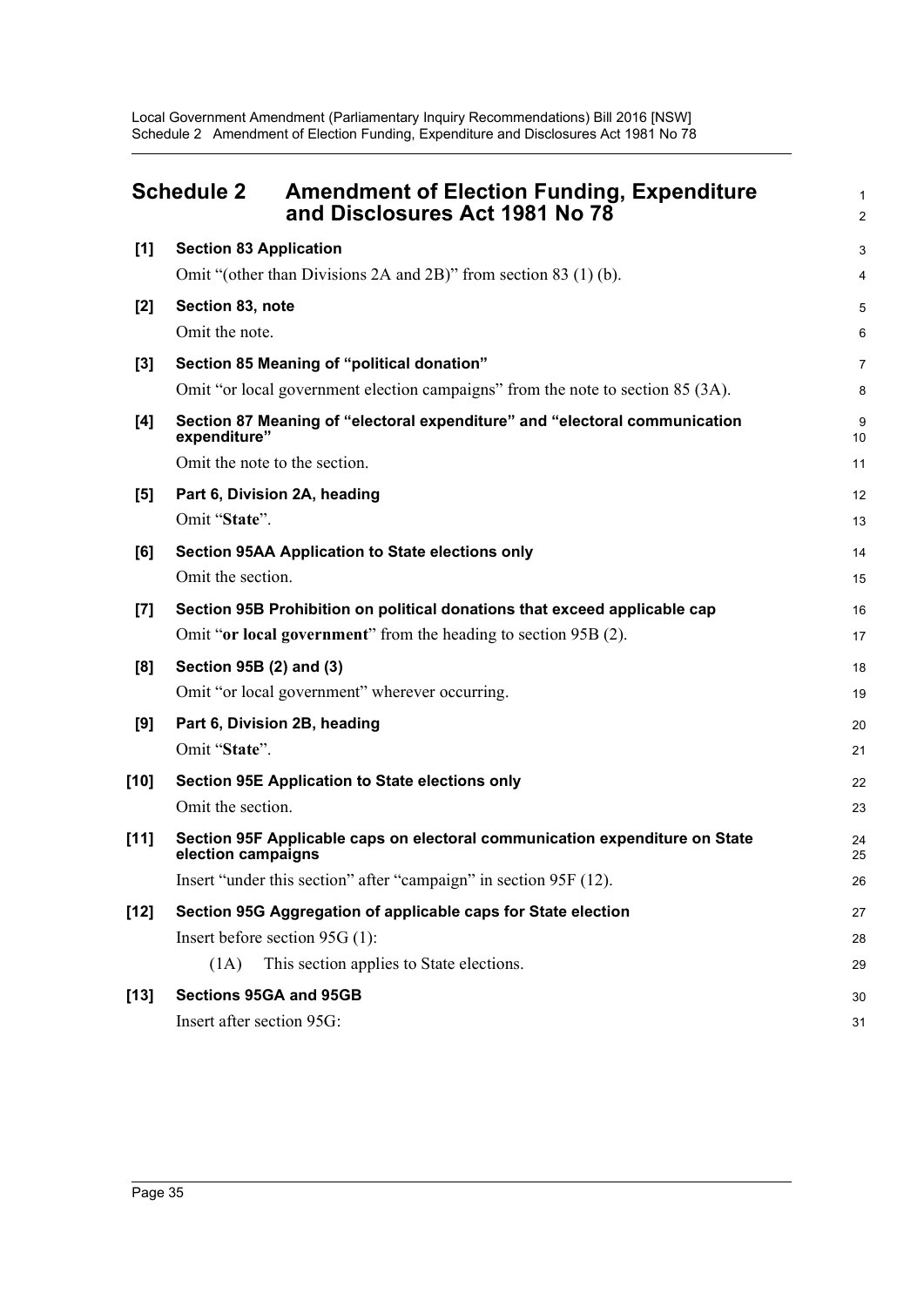Local Government Amendment (Parliamentary Inquiry Recommendations) Bill 2016 [NSW] Schedule 2 Amendment of Election Funding, Expenditure and Disclosures Act 1981 No 78

#### **95GA Applicable caps on electoral communication expenditure on local government election campaigns**

#### (1) **General**

This section applies to local government elections.

(2) The applicable caps on electoral communication expenditure for a local government election campaign are as provided by this section, as modified by section 95G.

#### (3) **Parties with candidates in an election**

For an ordinary local government election, the applicable cap for a party that endorses candidates for election to a council is \$25,000 multiplied by the number of local government areas in which a candidate is so endorsed.

(4) Subsection (3) does not apply to a party that endorses candidates in a group for election in not more than 10 local government areas.

#### (5) **Party candidates in an election**

For an ordinary local government election, the applicable cap for a candidate endorsed by a party for election to a council is \$25,000.

#### (7) **Independent candidates in ordinary local government election**

For an ordinary local government election, the applicable cap for a candidate not endorsed by any party for election to a council is \$35,000.

#### (8) **Candidates in by-election**

For a by-election for a local government area, the applicable cap for a candidate (whether or not endorsed by a party) is \$50,000.

#### (9) **Third-party campaigners**

For all ordinary local government elections on one day, the applicable cap for a third-party campaigner is \$130,000.

(10) For a by-election for a council, the applicable cap for a third-party campaigner is \$5,000 for each by-election.

#### (11) **Additional cap for individual local government areas**

The applicable cap for parties and third-party campaigners is subject to an additional cap (within the overall applicable cap) in relation to an ordinary local government election, or by-elections in more than 1 local government area, for electoral communication expenditure incurred substantially for the purposes of the election in a particular local government area, being:

- (a) in the case of a party—\$12,000 in respect of each such local government area, or
- (b) in the case of a third-party campaigner—\$5,000 in respect of each such local government area.
- (12) For the purposes of subsection (11), electoral communication expenditure is only incurred for the purposes of the election in a particular local government area if the expenditure is for advertising or other material that:
	- (a) explicitly mentions the name of a candidate in the election in that local government area or the name of the local government area, and
	- (b) is communicated to electors in that local government area, and
	- (c) is not mainly communicated to electors outside that local government area. 44 45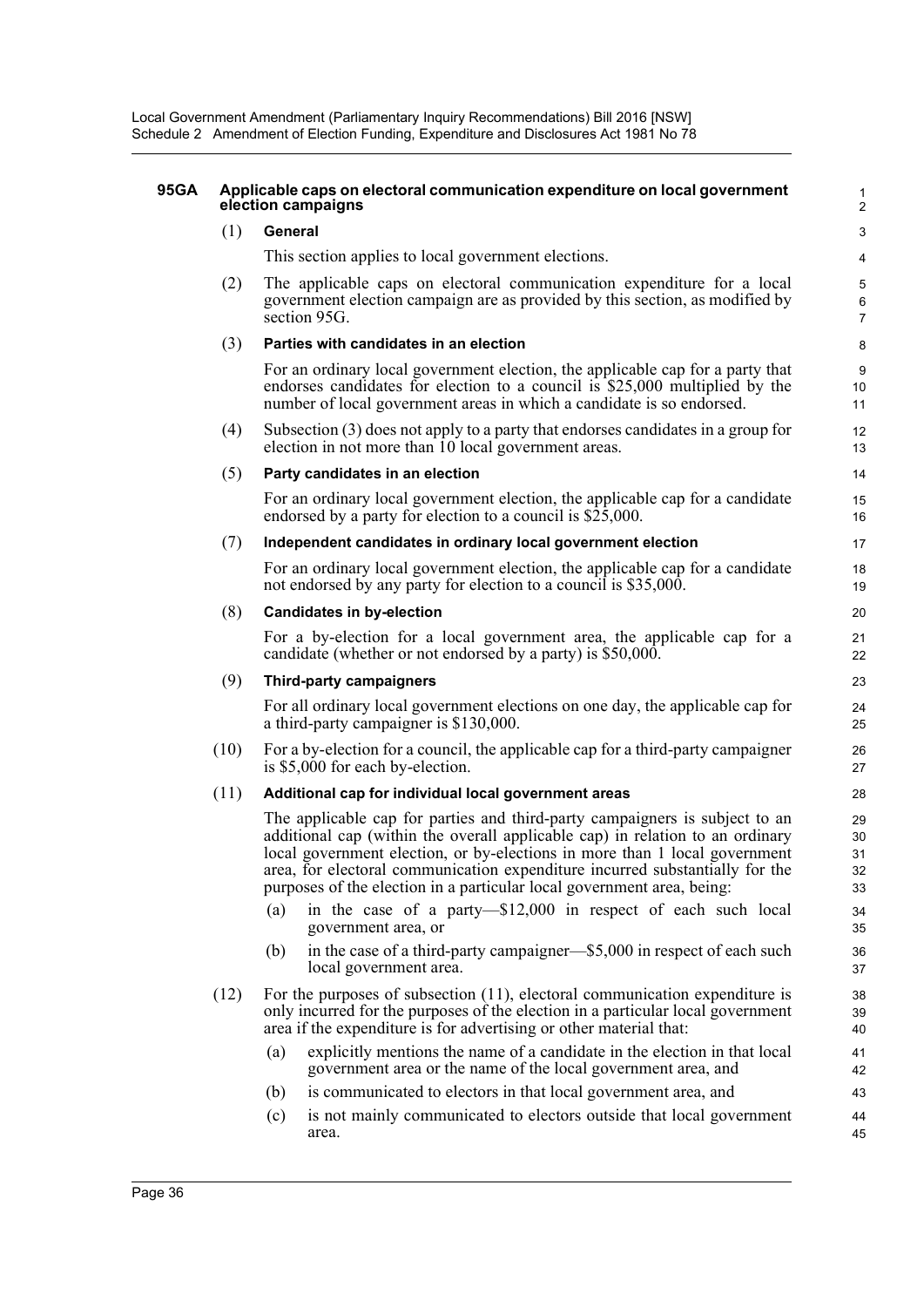|        | (13) |         | Indexation of capped amounts                                                                                                                                                                                                                                                                                                                                                                                                                                                     | $\mathbf{1}$                           |
|--------|------|---------|----------------------------------------------------------------------------------------------------------------------------------------------------------------------------------------------------------------------------------------------------------------------------------------------------------------------------------------------------------------------------------------------------------------------------------------------------------------------------------|----------------------------------------|
|        |      |         | Each of the amounts referred to in this section is an adjustable amount that is<br>to be adjusted for inflation as provided by Schedule 1.                                                                                                                                                                                                                                                                                                                                       | $\overline{\mathbf{c}}$<br>$\mathsf 3$ |
|        | 95GB |         | Aggregation of applicable caps for local government elections                                                                                                                                                                                                                                                                                                                                                                                                                    | 4                                      |
|        | (1)  | General |                                                                                                                                                                                                                                                                                                                                                                                                                                                                                  | 5                                      |
|        |      |         | This section applies to local government elections.                                                                                                                                                                                                                                                                                                                                                                                                                              | 6                                      |
|        | (2)  |         | For the purposes of this section, registered parties are <i>associated</i> if:                                                                                                                                                                                                                                                                                                                                                                                                   | $\overline{7}$                         |
|        |      | (a)     | they endorse the same candidate for a local government election, or                                                                                                                                                                                                                                                                                                                                                                                                              | 8                                      |
|        |      | (c)     | they form a recognised coalition and endorse different candidates for a<br>local government election.                                                                                                                                                                                                                                                                                                                                                                            | 9<br>10                                |
|        | (3)  |         | Aggregation of expenditure of associated parties                                                                                                                                                                                                                                                                                                                                                                                                                                 | 11                                     |
|        |      |         | If 2 or more registered parties are associated:                                                                                                                                                                                                                                                                                                                                                                                                                                  | 12                                     |
|        |      | (a)     | the amount of \$25,000 of electoral communication expenditure in<br>respect of any local government area in which there are candidates<br>endorsed by the associated parties is, for the purpose of calculating the<br>applicable cap on electoral communication expenditure by those parties<br>under section $95GA$ (2), to be shared by those parties (and is not a<br>separate amount for each of those parties), and                                                        | 13<br>14<br>15<br>16<br>17<br>18       |
|        |      | (b)     | the amount of \$250,000 of electoral communication expenditure in<br>respect of any group of candidates endorsed by those parties is, for the<br>purpose of calculating the applicable cap on electoral communication<br>expenditure by those parties under section 95GA (4), to be shared by<br>those parties (and is not a separate amount for each of those parties).                                                                                                         | 19<br>20<br>21<br>22<br>23             |
|        | (4)  |         | Aggregation of expenditure of multiple endorsed candidates in local<br>government area                                                                                                                                                                                                                                                                                                                                                                                           | 24<br>25                               |
|        |      |         | The amount of \$50,000 of electoral communication expenditure in respect of<br>an election in an local government area in which there are 2 or more candidates<br>endorsed by the same party (or by associated parties) is, for the purpose of<br>calculating the applicable cap on electoral communication expenditure by the<br>candidates under section 95GA (6), to be shared by those candidates (and is<br>not a separate amount for each of those candidates).            | 26<br>27<br>28<br>29<br>30<br>31       |
|        | (5)  |         | Aggregation of expenditure of endorsed candidates and parties for<br>by-elections                                                                                                                                                                                                                                                                                                                                                                                                | 32<br>33                               |
|        |      |         | Electoral communication expenditure incurred by a candidate endorsed by a<br>party for a by-election campaign that is of or less than the amount specified in<br>section 95GA for the candidate is to be treated as expenditure that exceeds the<br>applicable cap if that expenditure and any other electoral communication<br>expenditure incurred by the party (or by any associated party) for that<br>by-election exceed the applicable cap so specified for the candidate. | 34<br>35<br>36<br>37<br>38<br>39       |
| $[14]$ |      |         | Section 95H Capped expenditure period                                                                                                                                                                                                                                                                                                                                                                                                                                            | 40                                     |
|        |      |         | Insert at the end of the section:                                                                                                                                                                                                                                                                                                                                                                                                                                                | 41                                     |
|        | (2)  |         | The applicable cap on electoral communication expenditure for a local<br>government election applies to electoral communication expenditure during<br>each of the following periods (the <i>capped expenditure period</i> ):                                                                                                                                                                                                                                                     | 42<br>43<br>44                         |
|        |      | (a)     | in the case of an election to be held following the expiry of a council by<br>the effluxion of time—the period from and including 1 October in the                                                                                                                                                                                                                                                                                                                               | 45<br>46                               |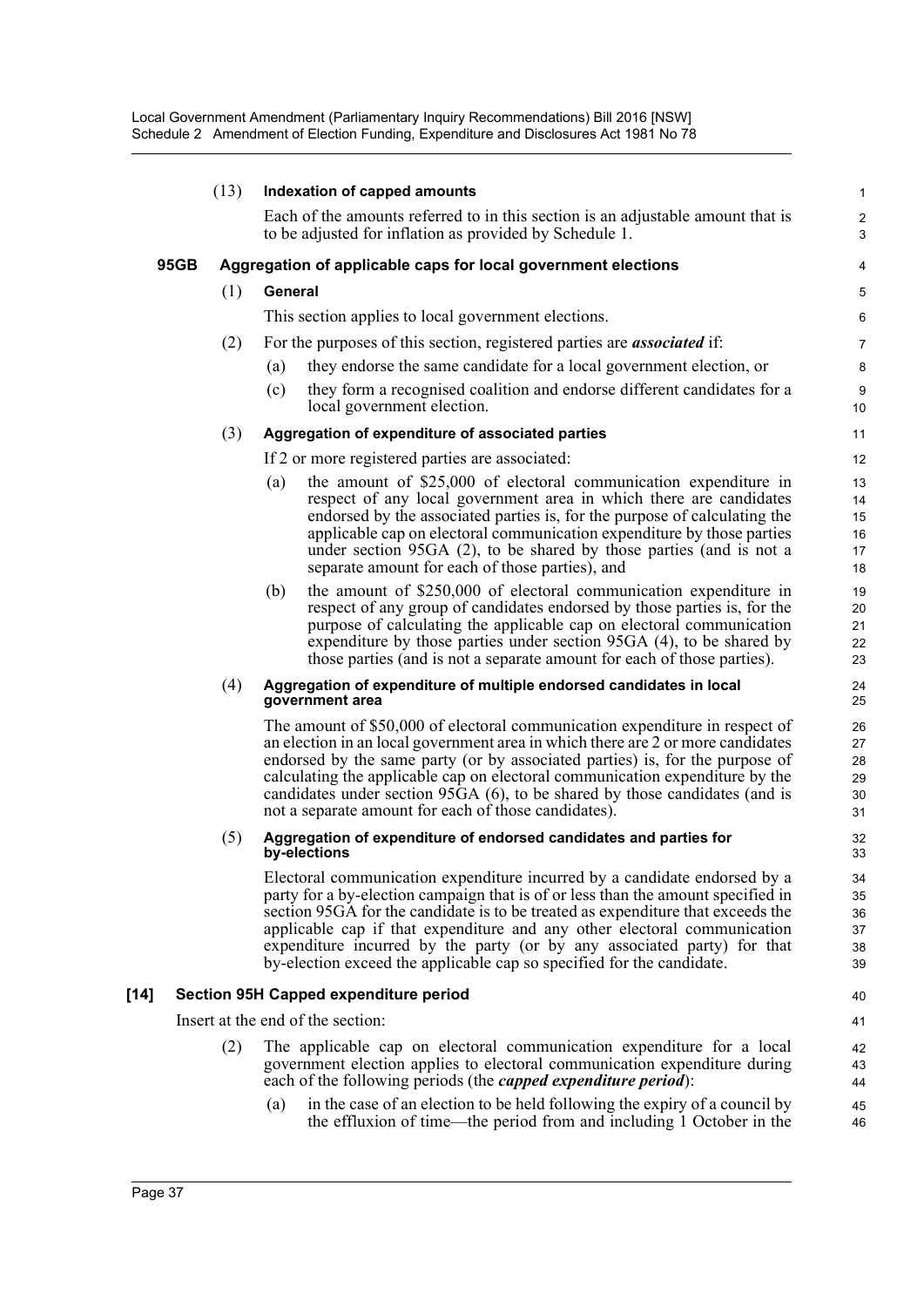|        |                                                                            |     | year before which the election is to be held to the end of polling day for<br>the election,                                                                                                                           | $\mathbf{1}$<br>$\overline{2}$ |  |
|--------|----------------------------------------------------------------------------|-----|-----------------------------------------------------------------------------------------------------------------------------------------------------------------------------------------------------------------------|--------------------------------|--|
|        |                                                                            | (b) | in any other case—the period from and including the day of the making<br>of the proclamation for the election to the end of polling day for the<br>election.                                                          | $\mathsf 3$<br>4<br>5          |  |
| $[15]$ |                                                                            |     | Section 95I Prohibition on incurring electoral communication expenditure exceeding<br>applicable cap during election campaign                                                                                         | 6<br>$\overline{7}$            |  |
|        |                                                                            |     | Omit "a State" from section 95I (1). Insert instead "an".                                                                                                                                                             | 8                              |  |
| $[16]$ |                                                                            |     | <b>Section 96 Requirements for parties</b>                                                                                                                                                                            | 9                              |  |
|        | $96(3)$ .                                                                  |     | Omit "a State election campaign unless the payment is made from the State" from section                                                                                                                               | 10<br>11                       |  |
|        | Insert instead "an election campaign unless the payment is made from the". |     |                                                                                                                                                                                                                       |                                |  |
| $[17]$ | Section 96 (4)-(7)                                                         |     |                                                                                                                                                                                                                       | 13                             |  |
|        |                                                                            |     | Omit "State" wherever occurring.                                                                                                                                                                                      | 14                             |  |
| $[18]$ |                                                                            |     | Schedule 2 Savings, transitional and other provisions                                                                                                                                                                 | 15                             |  |
|        | Insert after Part 12:                                                      |     |                                                                                                                                                                                                                       | 16                             |  |
|        |                                                                            |     | Part 13 Provision consequent on enactment of Local                                                                                                                                                                    | 17                             |  |
|        |                                                                            |     | <b>Government Amendment (Parliamentary Inquiry</b>                                                                                                                                                                    | 18                             |  |
|        |                                                                            |     | <b>Recommendations) Act 2016</b>                                                                                                                                                                                      | 19                             |  |
|        | 36                                                                         |     | Amendments do not apply to current by-elections                                                                                                                                                                       | 20                             |  |
|        |                                                                            |     | The amendments made by to Part 6 by the Local Government Amendment<br>(Parliamentary Inquiry Recommendations) Act 2016 do not apply to a<br>by-election for a local government area for which a proclamation had been | 21<br>22<br>23                 |  |

made, but an election not held, before the commencement of the amendments.

24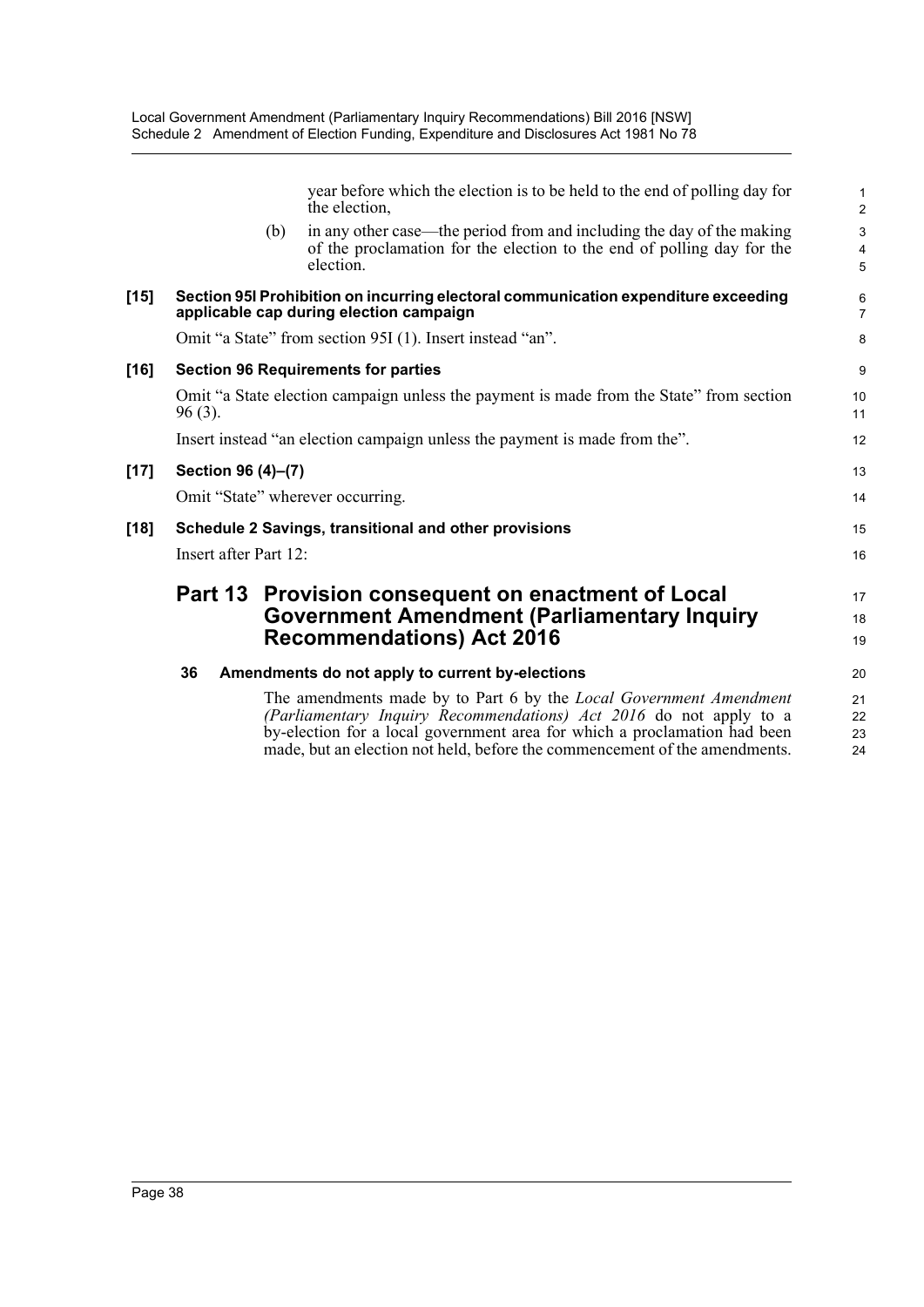<span id="page-46-0"></span>

|       | Amendment of other legislation<br><b>Schedule 3</b>                                              | 1              |
|-------|--------------------------------------------------------------------------------------------------|----------------|
| 3.1   | <b>Anti-Discrimination Act 1997 No 48</b>                                                        | $\overline{c}$ |
|       | <b>Section 4 Definitions</b>                                                                     | 3              |
|       | Omit "county council" from paragraph (b) of the definition of <i>council</i> in section $4(1)$ . | 4              |
|       | Insert instead "regional joint authority".                                                       | 5              |
| 3.2   | <b>Bail Regulation 2014</b>                                                                      | 6              |
|       | Clause 35 Appropriate State authorities in relation to forfeiture orders                         | 7              |
|       | Omit "county council" from clause 35 (2).                                                        | 8              |
|       | Insert instead "regional joint authority".                                                       | 9              |
| 3.3   | <b>Biosecurity Act 2015 No 24</b>                                                                | 10             |
| [1]   | <b>Section 7 General definitions</b>                                                             | 11             |
|       | Omit "county council" from paragraph (d) of the definition of government agency.                 | 12             |
|       | Insert instead "regional joint authority".                                                       | 13             |
| $[2]$ | Section 370 Local control authority-meaning                                                      | 14             |
|       | Omit "county council" wherever occurring in section 370 (1).                                     | 15             |
|       | Insert instead "regional joint authority".                                                       | 16             |
| 3.4   | <b>Building and Construction Industry Long Service Payments Act 1986</b><br><b>No 19</b>         | 17<br>18       |
|       | <b>Section 3 Definitions</b>                                                                     | 19             |
|       | Omit "county council" from paragraph (b) of the definition of worker in section 3 (1).           | 20             |
|       | Insert instead "regional joint authority".                                                       | 21             |
| 3.5   | <b>Building and Construction Industry Long Service Payments</b><br><b>Regulation 2011</b>        | 22<br>23       |
| $[1]$ | Clause 7 Non-service days-prescribed days to be disregarded                                      | 24             |
|       | Omit "county council" from clause $7(2)$ (c) (ii).                                               | 25             |
|       | Insert instead "regional joint authority".                                                       | 26             |
| $[2]$ | <b>Clause 13 Exemptions from levy</b>                                                            | 27             |
|       | Omit "county council" from clause 13 (2) (a).                                                    | 28             |
|       | Insert instead "regional joint authority".                                                       | 29             |
| 3.6   | <b>Business Names (Commonwealth Powers) Act 2011 No 44</b>                                       | 30             |
|       | <b>Section 3 Definitions</b>                                                                     | 31             |
|       | Omit "county council" from paragraph (b) of the definition of government worker.                 | 32             |
|       | Insert instead "regional joint authority".                                                       | 33             |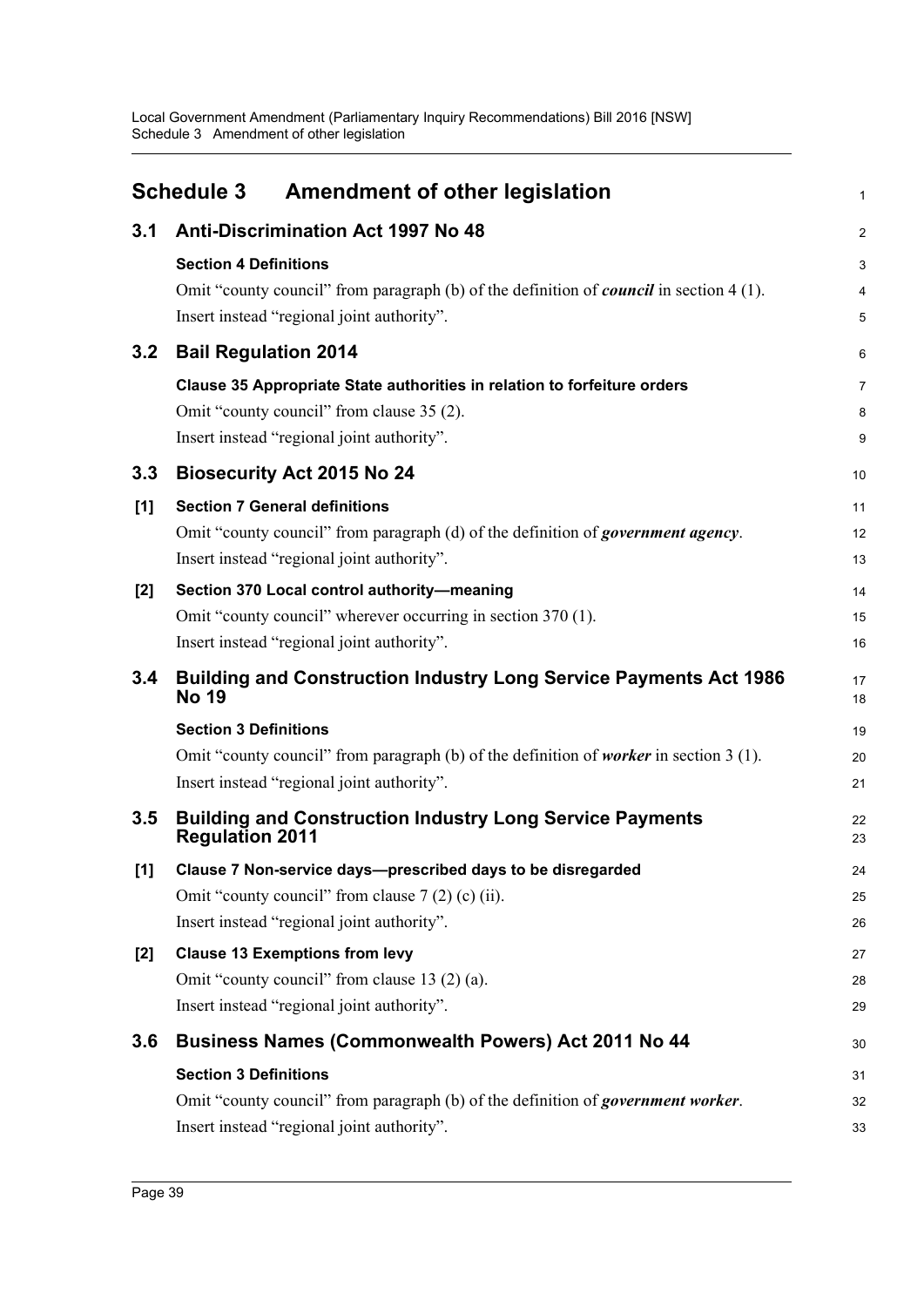| 3.7   | <b>Children (Community Service Orders) Regulation 2015</b>                                                                                                                                     | $\mathbf{1}$        |
|-------|------------------------------------------------------------------------------------------------------------------------------------------------------------------------------------------------|---------------------|
|       | <b>Clause 10 Work sites</b>                                                                                                                                                                    | $\overline{2}$      |
|       | Omit "county council" from clause 10 (1) (b).                                                                                                                                                  | 3                   |
|       | Insert instead "regional joint authority".                                                                                                                                                     | 4                   |
| 3.8   | <b>Children (Education and Care Services National Law Application) Act</b><br>2010 No 104                                                                                                      | 5<br>6              |
|       | Section 7 Meaning of generic terms in Education and Care Services National Law for<br>the purposes of this jurisdiction                                                                        | $\overline{7}$<br>8 |
|       | Omit "county council" from the definition of <i>public authority</i> .                                                                                                                         | 9                   |
|       | Insert instead "regional joint authority".                                                                                                                                                     | 10                  |
| 3.9   | <b>Children (Education and Care Services) Supplementary Provisions Act</b><br>2011 No 70                                                                                                       | 11<br>12            |
|       | Section 38 Application of State Records Act 1998 to certain services                                                                                                                           | 13                  |
|       | Omit "county council" from paragraph (b) of the definition of <i>private children's service</i> in<br>section 38 $(2)$ .                                                                       | 14<br>15            |
|       | Insert instead "regional joint authority".                                                                                                                                                     | 16                  |
|       | 3.10 Children (Education and Care Services) Supplementary Provisions<br><b>Regulation 2012</b>                                                                                                 | 17<br>18            |
|       | <b>Clause 3 Definitions</b>                                                                                                                                                                    | 19                  |
|       | Omit "county council" from the definition of <i>local authority</i> in clause 3 (1).                                                                                                           | 20                  |
|       | Insert instead "regional joint authority".                                                                                                                                                     | 21                  |
|       | 3.11 Coastal Protection Act 1979 No 13                                                                                                                                                         | 22                  |
|       | <b>Section 4 Definitions</b>                                                                                                                                                                   | 23                  |
|       | Omit "county council" from the definition of <i>council</i> in section 4 (1).                                                                                                                  | 24                  |
|       | Insert instead "regional joint authority".                                                                                                                                                     | 25                  |
|       | 3.12 Contract Cleaning Industry (Portable Long Service Leave Scheme)<br><b>Regulation 2012</b>                                                                                                 | 26<br>27            |
| [1]   | <b>Clause 5 Non-service days</b>                                                                                                                                                               | 28                  |
|       | Omit "county council" from clause $5(1)(c)$ .                                                                                                                                                  | 29                  |
|       | Insert instead "regional joint authority".                                                                                                                                                     | 30                  |
| $[2]$ | <b>Clause 5 (2)</b>                                                                                                                                                                            | 31                  |
|       | Omit the definition of <i>county councils</i> . Insert in alphabetical order:<br>regional joint authority means a regional joint authority established under the<br>Local Government Act 1993. | 32<br>33<br>34      |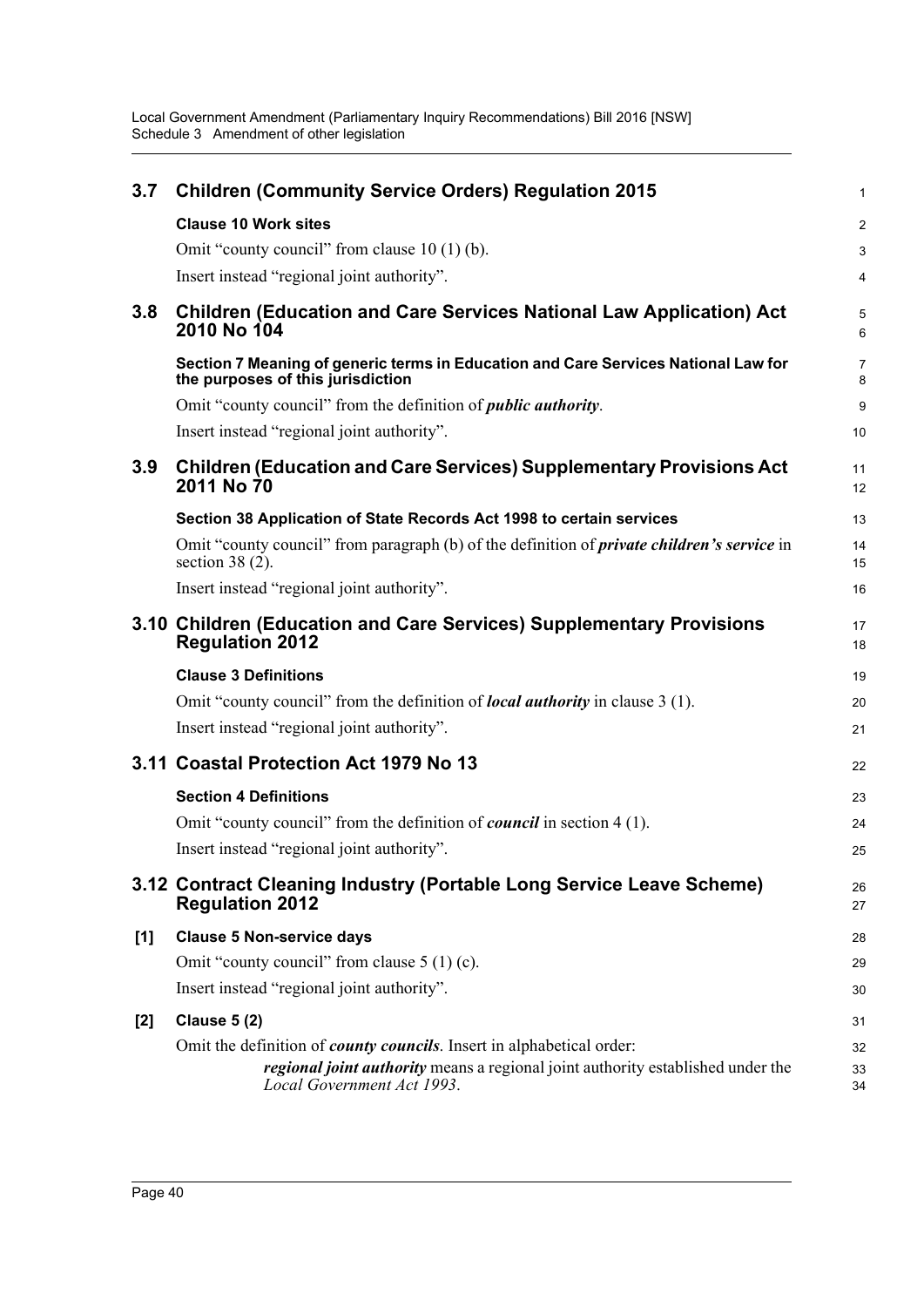|       | 3.13 Dams Safety Act 2015 No 26                                                                                | 1              |
|-------|----------------------------------------------------------------------------------------------------------------|----------------|
|       | <b>Section 4 Definitions</b>                                                                                   | $\overline{c}$ |
|       | Omit "county council" from paragraph (e) of the definition of <i>public authority</i> in section 4<br>(1).     | 3<br>4         |
|       | Insert instead "regional joint authority".                                                                     | 5              |
|       | 3.14 Data Sharing (Government Sector) Act 2015 No 60                                                           | 6              |
|       | <b>Section 4 Definitions</b>                                                                                   | 7              |
|       | Omit "county council" from paragraph (d) of the definition of government sector agency<br>in section $4(1)$ .  | 8<br>9         |
|       | Insert instead "regional joint authority".                                                                     | 10             |
|       | 3.15 Defamation Act 2005 No 77                                                                                 | 11             |
|       | Schedule 1 Additional publications to which absolute privilege applies                                         | 12             |
|       | Omit "county council" from clause 26 (b).                                                                      | 13             |
|       | Insert instead "regional joint authority".                                                                     | 14             |
|       | 3.16 Duties Act 1997 No 123                                                                                    | 15             |
| [1]   | Section 222 Exempt mortgages and supporting instruments                                                        | 16             |
|       | Omit "county council" from section 222 (4) (a).                                                                | 17             |
|       | Insert instead "regional joint authority".                                                                     | 18             |
| $[2]$ | Section 277 Councils and regional joint authorities                                                            | 19             |
|       | Omit "county council" from section 277 (1).                                                                    | 20             |
|       | Insert instead "regional joint authority".                                                                     | 21             |
| $[3]$ | <b>Dictionary</b>                                                                                              | 22             |
|       | Omit "county council" from paragraph (c) of the definition of government body.                                 | 23             |
|       | Insert instead "regional joint authority".                                                                     | 24             |
|       | 3.17 Environmental Planning and Assessment Act 1979 No 203                                                     | 25             |
| [1]   | Section 109J Restriction on issue of subdivision certificates                                                  | 26             |
|       | Omit "county council" from paragraph (b) of the definition of water supply authority in<br>section $109J(1)$ . | 27<br>28       |
|       | Insert instead "regional joint authority".                                                                     | 29             |
| [2]   | Section 115U Development that is State significant infrastructure                                              | 30             |
|       | Omit "county council" from section 115U (3).                                                                   | 31             |
|       | Insert instead "regional joint authority".                                                                     | 32             |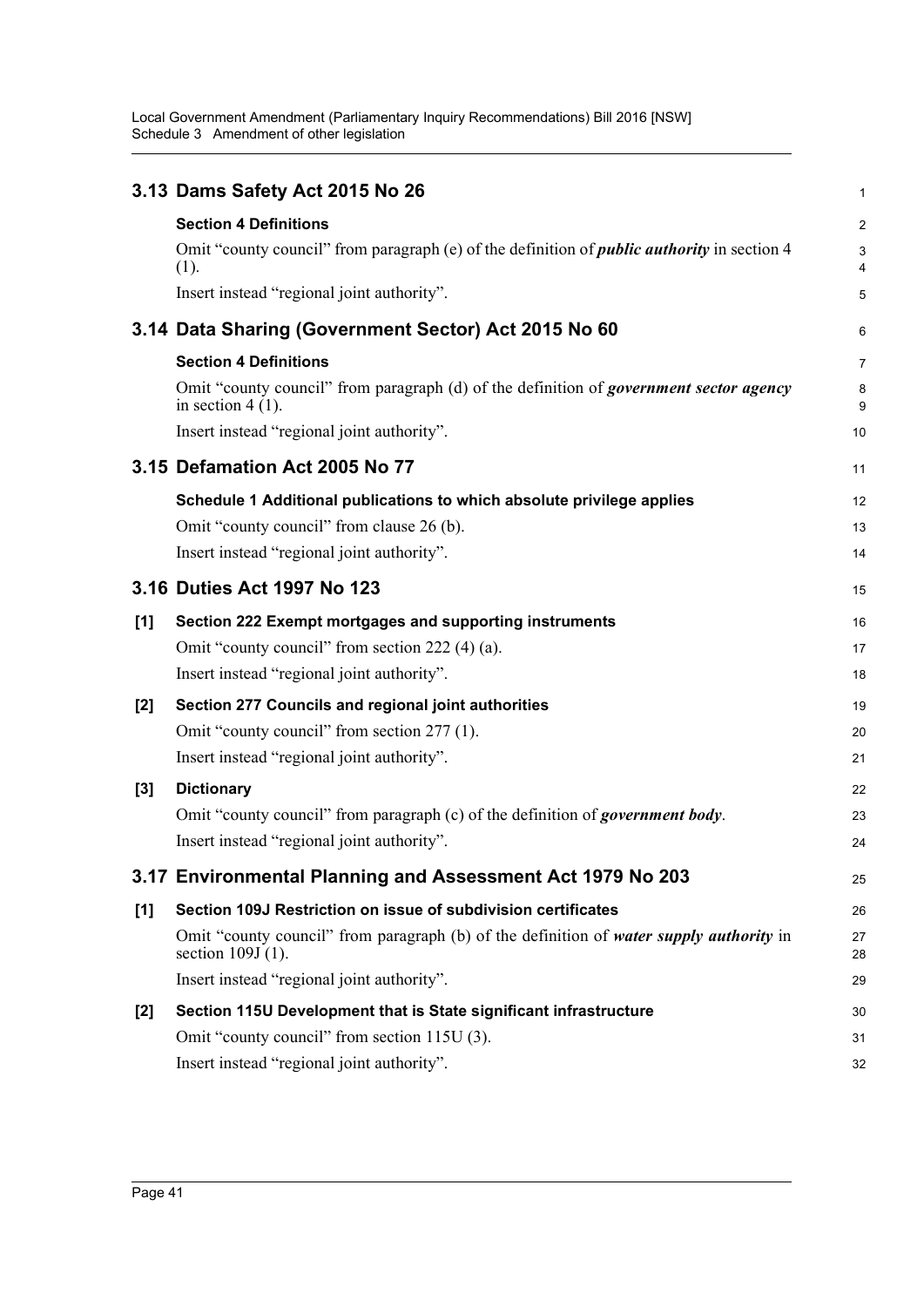|     | 3.18 Geographical Names Act 1996 No 13                                                                        | 1              |
|-----|---------------------------------------------------------------------------------------------------------------|----------------|
|     | <b>Section 2 Definitions</b>                                                                                  | $\overline{c}$ |
|     | Omit "county council" from the definition of <i>Place</i> .                                                   | 3              |
|     | Insert instead "regional joint authority".                                                                    | 4              |
|     | 3.19 Government Information (Public Access) Act 2009 No 52                                                    | 5              |
|     | <b>Schedule 4 Interpretative provisions</b>                                                                   | 6              |
|     | Omit "county council" from the definition of <i>local authority</i> in clause 1.                              | 7              |
|     | Insert instead "regional joint authority".                                                                    | 8              |
|     | 3.20 Government Telecommunications Act 1991 No 77                                                             | 9              |
|     | <b>Section 3 Definitions</b>                                                                                  | 10             |
|     | Omit "county council" from paragraph (c) of the definition of Government agency in<br>section $3(1)$ .        | 11<br>12       |
|     | Insert instead "regional joint authority".                                                                    | 13             |
|     | 3.21 Health Records and Information Privacy Act 2002 No 71                                                    | 14             |
|     | <b>Section 4 Definitions</b>                                                                                  | 15             |
|     | Omit "county council" from the definition of <i>local government authority</i> in section 3 (1).              | 16             |
|     | Insert instead "regional joint authority".                                                                    | 17             |
|     | 3.22 Heritage Act 1977 No 136                                                                                 | 18             |
|     | <b>Section 123 Definitions</b>                                                                                | 19             |
|     | Omit "county council" from paragraph (b) of the definition of <i>rating or taxing authority</i> .             | 20             |
|     | Insert instead "regional joint authority".                                                                    | 21             |
|     | 3.23 Home Building Regulation 2014                                                                            | 22             |
| [1] | Clause 4 Exemptions relating to contracting and advertising                                                   | 23             |
|     | Omit "county council" from paragraph (a) of the definition of <i>exempt corporation</i> in clause<br>$4(3)$ . | 24<br>25       |
|     | Insert instead "regional joint authority".                                                                    | 26             |
| [2] | Clause 25 Exemption relating to employees of certain corporations                                             | 27             |
|     | Omit "county council" from clause 25 (a) (i).                                                                 | 28             |
|     | Insert instead "regional joint authority".                                                                    | 29             |
|     | 3.24 Independent Commission Against Corruption Act 1988 No 35                                                 | 30             |
|     | <b>Section 3 Definitions</b>                                                                                  | 31             |
|     | Omit the definition of <i>local government authority</i> from section 3 (1).                                  | 32             |
|     | Insert instead:                                                                                               | 33             |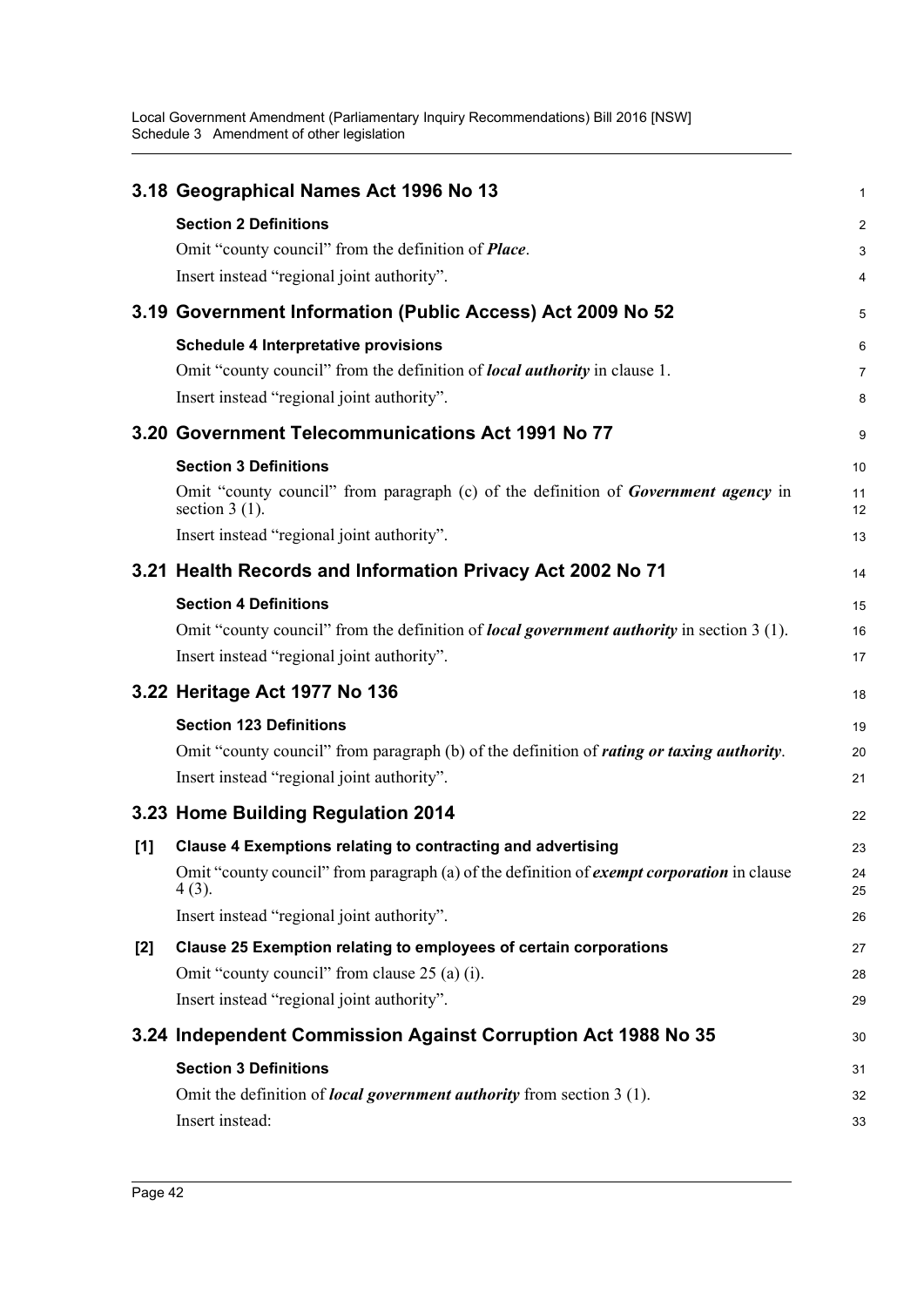|       |                              | <b><i>local government authority</i></b> means a council or regional joint authority within<br>the meaning of the <i>Local Government Act 1993</i> or any person or body<br>exercising all or any of the functions of such a council, organisation or<br>authority. | $\mathbf{1}$<br>$\overline{c}$<br>$\ensuremath{\mathsf{3}}$<br>4 |
|-------|------------------------------|---------------------------------------------------------------------------------------------------------------------------------------------------------------------------------------------------------------------------------------------------------------------|------------------------------------------------------------------|
|       |                              | 3.25 Independent Pricing and Regulatory Tribunal Act 1992 No 39                                                                                                                                                                                                     | 5                                                                |
| [1]   |                              | <b>Section 24GA Definitions</b>                                                                                                                                                                                                                                     | 6                                                                |
|       |                              | Omit the definition of <i>local authority</i> .                                                                                                                                                                                                                     | $\overline{7}$                                                   |
|       | Insert instead:              |                                                                                                                                                                                                                                                                     | 8                                                                |
|       |                              | <b><i>local authority</i></b> means a council or regional joint authority within the meaning<br>of the <i>Local Government Act 1993</i> or any person exercising all or any of the<br>functions of such a council, organisation or authority.                       | $\boldsymbol{9}$<br>10<br>11                                     |
| [2]   |                              | Schedule 1 Government agencies for which Tribunal has standing reference                                                                                                                                                                                            | 12                                                               |
|       |                              | Omit "County councils".                                                                                                                                                                                                                                             | 13                                                               |
|       |                              | Insert instead "Regional joint authorities,".                                                                                                                                                                                                                       | 14                                                               |
|       |                              | 3.26 Industrial Relations (Commonwealth Powers) Act 2009 No 115                                                                                                                                                                                                     | 15                                                               |
|       | <b>Section 3 Definitions</b> |                                                                                                                                                                                                                                                                     | 16                                                               |
|       |                              | Omit "county council" wherever occurring in paragraphs (a) and (b) the definition of <b>local</b><br><i>government sector employee</i> in section 3 (1).                                                                                                            | 17<br>18                                                         |
|       |                              | Insert instead "regional joint authority".                                                                                                                                                                                                                          | 19                                                               |
|       |                              | 3.27 Land Acquisition (Just Terms Compensation) Act 1991 No 22                                                                                                                                                                                                      | 20                                                               |
|       | <b>Section 4 Definitions</b> |                                                                                                                                                                                                                                                                     | 21                                                               |
|       | section $4(1)$ .             | Omit "county council" from paragraph (c) of the definition of <i>authority of the State</i> in                                                                                                                                                                      | 22<br>23                                                         |
|       |                              | Insert instead "regional joint authority".                                                                                                                                                                                                                          | 24                                                               |
|       |                              | 3.28 Land Development Contribution Management Act 1970 No 22                                                                                                                                                                                                        | 25                                                               |
| [1]   | <b>Section 3 Definitions</b> |                                                                                                                                                                                                                                                                     | 26                                                               |
|       |                              | Omit the definition of <i>county council</i> from section $3(1)$ .                                                                                                                                                                                                  | 27                                                               |
| $[2]$ |                              | Section 7 Time when declared land becomes liable for contribution                                                                                                                                                                                                   | 28                                                               |
|       |                              | Omit "county council" from section 7 (6).                                                                                                                                                                                                                           | 29                                                               |
|       |                              | Insert instead "regional joint authority".                                                                                                                                                                                                                          | 30                                                               |
| [3]   | Section 7 (9)                |                                                                                                                                                                                                                                                                     | 31                                                               |
|       |                              | Insert after section $7(8)$ :                                                                                                                                                                                                                                       | 32                                                               |
|       | (9)                          | In this section:<br><i>regional joint authority</i> means a regional joint authority established under the<br>Local Government Act 1993.                                                                                                                            | 33<br>34<br>35                                                   |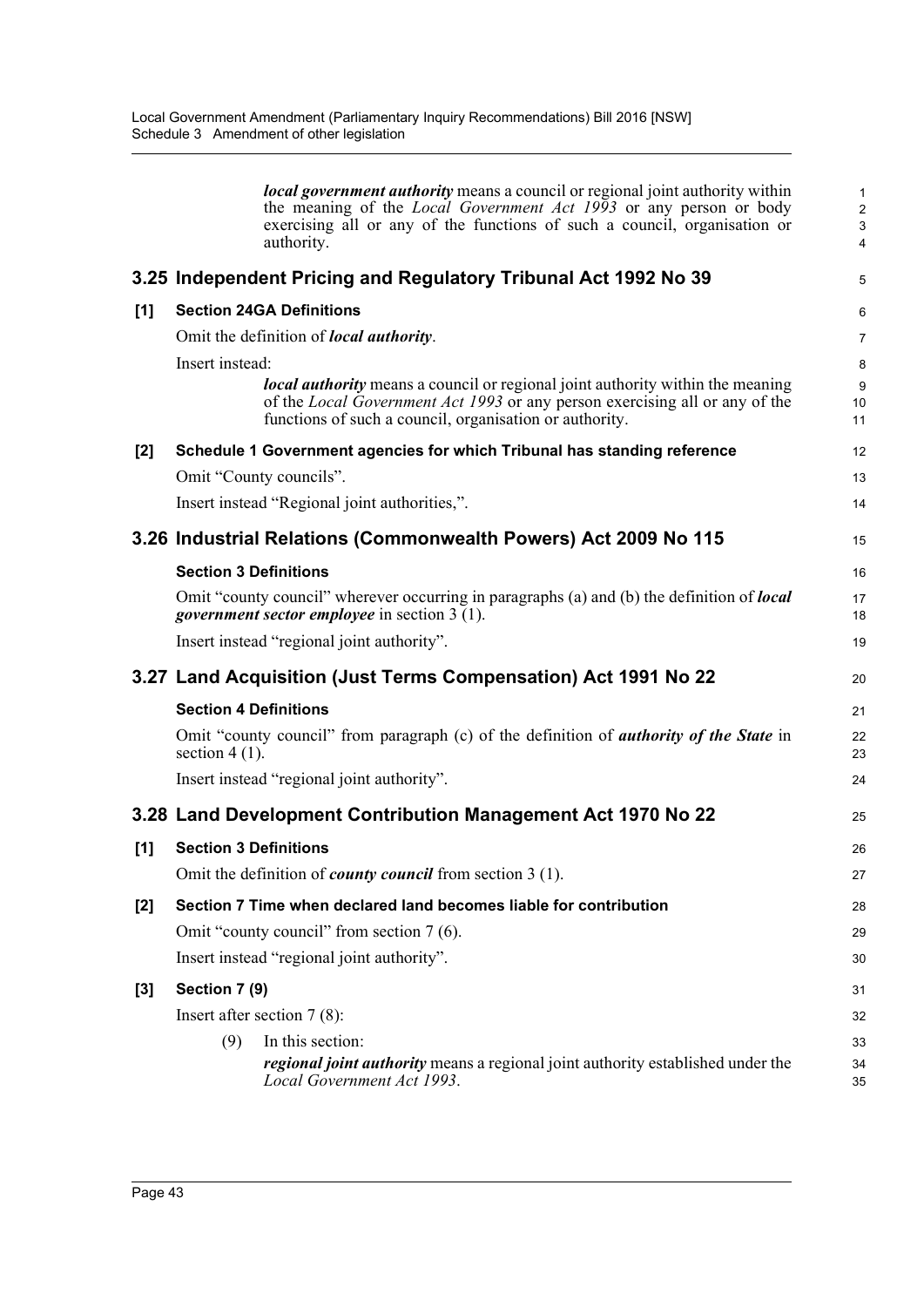|       | 3.29 Land Tax Management Act 1956 No 26                                                                              | 1                       |
|-------|----------------------------------------------------------------------------------------------------------------------|-------------------------|
| $[1]$ | Sections 21C (1), (2) and (6) (g) and 21D (4)                                                                        | $\overline{\mathbf{c}}$ |
|       | Omit "county council" wherever occurring.                                                                            | 3                       |
|       | Insert instead "regional joint authority".                                                                           | 4                       |
| $[2]$ | <b>Section 21C (2)</b>                                                                                               | 5                       |
|       | Omit "county council".                                                                                               | 6                       |
|       | Insert instead "regional joint authority".                                                                           | 7                       |
|       | 3.30 Landlord and Tenant (Amendment) Act 1948 No 25                                                                  | 8                       |
|       | <b>Section 8 Definitions</b>                                                                                         | 9                       |
|       | Insert "or regional joint authority or any" after "county council" in the definition of rates in<br>section $8(1)$ . | 10<br>11                |
|       | 3.31 Local Government (General) Regulation 2005                                                                      | 12                      |
| [1]   | <b>Clause 3 Definitions</b>                                                                                          | 13                      |
|       | Omit "county council" from the definition of <i>public sewer</i> in clause 3 (1).                                    | 14                      |
|       | Insert instead "regional joint authority".                                                                           | 15                      |
| [2]   | <b>Clause 4 Application of Regulation</b>                                                                            | 16                      |
|       | Omit "county councils" for clause 4 (b).                                                                             | 17                      |
|       | Insert instead "regional joint authorities".                                                                         | 18                      |
| $[3]$ | <b>Clause 120 Application of Part</b>                                                                                | 19                      |
|       | Omit "county councils".                                                                                              | 20                      |
|       | Insert instead "regional joint authorities".                                                                         | 21                      |
| [4]   | Part 9, Division 8, heading                                                                                          | 22                      |
|       | Omit "County councils".                                                                                              | 23                      |
|       | Insert instead "Regional joint authorities".                                                                         | 24                      |
| [5]   | Clause 218 Application of planning and reporting provisions to regional joint<br>authorities                         | 25<br>26                |
|       | Omit "county councils" wherever occurring                                                                            | 27                      |
|       | Insert instead "regional joint authorities".                                                                         | 28                      |
| [6]   | Clause 218 (b) and (c)                                                                                               | 29                      |
|       | Omit "county council" wherever occurring.                                                                            | 30                      |
|       | Insert instead "regional joint authority".                                                                           | 31                      |
| $[7]$ | Clause 219 Business activity strategic plan of regional joint authority                                              | 32                      |
|       | Omit "county councils" wherever occurring in clause 219 (1) (a) and (2)                                              | 33                      |
|       | Insert instead "regional joint authorities".                                                                         | 34                      |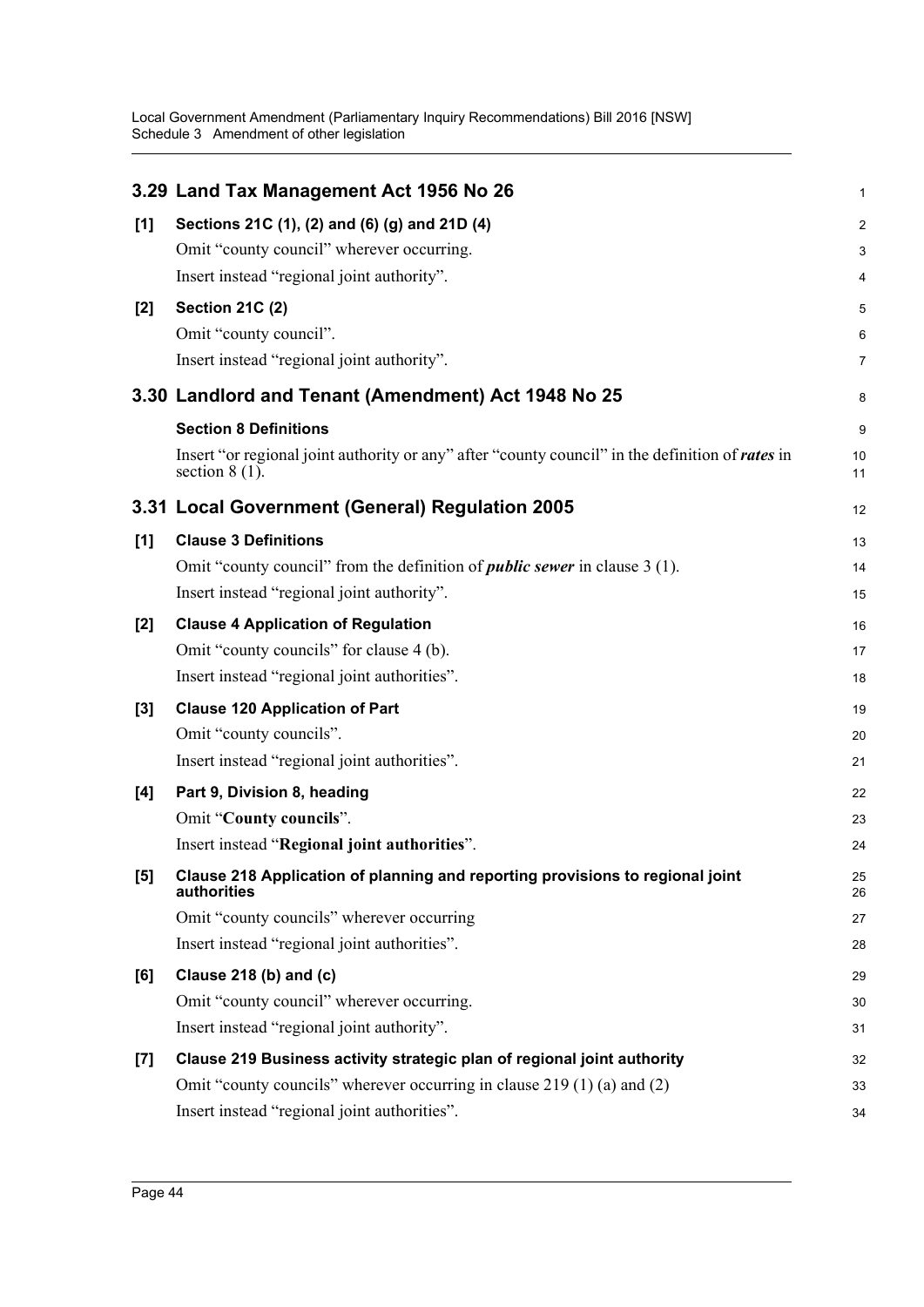| [8]    | Clause 219 (1) (c)                                                                            | 1              |
|--------|-----------------------------------------------------------------------------------------------|----------------|
|        | Omit "county council's".                                                                      | $\overline{c}$ |
|        | Insert instead "regional joint authority's".                                                  | 3              |
| [9]    | <b>Clause 231 Definitions</b>                                                                 | 4              |
|        | Omit "county council" from the definition of <i>councillor</i> .                              | 5              |
|        | Insert instead "regional joint authority".                                                    | 6              |
| $[10]$ | <b>Clause 274 Application of Part and associated Schedules</b>                                | 7              |
|        | Omit "county council" from clause 274 (3).                                                    | 8              |
|        | Insert instead "regional joint authority".                                                    | 9              |
| $[11]$ | <b>Clause 356E Display of posters</b>                                                         | 10             |
|        | Omit "county council" from clause 356E (2) (a) (ii).                                          | 11             |
|        | Insert instead "regional joint authority".                                                    | 12             |
| $[12]$ | Clause 356F Writing, drawing or depicting electoral matter                                    | 13             |
|        | Omit "county council" from clause 356F (4) (b).                                               | 14             |
|        | Insert instead "regional joint authority".                                                    | 15             |
| $[13]$ | Part 11, Division 12, heading                                                                 | 16             |
|        | Omit ", county councils".                                                                     | 17             |
| $[14]$ | Clauses 395 and 396                                                                           | 18             |
|        | Omit the clauses.                                                                             | 19             |
| $[15]$ | <b>Schedules 8 and 9</b>                                                                      | 20             |
|        | Omit the Schedules.                                                                           | 21             |
|        |                                                                                               |                |
|        | 3.32 Maritime Services Act 1935 No 47                                                         | 22             |
|        | Section 13TA Erosion or siltation in certain ports                                            | 23             |
|        | Omit "county council" from paragraph (d) of the definition of <i>public authority</i> section | 24             |
|        | $13TA(1)$ .                                                                                   | 25             |
|        | Insert instead "regional joint authority".                                                    | 26             |
|        | 3.33 Motor Vehicles Taxation Act 1988 No 111                                                  | 27             |
| [1]    | <b>Section 3 Definitions</b>                                                                  | 28             |
|        | Omit "county council" from section 3 (2) (e).                                                 | 29             |
|        | Insert instead "regional joint authority".                                                    | 30             |
| [2]    | Section16 Vehicles totally exempt from tax                                                    | 31             |
|        | Omit "county council" from section 16 (1) (c).                                                | 32             |
|        | Insert instead "regional joint authority".                                                    | 33             |
|        |                                                                                               |                |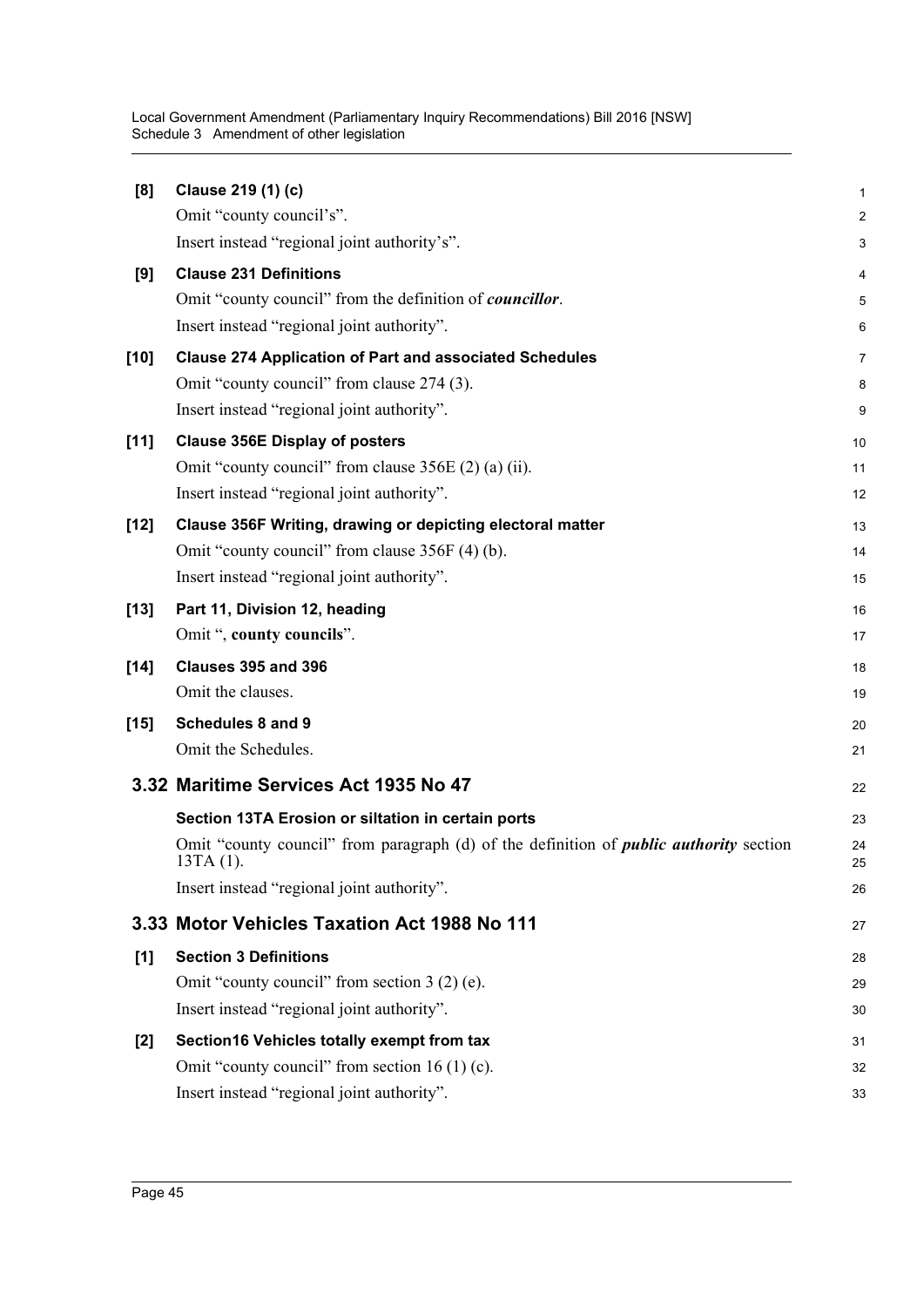|       | 3.34 National Parks and Wildlife Act 1974 No 80                                                                | 1              |
|-------|----------------------------------------------------------------------------------------------------------------|----------------|
| [1]   | Section 11 Use of services of personnel of public authorities                                                  | $\overline{c}$ |
|       | Omit "county council" from section 11 (2).                                                                     | 3              |
|       | Insert instead "regional joint authority".                                                                     | 4              |
| $[2]$ | <b>Section 69A Definitions</b>                                                                                 | 5              |
|       | Omit "county council" from paragraph (c) of the definition of <b>statutory authority</b> section<br>$69A(1)$ . | 6<br>7         |
|       | Insert instead "regional joint authority".                                                                     | 8              |
|       | 3.35 Native Vegetation Regulation 2013                                                                         | 9              |
|       | <b>Clause 3 Definitions</b>                                                                                    | 10             |
|       | Omit "county council" from the definition of <i>council</i> in clause 3 (1).                                   | 11             |
|       | Insert instead "regional joint authority".                                                                     | 12             |
|       | 3.36 Noxious Weeds Act 1993 No 11                                                                              | 13             |
|       | Section 35 What are the local control authorities                                                              | 14             |
|       | Omit "county council" wherever occurring in section 35 (1).                                                    | 15             |
|       | Insert instead "regional joint authority".                                                                     | 16             |
|       | 3.37 Ombudsman Act 1974 No 68                                                                                  | 17             |
|       | <b>Section 5 Definitions</b>                                                                                   | 18             |
|       | Omit "county council" from the definition of <i>local government authority</i> in section 5 (1).               | 19             |
|       | Insert instead "regional joint authority".                                                                     | 20             |
|       | 3.38 Parliamentary Electorates and Elections Act 1912 No 41                                                    | 21             |
| [1]   | Section 21AB Tenure of office of Electoral Commissioner                                                        | 22             |
|       | Omit "county council" from section 21AB (4) (c).                                                               | 23             |
|       | Insert instead "regional joint authority"                                                                      | 24             |
| $[2]$ | <b>Section 151B Exhibition of posters</b>                                                                      | 25             |
|       | Omit "county council" from the definition of <i>local authority</i> in section 151B (6).                       | 26             |
|       | Insert instead "regional joint authority".                                                                     | 27             |
| $[3]$ | <b>Schedule 21A Provisions relating to Electoral Commission</b>                                                | 28             |
|       | Omit "county council" from clause $2(1)(c)$ .                                                                  | 29             |
|       | Insert instead "regional joint authority".                                                                     | 30             |
|       | 3.39 Payroll Tax Act 2007 No 21                                                                                | 31             |
|       | Section 58 Local councils and regional joint authorities                                                       | 32             |
|       | Omit "county council".                                                                                         | 33             |
|       |                                                                                                                |                |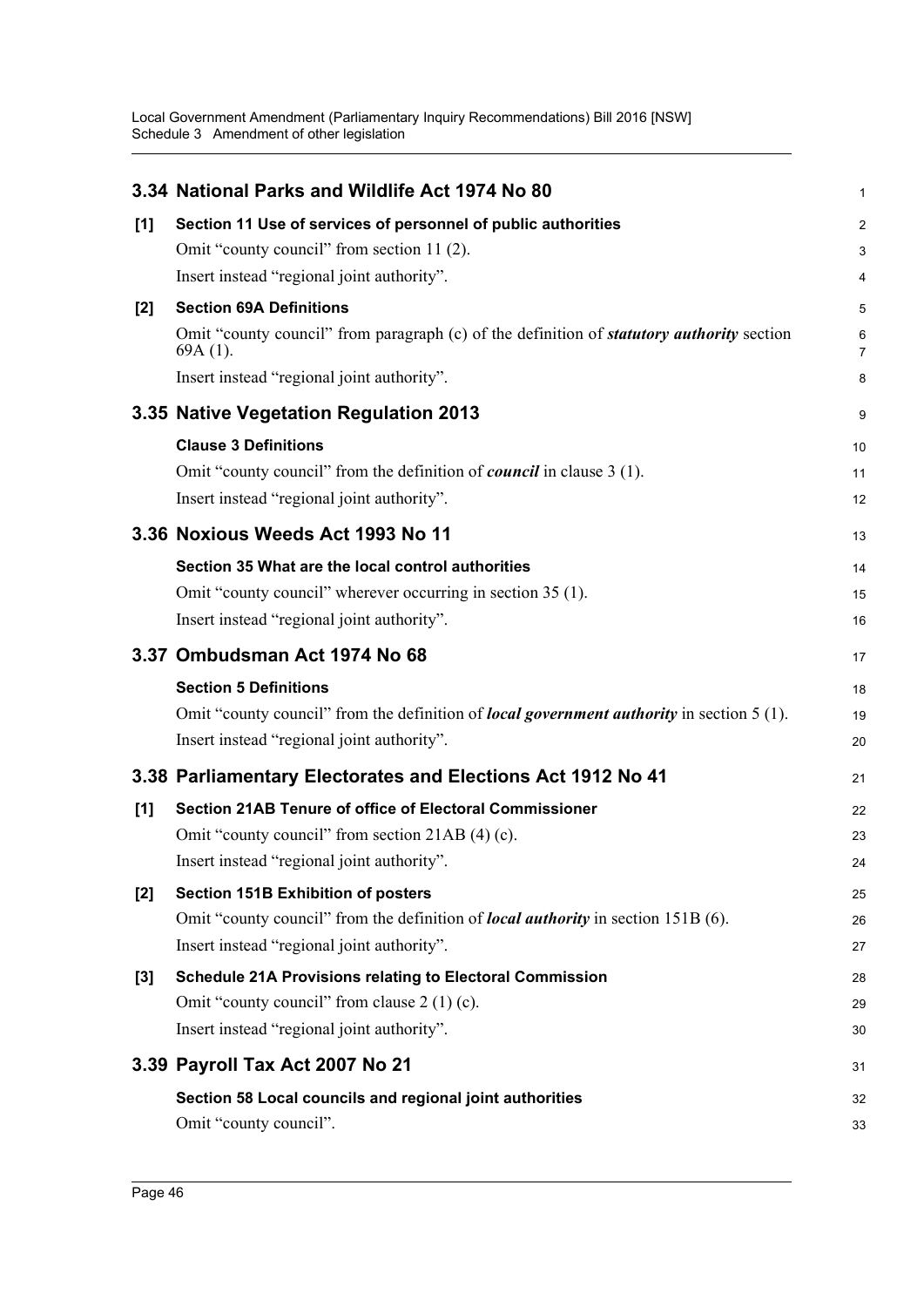|       | Insert instead "regional joint authority".                                                                                                                                                                               | $\mathbf{1}$                 |
|-------|--------------------------------------------------------------------------------------------------------------------------------------------------------------------------------------------------------------------------|------------------------------|
|       | 3.40 Pipelines Act 1967 No 90                                                                                                                                                                                            | $\overline{2}$               |
|       | <b>Section 3 Definitions</b>                                                                                                                                                                                             | 3                            |
|       | Omit "county council" from paragraph (b) of the definition of <i>public authority</i> in section 3<br>(1).                                                                                                               | $\overline{4}$<br>$\sqrt{5}$ |
|       | Insert instead "regional joint authority".                                                                                                                                                                               | 6                            |
|       | 3.41 Plumbing and Drainage Act 2011 No 59                                                                                                                                                                                | 7                            |
| [1]   | <b>Section 3 Definitions</b>                                                                                                                                                                                             | 8                            |
|       | Omit the definition of <i>county council</i> from section $3(1)$ . Insert in alphabetical order:<br><i>regional joint authority</i> means a regional joint authority established under the<br>Local Government Act 1993. | $\boldsymbol{9}$<br>10<br>11 |
| $[2]$ | Section 3 (1), definition of "network utility operator"                                                                                                                                                                  | 12                           |
|       | Omit "county council" from paragraph (e) of the definition.                                                                                                                                                              | 13                           |
|       | Insert instead "regional joint authority".                                                                                                                                                                               | 14                           |
| $[3]$ | Section 4 Plumbing and drainage work-meaning                                                                                                                                                                             | 15                           |
|       | Omit "county council" from paragraph (b) of the definition of <i>plumbing and drainage</i><br><i>work</i> in section 4 (5).                                                                                              | 16<br>17                     |
|       | Insert instead "regional joint authority".                                                                                                                                                                               | 18                           |
| [4]   | Sections 16 (3), 21 (1) (a) and (2), 22 (2) (b) and 23 (2) (b)                                                                                                                                                           | 19                           |
|       | Omit "county council" wherever occurring.                                                                                                                                                                                | 20                           |
|       | Insert instead "regional joint authority".                                                                                                                                                                               | 21                           |
| $[5]$ | Section 47 Certain information may be provided to and by plumbing regulator                                                                                                                                              | 22                           |
|       | Omit "or county council" from section 47 $(1)$ (a).                                                                                                                                                                      | 23                           |
| [6]   | Section 47 (1) (a1)                                                                                                                                                                                                      | 24                           |
|       | Insert after section 47 $(1)$ (a)                                                                                                                                                                                        | 25                           |
|       | (a1) to a regional joint authority if the authority considers the provision of<br>the information is necessary to enable the authority to exercise its<br>functions (whether under this Act or otherwise), or            | 26<br>27<br>28               |
| $[7]$ | <b>Section 47 (2)</b>                                                                                                                                                                                                    | 29                           |
|       | Omit "county council".                                                                                                                                                                                                   | 30                           |
|       | Insert instead "regional joint authority".                                                                                                                                                                               | 31                           |
| [8]   | <b>Section 48 Exclusion of liability</b>                                                                                                                                                                                 | 32                           |
|       | Omit "county council" from paragraph (c) of the definition of <b>protected person</b> in section<br>$48(2)$ .                                                                                                            | 33<br>34                     |
|       | Insert instead "regional joint authority".                                                                                                                                                                               | 35                           |
|       |                                                                                                                                                                                                                          |                              |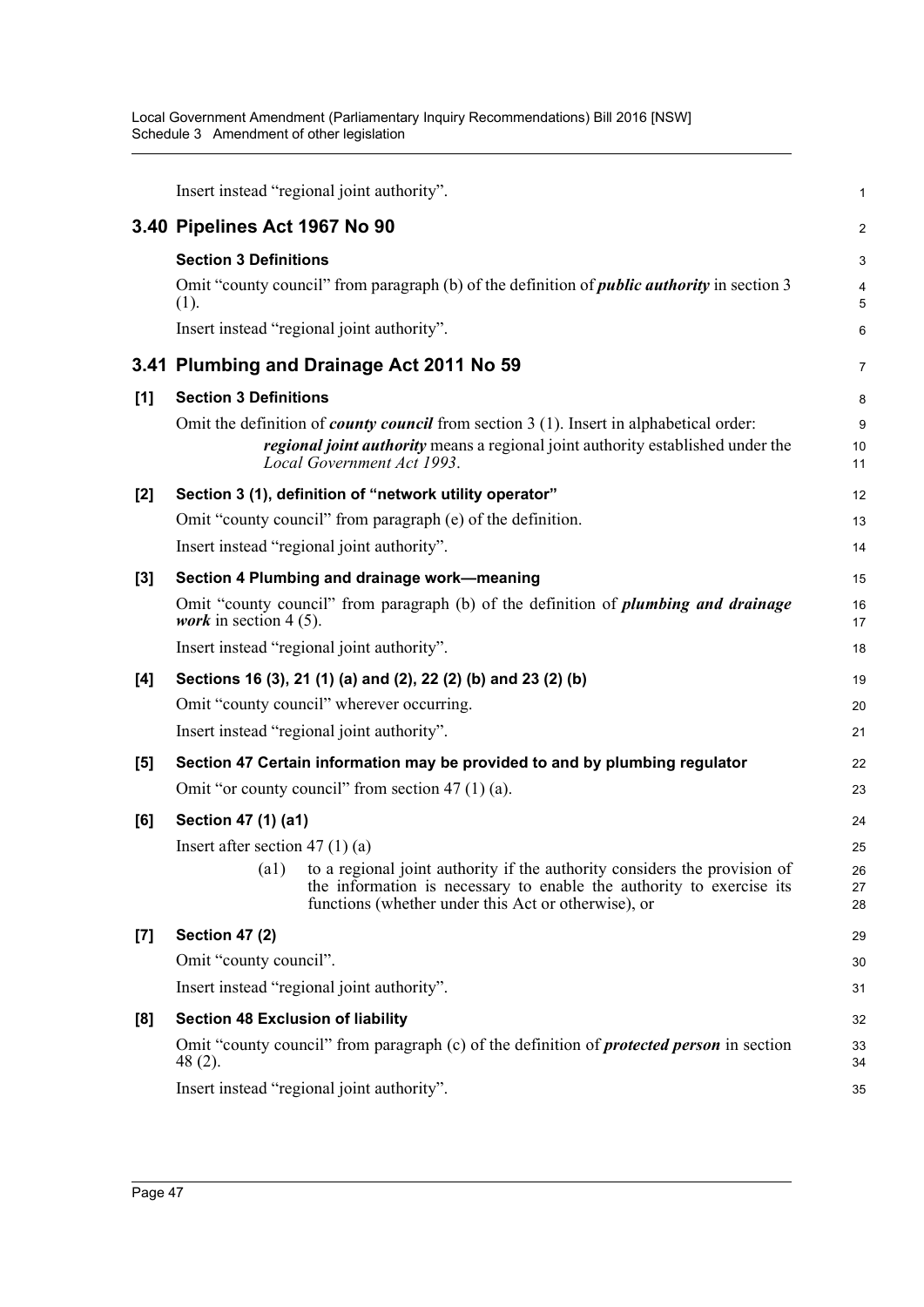| [9]   | <b>Section 52 Regulations</b>                                                                                          | $\mathbf{1}$   |
|-------|------------------------------------------------------------------------------------------------------------------------|----------------|
|       | Omit "county councils" from section 52 (3).                                                                            | $\overline{2}$ |
|       | Insert instead "regional joint authorities".                                                                           | 3              |
| [10]  | <b>Section 52 (3)</b>                                                                                                  | 4              |
|       | Omit "the councils" wherever occurring.                                                                                | 5              |
|       | Insert instead "the councils or authorities".                                                                          | 6              |
|       | 3.42 Prices Regulation Act 1948 No 26                                                                                  | $\overline{7}$ |
|       | <b>Section 3 Definitions</b>                                                                                           | 8              |
|       | Omit "county council" from the definition of <i>public utility undertaking</i> in section 3 (1).                       | 9              |
|       | Insert instead "regional joint authority".                                                                             | 10             |
|       | 3.43 Privacy and Personal Information Protection Act 1998 No 133                                                       | 11             |
|       | <b>Section 3 Definitions</b>                                                                                           | 12             |
|       | Omit "county council," from the definition of <i>local government authority</i> in section 3 (1).                      | 13             |
|       | Insert instead "regional joint authority".                                                                             | 14             |
|       | 3.44 Protection of the Environment Operations Act 1997 No 156                                                          | 15             |
|       | Section 317 Appointment of persons to exercise certain functions                                                       | 16             |
|       | Omit "county council" from section 317 (1).                                                                            | 17             |
|       | Insert instead "regional joint authority".                                                                             | 18             |
|       | 3.45 Protection of the Environment Operations (General) Regulation 2009                                                | 19             |
|       | <b>Clause 56 Pollutants discharged into sewer</b>                                                                      | 20             |
|       | Omit "county council" from paragraph (c) of the definition of sewage authority in clause<br>$56(3)$ .                  | 21<br>22       |
|       | Insert instead "regional joint authority".                                                                             | 23             |
|       | 3.46 Public Authorities (Financial Arrangements) Act 1987 No 33                                                        | 24             |
| [1]   | <b>Section 3 Definitions</b>                                                                                           | 25             |
|       | Omit "county council" wherever occurring in the definition of <i>local government authority</i><br>in section $3(1)$ . | 26             |
|       | Insert instead "regional joint authority".                                                                             | 28             |
| $[2]$ | <b>Section 29 Definitions</b>                                                                                          | 29             |
|       | Omit "county council" from the definition of <i>public authority</i> .                                                 | 30             |
|       | Insert instead "regional joint authority".                                                                             | 31             |
|       |                                                                                                                        |                |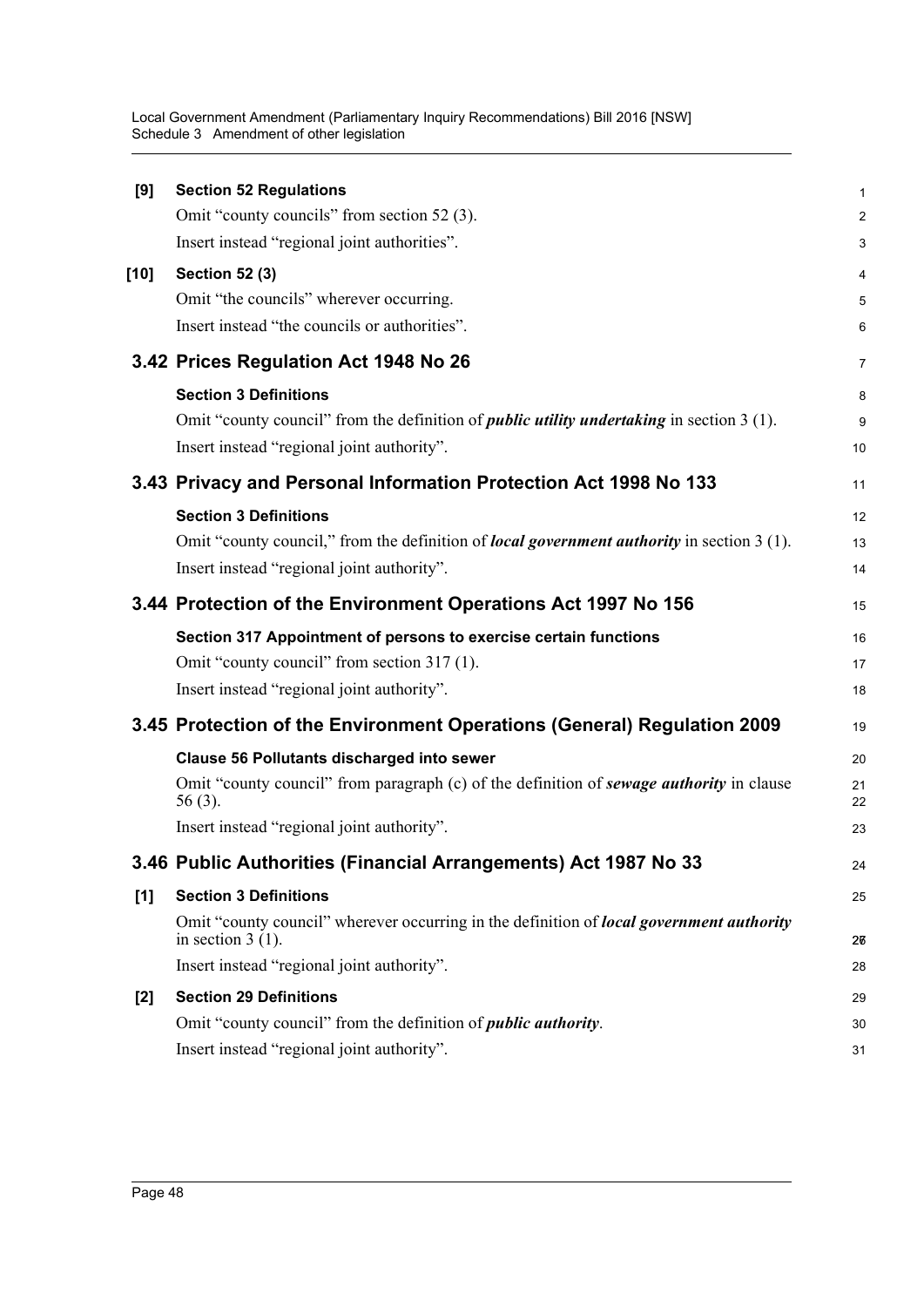|       | 3.47 Public Authorities Superannuation Act 1985 No 41                                                                  | 1              |
|-------|------------------------------------------------------------------------------------------------------------------------|----------------|
|       | <b>Schedule 3 Employers</b>                                                                                            | $\overline{2}$ |
|       | Omit "county council" from Part 3.                                                                                     | 3              |
|       | Insert instead "regional joint authority".                                                                             | 4              |
|       | 3.48 Public Health Act 2010 No 127                                                                                     | 5              |
|       | <b>Section 5 Definitions</b>                                                                                           | 6              |
|       | Omit "county council" from paragraph (d) of the definition of <i>supplier of drinking water</i><br>in section $5(1)$ . | 7<br>8         |
|       | Insert instead "regional joint authority".                                                                             | 9              |
|       | 3.49 Public Interest Disclosures Act 1994 No 92                                                                        | 10             |
| [1]   | <b>Section 4 Definitions</b>                                                                                           | 11             |
|       | Omit "county council" from paragraph (b) of the definition of <i>local government authority</i><br>in section $4(1)$ . | 12<br>13       |
|       | Insert instead "regional joint authority".                                                                             | 14             |
| $[2]$ | Section 12B Disclosure concerning local government                                                                     | 15             |
|       | Omit "county council" from section $12B(1)$ (b) (iv).                                                                  | 16             |
|       | Insert instead "regional joint authority".                                                                             | 17             |
|       |                                                                                                                        |                |
|       | 3.50 Real Property Act 1900 No 25                                                                                      | 18             |
|       | Section 45D Application for title by possession                                                                        | 19             |
|       | Omit "county council" from section 45D (3) (d).                                                                        | 20             |
|       | Insert instead "regional joint authority".                                                                             | 21             |
|       | 3.51 Rural Fires Act 1997 No 65                                                                                        | 22             |
|       | <b>Dictionary</b>                                                                                                      | 23             |
|       | Omit "or county council" from the definition of <i>council</i> .                                                       | 24             |
|       | Insert instead "regional joint authority".                                                                             | 25             |
|       | 3.52 Service NSW (One-stop Access to Government Services) Act 2013 No<br>39                                            | 26<br>27       |
| [1]   | <b>Section 3 Definitions</b>                                                                                           | 28             |
|       | Omit "county council" from paragraph (i) of the definition of <b>Government agency</b> in<br>section $3(1)$ .          | 29<br>30       |
|       | Insert instead "regional joint authority".                                                                             | 31             |
| $[2]$ | Section 7 Delegation of customer service functions to CEO under other Acts or<br>instruments                           | 32<br>33       |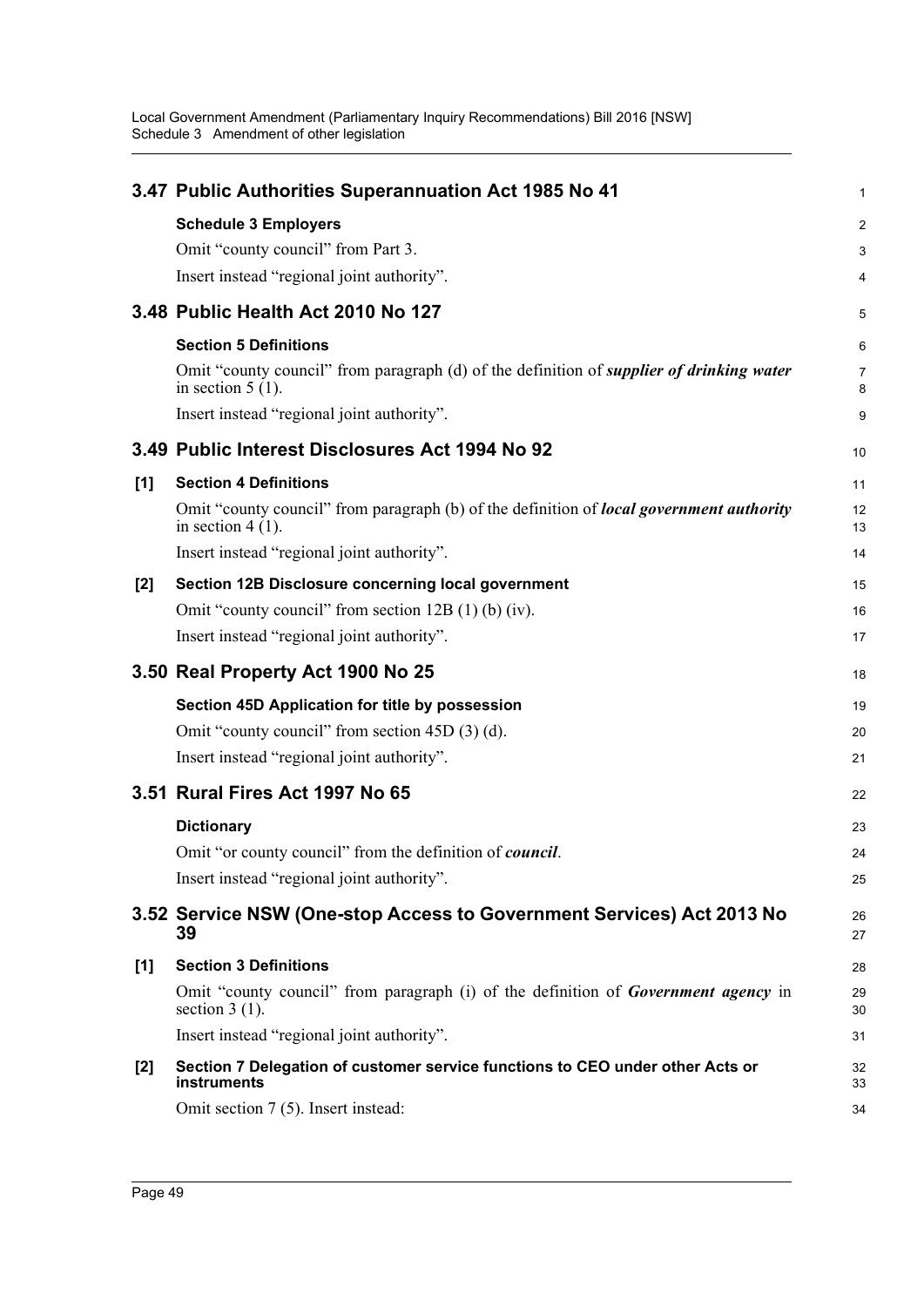|     | (5)                          | A customer service function of a council within the meaning of the <i>Local</i><br>Government Act 1993 must not be delegated to the CEO by the council or any<br>other person unless the council, by a resolution of the council, approved the<br>delegation before it was made.                                       | 1<br>$\overline{c}$<br>$\mathbf{3}$<br>$\overline{\mathbf{4}}$ |
|-----|------------------------------|------------------------------------------------------------------------------------------------------------------------------------------------------------------------------------------------------------------------------------------------------------------------------------------------------------------------|----------------------------------------------------------------|
|     | (6)                          | A customer service function of a regional joint authority within the meaning<br>of the Local Government Act 1993 must not be delegated to the CEO by the<br>authority or any other person unless the authority, by a resolution of the<br>governing body of the authority, approved the delegation before it was made. | 5<br>6<br>$\overline{7}$<br>8                                  |
| [3] |                              | Section 8 CEO may enter agreements to exercise customer service functions                                                                                                                                                                                                                                              | 9                                                              |
|     |                              | Omit section 8 (4). Insert instead:                                                                                                                                                                                                                                                                                    | 10                                                             |
|     | (4)                          | An agreement must not be entered into under this section by, or on behalf of,<br>a council within the meaning of the <i>Local Government Act 1993</i> unless the<br>council, by a resolution of the council, approved the agreement before it was<br>entered into.                                                     | 11<br>12<br>13<br>14                                           |
|     | (4A)                         | An agreement must not be entered into under this section by, or on behalf of,<br>a regional joint authority within the meaning of the Local Government Act<br>1993 unless the authority, by a resolution of the governing body of the<br>authority, approved the agreement before it was entered into.                 | 15<br>16<br>17<br>18                                           |
| [4] |                              | Sections 12 (2) and 19 (5)                                                                                                                                                                                                                                                                                             | 19                                                             |
|     |                              | Omit "county council" wherever occurring.                                                                                                                                                                                                                                                                              | 20                                                             |
|     |                              | Insert instead "regional joint authority".                                                                                                                                                                                                                                                                             | 21                                                             |
|     | 2013                         | 3.53 Service NSW (One-stop Access to Government Services) Regulation                                                                                                                                                                                                                                                   | 22<br>23                                                       |
|     |                              | Clause 5 Sub-delegation of customer service functions by CEO                                                                                                                                                                                                                                                           | 24                                                             |
|     |                              | Omit "county council" from clause 5 (a).                                                                                                                                                                                                                                                                               | 25                                                             |
|     |                              | Insert instead "regional joint authority".                                                                                                                                                                                                                                                                             | 26                                                             |
|     |                              | 3.54 State Authorities Non-contributory Superannuation Act 1987 No 212                                                                                                                                                                                                                                                 | 27                                                             |
|     |                              | <b>Schedule 1 Employers</b>                                                                                                                                                                                                                                                                                            | 28                                                             |
|     |                              | Omit "county council" from Part 1.                                                                                                                                                                                                                                                                                     | 29                                                             |
|     |                              | Insert instead "regional joint authority".                                                                                                                                                                                                                                                                             | 30                                                             |
|     |                              | 3.55 State Authorities Superannuation Act 1987 No 211                                                                                                                                                                                                                                                                  | 31                                                             |
|     |                              | <b>Schedule 1 Employers</b>                                                                                                                                                                                                                                                                                            | 32                                                             |
|     |                              | Omit "county council" from Part 1.                                                                                                                                                                                                                                                                                     | 33                                                             |
|     |                              | Insert instead "regional joint authority".                                                                                                                                                                                                                                                                             | 34                                                             |
|     |                              | 3.56 State Records Act 1998 No 17                                                                                                                                                                                                                                                                                      | 35                                                             |
|     | <b>Section 3 Definitions</b> |                                                                                                                                                                                                                                                                                                                        | 36                                                             |
|     |                              | Omit "county council" from paragraph (c) of the definition of <i>public office</i> in section 3 (1).                                                                                                                                                                                                                   | 37                                                             |
|     |                              | Insert instead "regional joint authority".                                                                                                                                                                                                                                                                             | 38                                                             |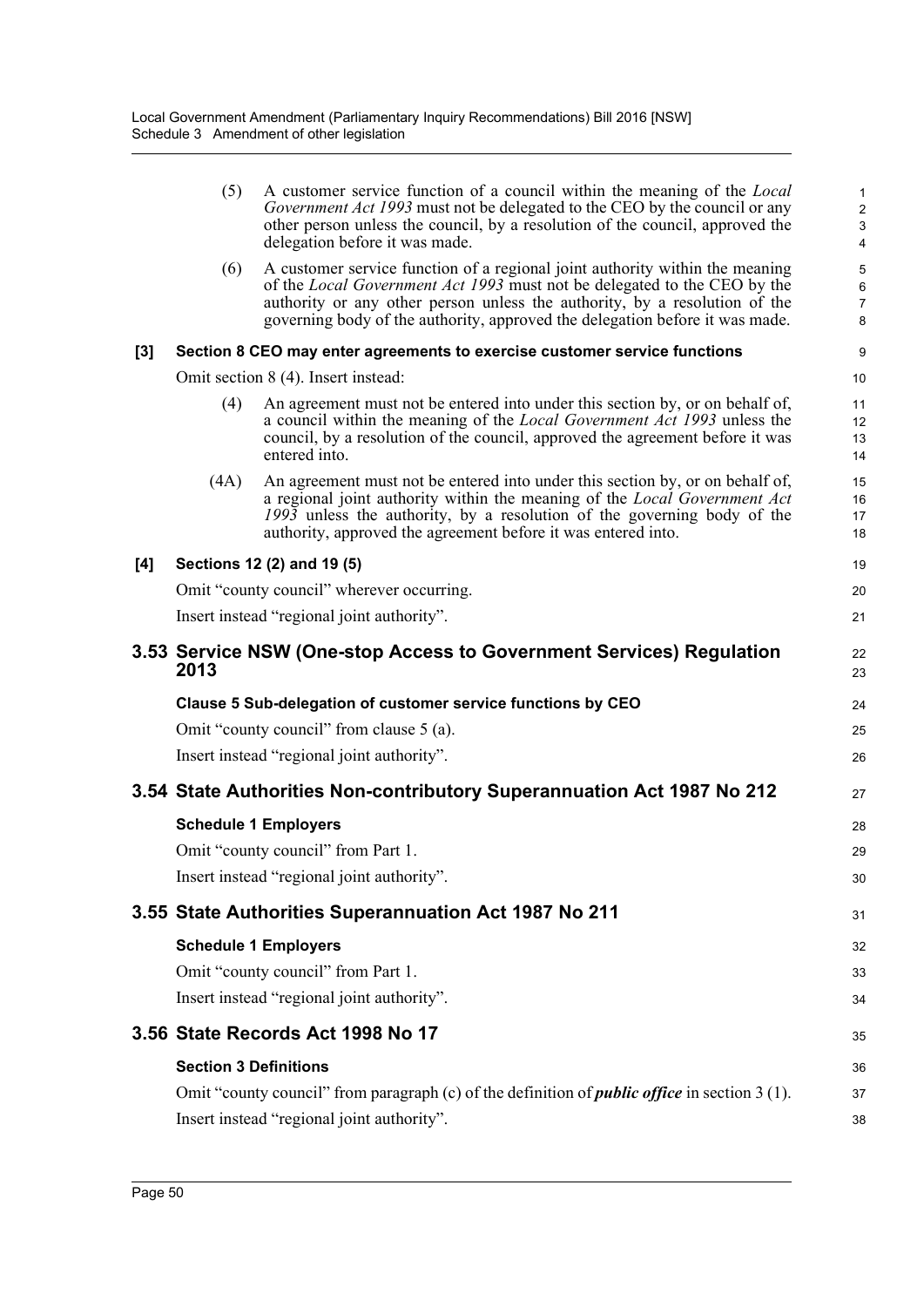| 3.57 Strata Schemes Development Act 2015 No 51                                                              | 1                   |
|-------------------------------------------------------------------------------------------------------------|---------------------|
| <b>Section 4 Definitions</b>                                                                                | $\overline{2}$      |
| Omit "county council" from paragraph (b) of the definition of water supply authority in<br>section $4(1)$ . | 3<br>$\overline{4}$ |
| Insert instead "regional joint authority".                                                                  | 5                   |
| 3.58 Strata Schemes (Freehold Development) Act 1973 No 68                                                   | 6                   |
| <b>Section 5 Definitions</b>                                                                                | 7                   |
| Omit "county council" from paragraph (b) of the definition of water supply authority in<br>section $5(1)$ . | 8<br>9              |
| Insert instead "regional joint authority".                                                                  | 10                  |
| 3.59 Strata Schemes (Leasehold Development) Act 1986 No 219                                                 | 11                  |
| <b>Section 4 Definitions</b>                                                                                | 12                  |
| Omit "county council" from paragraph (b) of the definition of water supply authority in<br>section $4(1)$ . | 13<br>14            |
| Insert instead "regional joint authority".                                                                  | 15                  |
| 3.60 Strata Schemes (Leasehold Development) Regulation 2012                                                 | 16                  |
| <b>Clause 33 Notice to water supply authorities</b>                                                         | 17                  |
| Omit "county council" from paragraph (b) of the definition of water supply authority in<br>clause $33(2)$ . | 18<br>19            |
| Insert instead "regional joint authority".                                                                  | 20                  |
| 3.61 Superannuation Act 1916 No 28                                                                          | 21                  |
| <b>Schedule 3 List of employers</b>                                                                         | 22                  |
| Omit "county council" from Part 1.                                                                          | 23                  |
| Insert instead "regional joint authority".                                                                  | 24                  |
| 3.62 Teaching Service Regulation 2012                                                                       | 25                  |
| <b>Clause 8 Holding of local government office</b>                                                          | 26                  |
| Omit "county council".                                                                                      | 27                  |
| Insert instead "the governing body of a regional joint authority".                                          | 28                  |
| 3.63 Waste Recycling and Processing Corporation (Authorised<br><b>Transactions) Act 2010 No 8</b>           | 29<br>30            |
| <b>Schedule 1 Interpretative provisions</b>                                                                 | 31                  |
| Omit "county council" wherever occurring in the definition of <i>local authority</i> in clause 1.           | 32                  |
| Insert instead "regional joint authority".                                                                  | 33                  |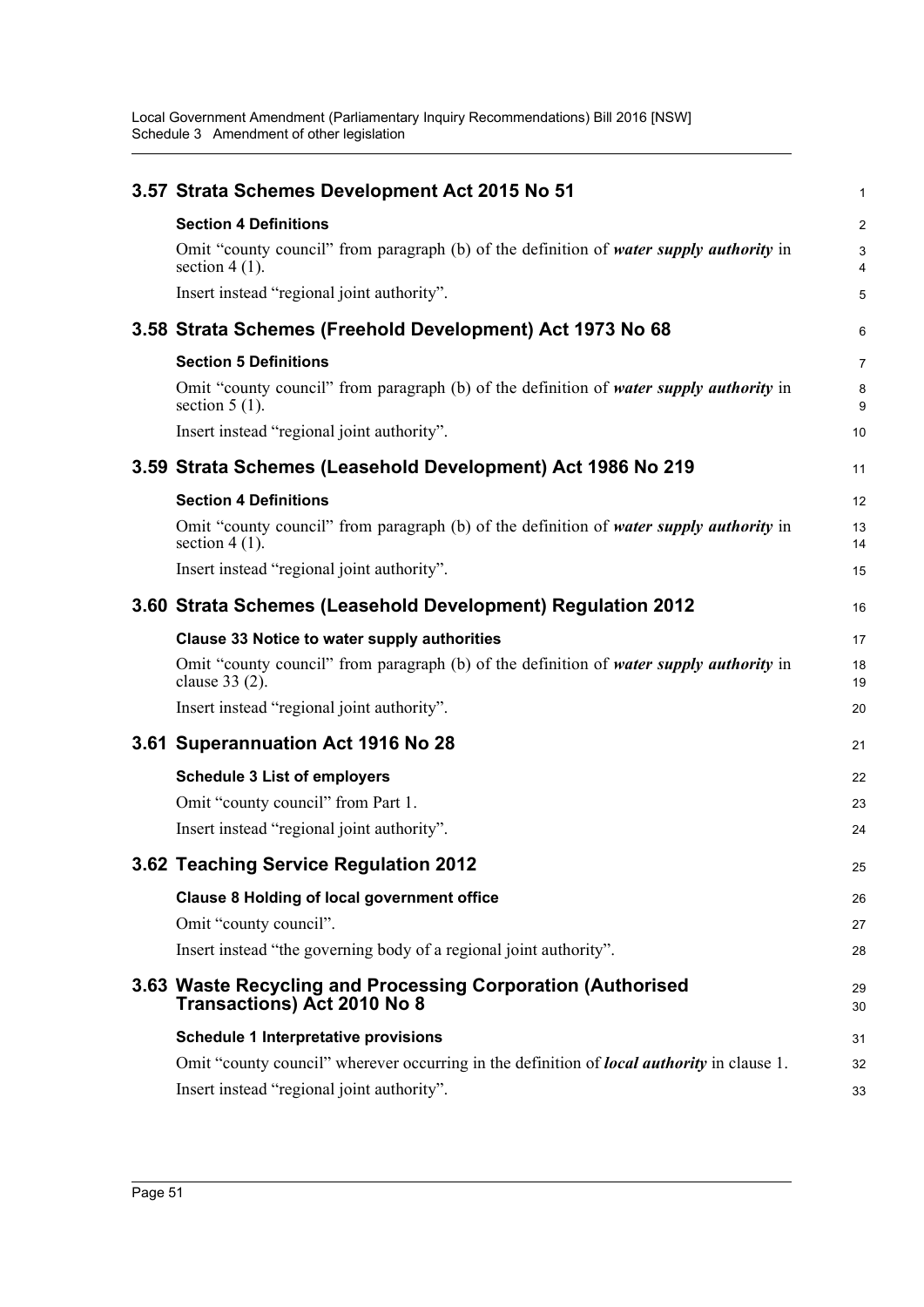|       | 3.64 Water Act 1912 No 44                                                                                                                                                                     | 1                       |
|-------|-----------------------------------------------------------------------------------------------------------------------------------------------------------------------------------------------|-------------------------|
| [1]   | Sections 12 (3) and 14 (1B)                                                                                                                                                                   | $\overline{\mathbf{c}}$ |
|       | Omit "county council" wherever occurring.                                                                                                                                                     | 3                       |
|       | Insert instead "regional joint authority".                                                                                                                                                    | 4                       |
| [2]   | Section 26C Construction of work by Crown for councils or regional joint authorities                                                                                                          | 5                       |
|       | Omit "county council".                                                                                                                                                                        | 6                       |
|       | Insert instead "regional joint authority".                                                                                                                                                    | 7                       |
| $[3]$ | <b>Section 26C</b>                                                                                                                                                                            | 8                       |
|       | Omit "council".                                                                                                                                                                               | 9                       |
|       | Insert instead "council or authority".                                                                                                                                                        | 10                      |
|       | 3.65 Water Industry Competition Act 2006 No 104                                                                                                                                               | 11                      |
| [1]   | <b>Dictionary</b>                                                                                                                                                                             | 12                      |
|       | Omit "county council" wherever occurring in paragraph (f) of the definition of <b>area of</b><br>operations.                                                                                  | 13<br>14                |
|       | Insert instead "regional joint authority".                                                                                                                                                    | 15                      |
| $[2]$ | <b>Dictionary</b>                                                                                                                                                                             | 16                      |
|       | Omit the definition of <i>county council</i> . Insert in alphabetical order:<br>regional joint authority means a regional joint authority established under the<br>Local Government Act 1993. | 17<br>18<br>19          |
| $[3]$ | Dictionary, definition of "public water utility"                                                                                                                                              | 20                      |
|       | Omit "county council" from paragraph (f) of the definition.                                                                                                                                   | 21                      |
|       | Insert instead "regional joint authority".                                                                                                                                                    | 22                      |
|       | 3.66 Water Industry Competition Amendment (Review) Act 2014 No 57                                                                                                                             | 23                      |
|       | Schedule 1 Amendment of Water Industry Competition Act 2014 No 57                                                                                                                             | 24                      |
|       | Omit "county council" from the definition of <i>public water utility</i> in Schedule 1 [67].                                                                                                  | 25                      |
|       | Insert instead "regional joint authority".                                                                                                                                                    | 26                      |
|       | 3.67 Water Industry Competition (General) Regulation 2008                                                                                                                                     | 27                      |
|       | <b>Schedule 2 Conditions for retail suppliers' licences</b>                                                                                                                                   | 28                      |
|       | Omit "county council" from paragraph (a) of the definition of <i>relevant Department Head</i><br>in clause $2(3)$ .                                                                           | 29<br>30                |
|       | Insert instead "regional joint authority".                                                                                                                                                    | 31                      |
|       | 3.68 Water Management Act 2000 No 92                                                                                                                                                          | 32                      |
| [1]   | <b>Dictionary</b>                                                                                                                                                                             | 33                      |
|       | Omit "county council" from paragraph (b) of the definition of <i>local water authority</i> .                                                                                                  | 34                      |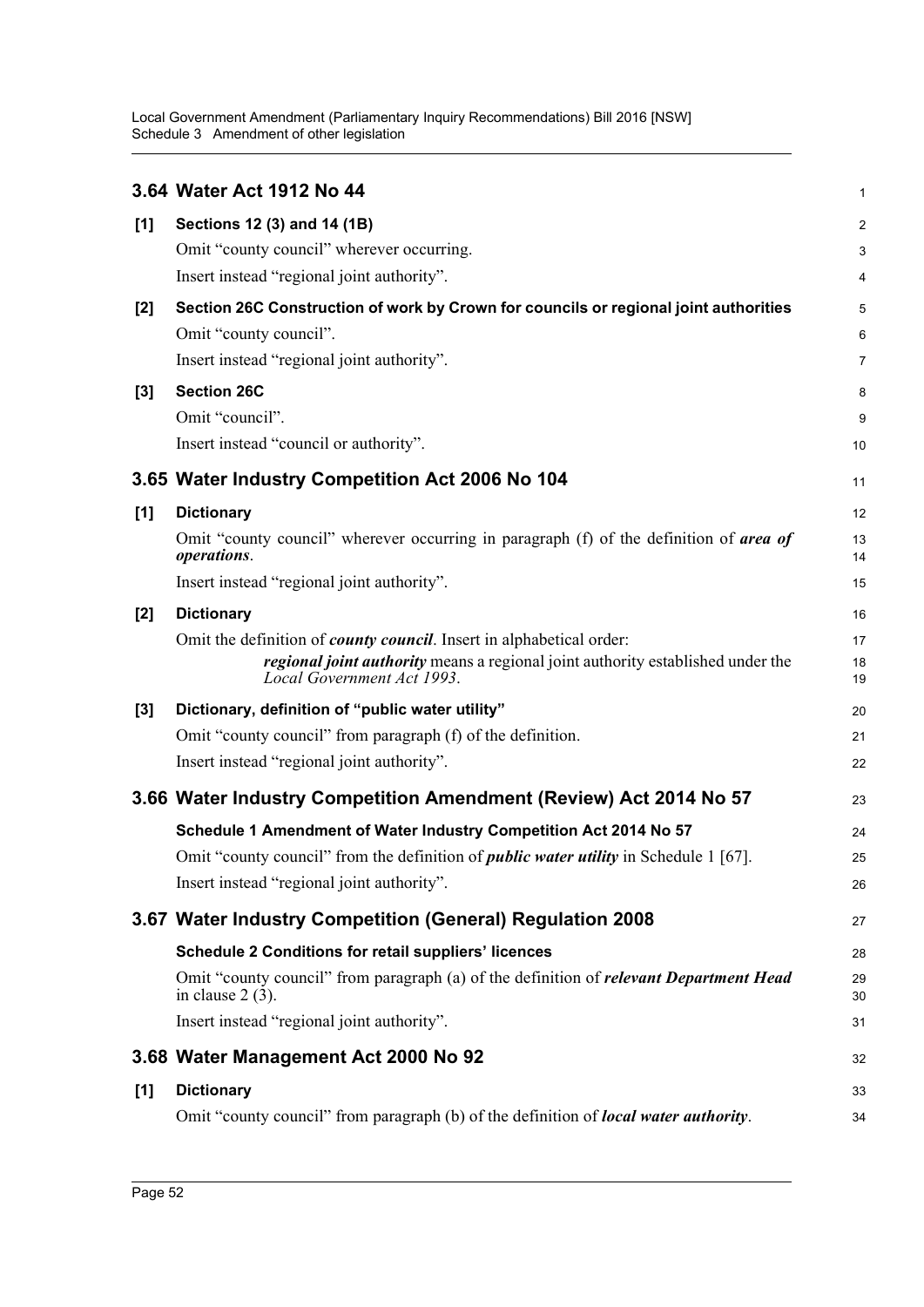|       | Insert instead "regional joint authority".                                                                                                                                                                      | 1                        |
|-------|-----------------------------------------------------------------------------------------------------------------------------------------------------------------------------------------------------------------|--------------------------|
| $[2]$ | Dictionary, definition of "public authority"                                                                                                                                                                    | $\overline{2}$           |
|       | Omit "county council" from paragraph (e) of the definition.                                                                                                                                                     | 3                        |
|       | Insert instead "regional joint authority".                                                                                                                                                                      | 4                        |
|       | 3.69 Water NSW Act 2014 No 74                                                                                                                                                                                   | 5                        |
| [1]   | <b>Section 3 Definitions</b>                                                                                                                                                                                    | 6                        |
|       | Omit the definition of <i>county council</i> from section 3 (1). Insert in alphabetical order:<br>regional joint authority means a regional joint authority established under the<br>Local Government Act 1993. | $\overline{7}$<br>8<br>9 |
| [2]   | <b>Section 7 Functions of Water NSW</b>                                                                                                                                                                         | 10                       |
|       | Omit "county councils" from section $7(1)(c)$ .                                                                                                                                                                 | 11                       |
|       | Insert instead "regional joint authorities".                                                                                                                                                                    | 12                       |
| $[3]$ | <b>Section 20 Definition</b>                                                                                                                                                                                    | 13                       |
|       | Omit "county councils" from paragraph (b) of the definition of regulatory agencies.                                                                                                                             | 14                       |
|       | Insert instead "regional joint authorities".                                                                                                                                                                    | 15                       |
|       | 3.70 Water (Part 2-General) Regulation 1997                                                                                                                                                                     | 16                       |
|       | <b>Clause 27 Public authorities</b>                                                                                                                                                                             | 17                       |
|       | Omit "A county council".                                                                                                                                                                                        | 18                       |
|       | Insert instead:                                                                                                                                                                                                 | 19                       |
|       | A regional joint authority                                                                                                                                                                                      | 20                       |
|       | 3.71 Water (Part 5-Bore Licences) Regulation 1995                                                                                                                                                               | 21                       |
|       | Clause 8 Prescribed public authorities: sec 116A                                                                                                                                                                | 22                       |
|       | Omit "A county council".                                                                                                                                                                                        | 23                       |
|       | Insert instead:                                                                                                                                                                                                 | 24                       |
|       | A regional joint authority                                                                                                                                                                                      | 25                       |
|       | 3.72 Western Sydney Parklands Act 2006 No 92                                                                                                                                                                    | 26                       |
|       | <b>Section 3 Definitions</b>                                                                                                                                                                                    | 27                       |
|       | Omit "county council" from the definition of <i>local authority</i> in section 3 (1).                                                                                                                           | 28                       |
|       | Insert instead "regional joint authority".                                                                                                                                                                      | 29                       |
|       | 3.73 Wilderness Act 1987 No 196                                                                                                                                                                                 | 30                       |
|       | <b>Section 2 Definitions</b>                                                                                                                                                                                    | 31                       |
|       | Omit "county council" from paragraph (c) of the definition of <b>statutory authority</b> in section<br>$2(1)$ .                                                                                                 | 32<br>33                 |
|       | Insert instead "regional joint authorities".                                                                                                                                                                    | 34                       |